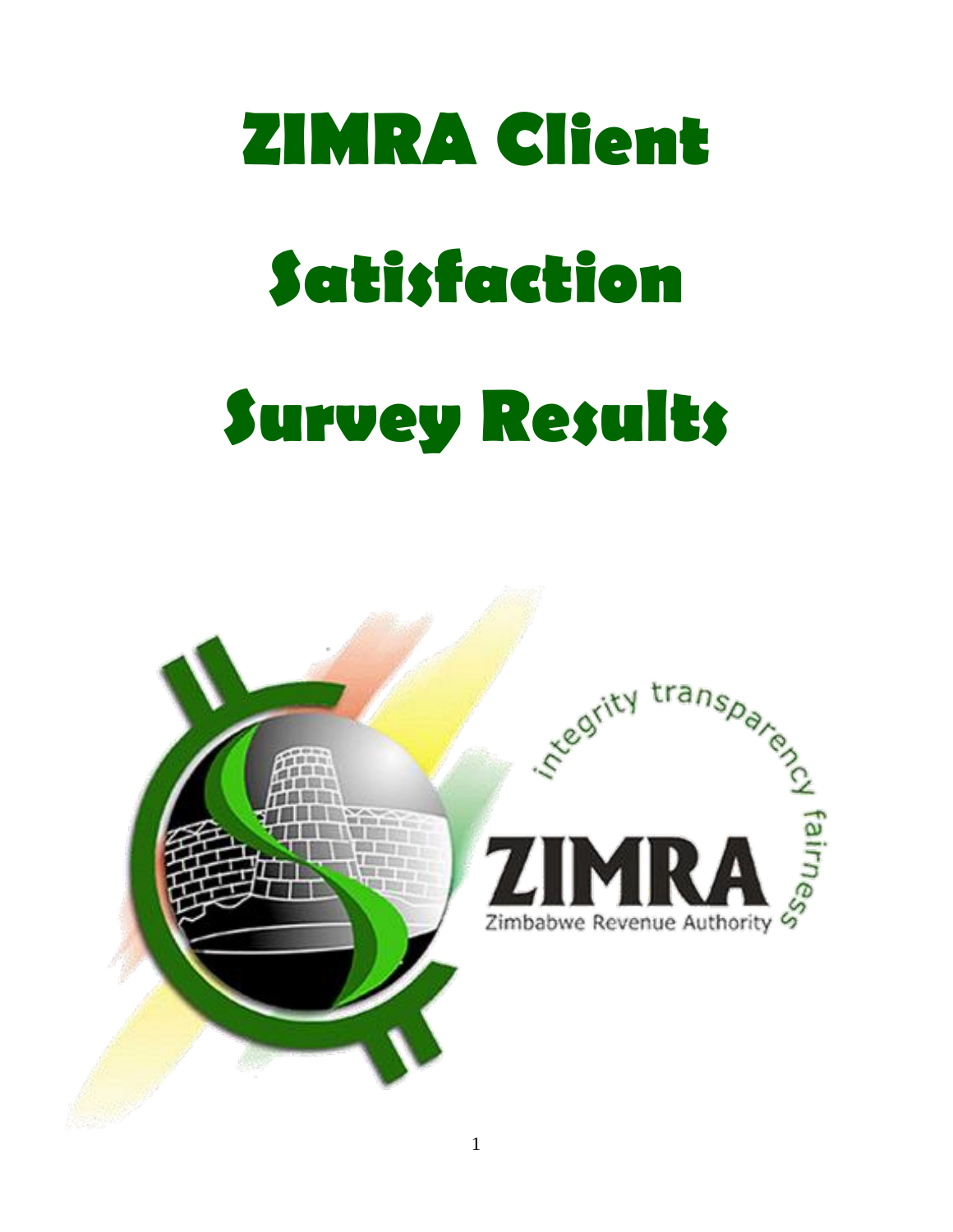

#### **Introduction:**

The Client Satisfaction Survey for the first half of 2014 was conducted from 27 May to 2 June 2014. The survey, which has since been adopted by the Zimbabwe Revenue Authority (ZIMRA) as a prime feedback mechanism on service delivery, is done biannually. It gives the Authority an opportunity to seek lasting solutions to the issues raised by clients. Key areas of the Authority's service delivery which are measured include reception on arrival, time spend on port of entry/reception before being served, officers' job knowledge, ZIMRA officers' attitude, responsiveness to queries, information dissemination and overall service delivery. All in all, eight pillars were under investigation.

The survey was conducted using the questionnaire method supported by terms of reference which were sent out to the all ZIMRA stations dotted around the country.

One thing to take note was the substantial increase in the number of respondents who managed to complete the questionnaires as compared to the number of respondents in the last survey. In the survey carried out in November last year, 1665 people responded to the questionnaires, but a total of 1963 respondents completed the questionnaires during the May-June 2014 survey.

#### **Executive summary:**

- A total of 51 stations participated in this survey with four (Charles Prince Airport, Joshua M. Nkomo Airport, Mt Selinda, and Bulawayo Port) failing to submit their completed questionnaires in spite of the reminders that were sent to the stations through e-mail and telephone.
- The following stations combined their questionnaires for both the Customs and Excise office and the Domestic Taxes Offices: Bindura Station, Chiredzi Office, Bindura Office and Hwange Office. The reason being that both sections share the same reception area.
- $\div$  Out of the 1963 respondents which participated in this survey, 1152 (58,7%) represented organisations; 769 (39,2%) indicated that they were doing business as individuals, while the "Other" category was represented by 42 respondents (2,1%).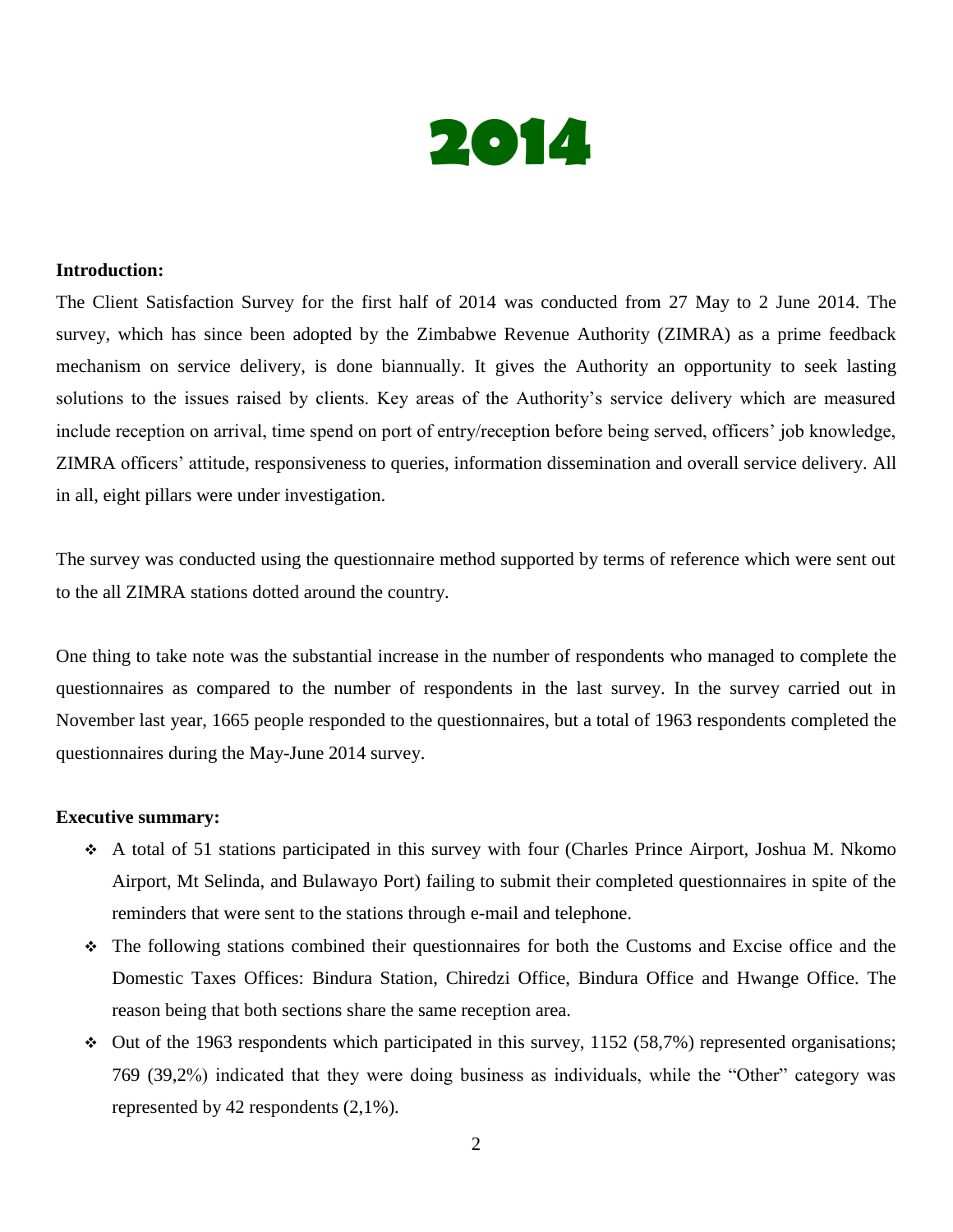**Reception on arrival** had the following ratings: Excellent 626 respondents (31,9%); Good 894 respondents (45,5%); Fair 387 respondents (19,7%); Poor 33 respondents (1,7%) and Very Poor had 23 respondents (1,2%).

#### **The satisfaction index for reception on arrival was 87,25%.**

 On **time spent at reception before being served**, 1166 respondents (59,4%) out of 1963 were in the Excellent category; 397 respondents (20,2%) rated time spend at reception before being served as Good; 183 respondents (9,3%) rated time spend at reception before being served as Fair; 99 respondents (5,0%) were in the Poor category while 118 respondents (6,0%) were in the Very Poor category.

#### **The satisfaction index for time spend before being served stood at 84,25%.**

 On **time spent while being attended to**, the ratings were as follows: 1023 respondents (52,1%) were in the Excellent category; 515 respondents (26,2%) rated it as Good; 259 respondents (13,2%) feel that it is Fair; 87 respondents (4,4%) rated it as Poor while 79 respondents (4,0%) rated it as Very Poor.

#### **The satisfaction index for time spent while being attended to stood at 84,90%.**

 On **responsiveness to queries** the scores were as follows: 540 interviewees (27,5%) scored responsiveness to queries as Excellent; 892 interviewees (45,4%) rated our responsiveness to queries as Good; 437 interviewees (22,3%) rated our responsiveness as Fair; 62 interviewees (3,2%) rated our responsiveness as Poor; while 32 interviewees (1,6%) were not impressed with our responsiveness to queries.

# **The overall satisfaction index for this pillar stood at 84,05%.**

 **Information dissemination** was also one of the pillars for the survey. The following ratings were obtained: 450 respondents (22,9%) scored our information dissemination as Excellent; 834 respondents (42,5%) rated our information dissemination as Good; 552 respondents (28,1%) rated our information dissemination as Fair, while 100 respondents (5,1%) rated us as Poor. 27 respondents (1,4%) rated us as Very Poor in information dissemination.

**The overall satisfaction index was 79,45%.** Clients feel we should do more interactive engagement with them through workshops and seminars where issues are debated and queries addressed on an interpersonal level. This in addition to all the communication channels that we are currently using at a corporate level, in engaging our clients like Facebook, [pr@ZIMRA.co.zw,](mailto:pr@zimra.co.zw) [webmaster@ZIMRA.co.zw,](mailto:webmaster@zimra.co.zw) twitter, website, *Revenews* magazine, fliers, etc.

 On **ZIMRA officers' attitude towards clients**, the following scores were obtained: 602 respondents (30,7%) feel that our officers' attitude is Excellent; 888 respondents (45,2%) feel that officers' attitude is Good; 394 respondents (20,1%) said our officers' attitude is Fair; 58 respondents (3,0%) feel that our officers' attitude is Poor, while 21 respondents (1,1%) scored officers' attitude as Very Poor.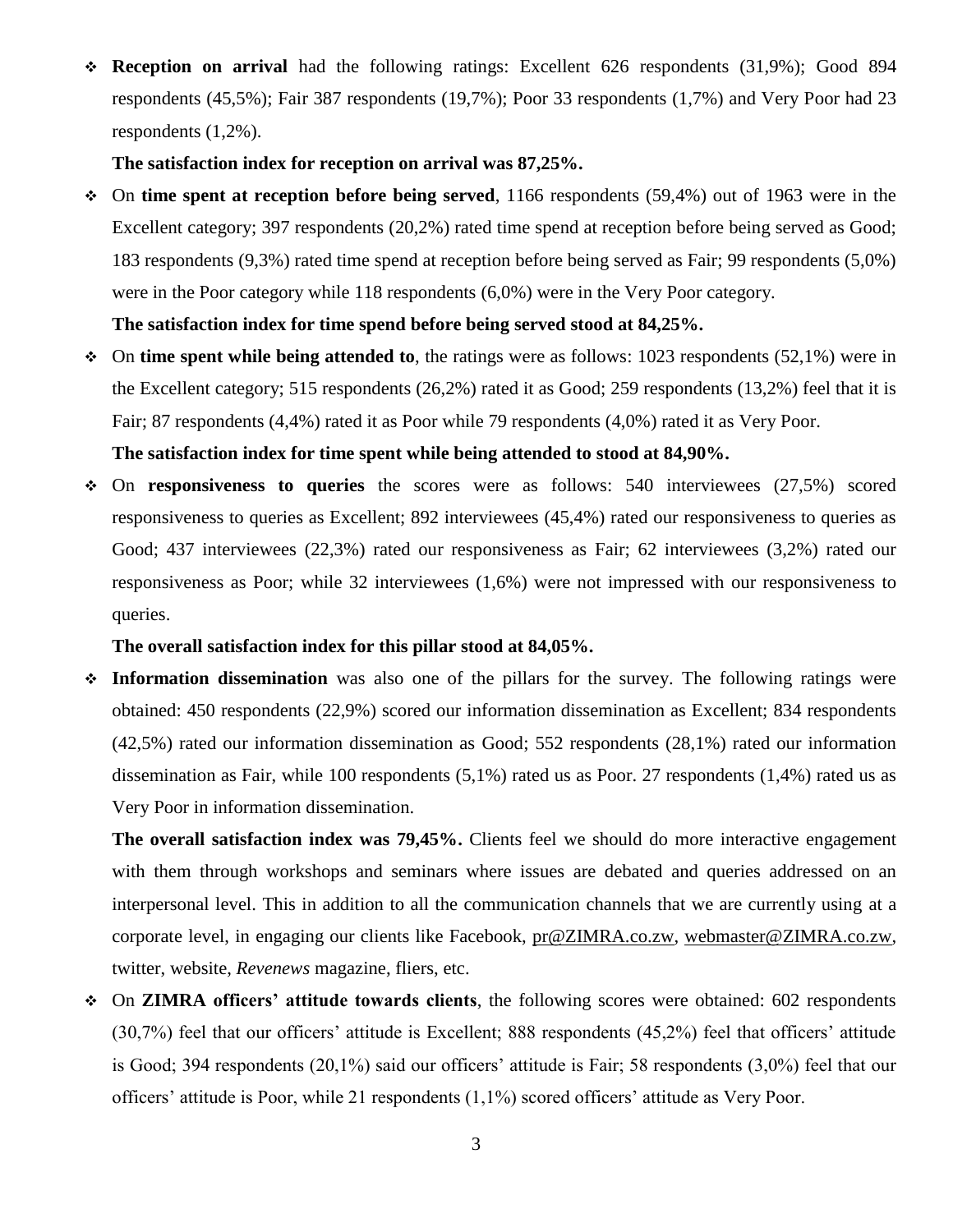#### **The satisfaction index for ZIMRA officers' attitude stood at 85,95%.**

 **ZIMRA officers' job knowledge** was another pillar that was under review during this survey, and the scores came out as follows: 745 respondents (38,0%) feel that our officers have an Excellent knowledge of their job; 889 respondents (45,3%) rated them as Good; 280 (14,3%) rated them as Fair; 37 respondents (1,9%) rated them as Poor, while 12 respondents (0,6%) rated them as Very Poor. This was the pillar with the highest satisfaction index among all the pillars that were under review.

**The overall satisfaction index for job knowledge stood at 90,45%.**

 On **overall service delivery,** survey results came out as follows: 512 respondents (26,1%) rated ZIMRA's overall service delivery as Excellent; 901 respondents (45,9%) rated our overall service delivery as Good; 472 respondents (24,0%) rated ZIMRA's service delivery as Fair; 53 respondents (2,7%) rated ZIMRA as Poor, while some 25 respondents (1,3%) rated our overall service delivery as Very Poor.

#### **The satisfaction index on overall service delivery stood at 84,00%.**

 The overall Client Satisfaction Index for ZIMRA this quarter stood at **85,04%** against a target of 90% and an alarm rate of 80%. A positive variance of  $+2.03\%$  was realised if we are to compare with the 83,01% that was scored in the survey done in November last year.

#### **Research Methodology:**

The research method which was employed for the Client Satisfaction Survey was predominantly the questionnaire for the reason that it was cheap and easy to administer, but still producing valid and reliable results. Secondly, the questionnaire gives the interviewee time to think and write their honest opinion without fear of the prying eye of the interviewer. So this adds on to the reliability and validity of the final result.

The questionnaire was translated into three languages namely English, Shona and Ndebele and due diligence was exercised in the translation process to ensure that the questions preserved their original meanings. The questionnaire was translated into three major languages to ensure that the researcher captures as many people as possible. The emailing system was used to send the questionnaires to all ZIMRA stations around the country and an instruction was given for stations to appoint a survey coordinator to oversee the running of the survey at their respective stations. Terms of references were used as guidelines in coordinating the survey.

Reminders were constantly sent out to the stations to ensure that every station did their part in administering the questionnaires.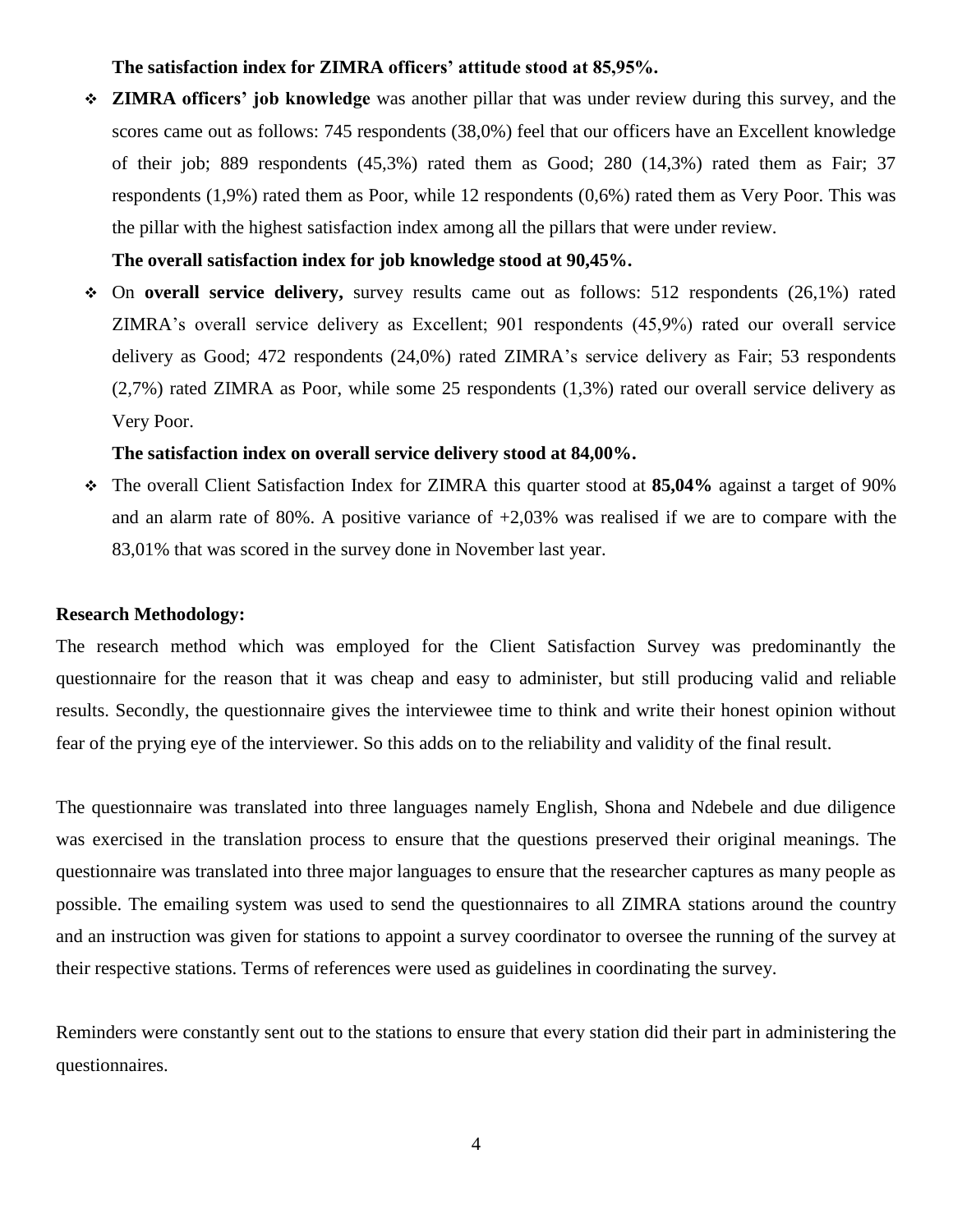# **Survey Results:**

# **Statistics**

VAR00001

|      | Valid     | 1963  |
|------|-----------|-------|
|      | Missing 0 |       |
| Mean |           | 31.48 |

# **ZIMRA stations:**

# *Q: At which station do you normally conduct business?*

A total of 51 stations participated in this survey with some of them combining their questionnaires since they use one reception area. But all in all this was a massive response from the various ZIMRA stations and they must be commended for taking this survey seriously. Even the response from clients was overwhelming considering that last year a total of 1665 questionnaires were received from the stations. However, this time around, a total of 1963 completed questionnaires were received from the stations. So a big applause should go to the individuals who, in their various capacities, presided over the whole survey. Below are the stations and the number of questionnaires that were received per station.

|                             | Frequenc |                | <b>Valid</b>   | <b>Cumulative</b> |
|-----------------------------|----------|----------------|----------------|-------------------|
|                             |          | <b>Percent</b> | <b>Percent</b> | <b>Percent</b>    |
| Valid Head Office Reception | 11       | .6             | .6             | .6                |
| Area:                       |          |                |                |                   |
| <b>Border</b><br>Nyamapanda | 56       | 2.9            | 2.9            | 3.4               |
| Post Customs:               |          |                |                |                   |
| Mukumbura<br><b>Border</b>  | 26       | 1.3            | 1.3            | 4.7               |
| Post:                       |          |                |                |                   |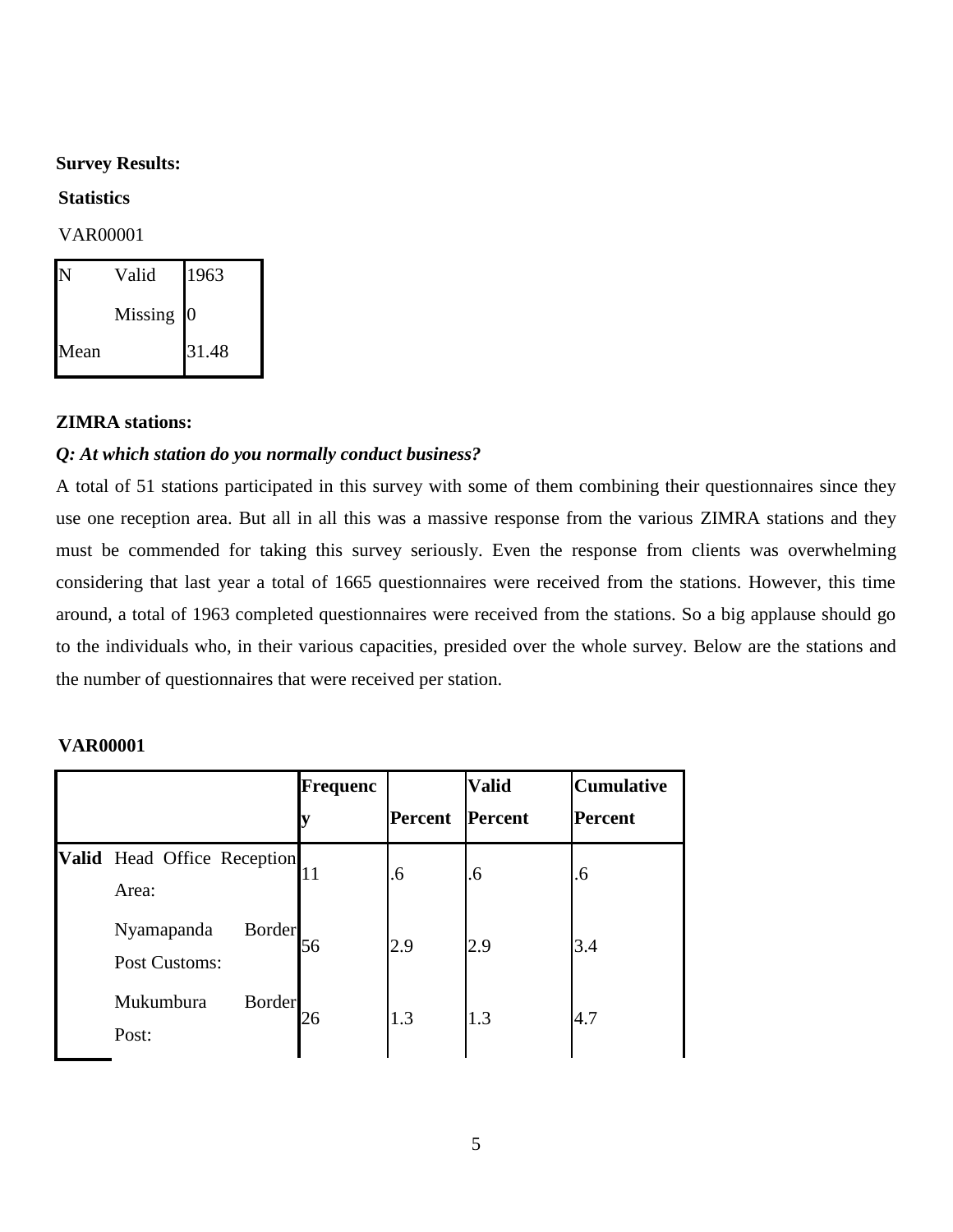| Chirundu<br>Stop<br>One<br><b>Border Post Customs:</b> | 110 | 5.6 | 5.6               | 10.3 |
|--------------------------------------------------------|-----|-----|-------------------|------|
| Kariba Border Post:                                    | 30  | 1.5 | 1.5               | 11.9 |
| Kariba Inland Office:                                  | 31  | 1.6 | 1.6               | 13.4 |
| Harare<br>International<br>Airport:                    | 125 | 6.4 | 6.4               | 19.8 |
| Kurima VAT:                                            | 10  | .5  | .5                | 20.3 |
| Kurima<br>Debt<br>Management:                          | 22  | 1.1 | 1.1               | 21.4 |
| Kurima Audits:                                         | 15  | .8  | $\boldsymbol{.8}$ | 22.2 |
| Kurima Client Care &<br>Registry:                      | 40  | 2.0 | 2.0               | 24.2 |
| Kurima<br>Large<br>Client<br>Office:                   | 23  | 1.2 | 1.2               | 25.4 |
| Harare Port:                                           | 68  | 3.5 | 3.5               | 28.9 |
| Manica<br>Container<br>Depot:                          | 30  | 1.5 | 1.5               | 30.4 |
| <b>BAK</b> Storage:                                    | 6   | .3  | $\cdot$ 3         | 30.7 |
| Kazungula Border Post:                                 | 33  | 1.7 | 1.7               | 32.4 |
| <b>Border</b><br>Victoria Falls<br>Post:               | 26  | 1.3 | 1.3               | 33.7 |
| Office<br>Hwange<br>Customs:                           | 43  | 2.2 | 2.2               | 35.9 |
| Maitengwe<br><b>Border</b><br>Post:                    | 26  | 1.3 | 1.3               | 37.2 |
| <b>Plumtree Border Post:</b>                           | 49  | 2.5 | 2.5               | 39.7 |
| Mphoengs Border Post: 29                               |     | 1.5 | 1.5               | 41.2 |
|                                                        |     |     |                   |      |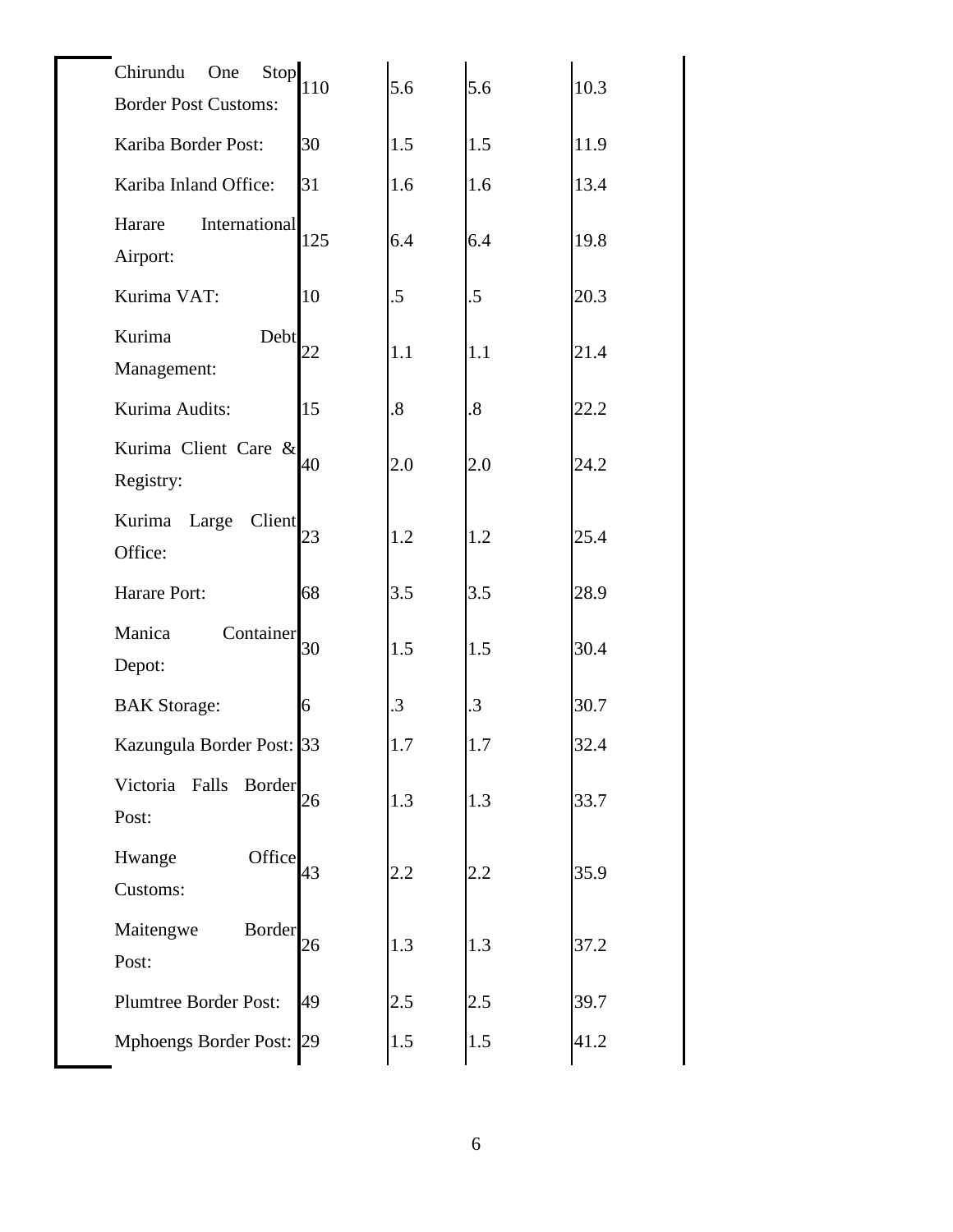| Mhlahlandlela Complex<br>Offices:            | 179 | 9.1                     | 9.1               | 50.3 |
|----------------------------------------------|-----|-------------------------|-------------------|------|
| Kadoma Office Taxes:                         | 20  | 1.0                     | 1.0               | 51.3 |
| Gwanda Office:                               | 16  | $\overline{\mathbf{8}}$ | $\boldsymbol{.8}$ | 52.2 |
| Kadoma<br>Office<br>Customs:                 | 10  | .5                      | .5                | 52.7 |
| Rusape Office:                               | 34  | 1.7                     | 1.7               | 54.4 |
| Kwekwe<br>Office<br><b>Domestic Taxes:</b>   | 56  | 2.9                     | 2.9               | 57.3 |
| Kwekwe<br>Office<br>Customs:                 | 11  | .6                      | .6                | 57.8 |
| Forbes Border Post:                          | 46  | 2.3                     | 2.3               | 60.2 |
| Sango Border Post:                           | 30  | 1.5                     | 1.5               | 61.7 |
| Office<br>Chiredzi<br><b>Domestic Taxes:</b> | 42  | 2.1                     | 2.1               | 63.8 |
| Zvishavane Office:                           | 28  | 1.4                     | 1.4               | 65.3 |
| Gweru Office Customs:                        | 60  | 3.1                     | 3.1               | 68.3 |
| <b>Gweru Office Domestic</b><br>Taxes:       | 77  | 3.9                     | 3.9               | 72.2 |
| Beitbridge Border Post: 183                  |     | 9.3                     | 9.3               | 81.6 |
| Beitbridge<br>Inland<br>Office:              | 34  | 1.7                     | 1.7               | 83.3 |
| Office<br>Chinhoyi<br><b>Domestic Taxes:</b> | 31  | 1.6                     | 1.6               | 84.9 |
| Office<br>Chinhoyi<br>Customs:               | 10  | .5                      | .5                | 85.4 |
| Kanyemba Border Post: 30                     |     | 1.5                     | 1.5               | 86.9 |
| <b>Bindura Office:</b>                       | 37  | 1.9                     | 1.9               | 88.8 |
|                                              |     |                         |                   |      |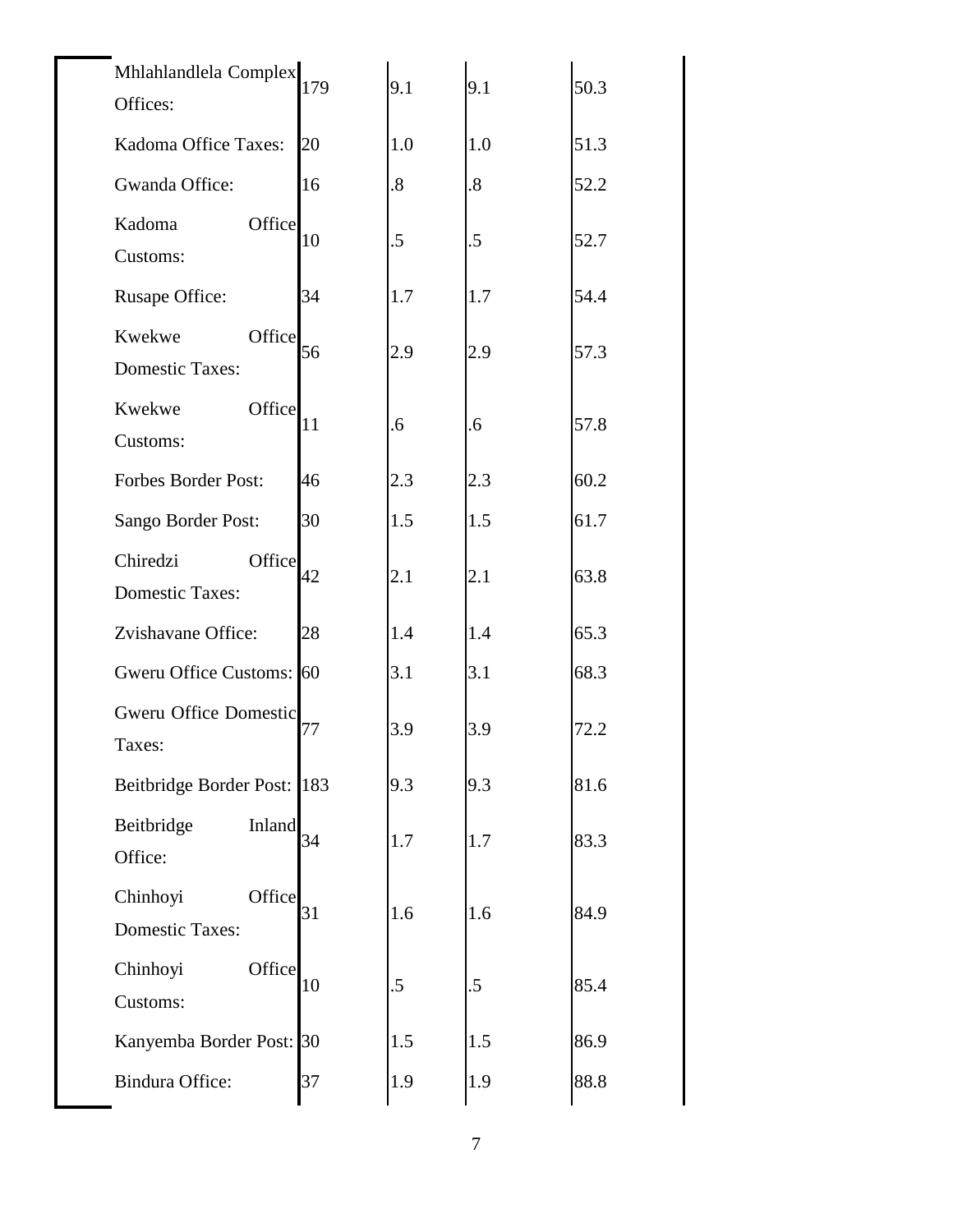| <b>Total</b>                               |               | 1963 | 100.0 | 100.0 |       |
|--------------------------------------------|---------------|------|-------|-------|-------|
| Chipinge Office:                           |               | 31   | 1.6   | 1.6   | 100.0 |
| Masvingo<br><b>Domestic Taxes:</b>         | Office        | 61   | 3.1   | 3.1   | 98.4  |
| Masvingo<br>Customs:                       | Office        | 53   | 2.7   | 2.7   | 95.3  |
| Inland<br>Mutare<br><b>Domestic Taxes:</b> | Office        | 66   | 3.4   | 3.4   | 92.6  |
| Pandamatenga<br>Post:                      | <b>Border</b> |      | .5    | .5    | 89.3  |

# **Representing:**

Q: *Please indicate whether you will be doing business for yourself or you will be representing a company.*

 From the survey results, 769 respondents (39,2%) said they were doing business with ZIMRA as individuals, with 1152 (58,7%) saying they were doing business with the Authority representing their companies. The "Other" category constituted 42 respondents, which translated to 2,1% of the survey. Table **VAR002** below gives the tabulated results, which are also reproduced through a pie chart in Figure **VAR00002**.

|                          | Frequenc |                | <b>Valid</b>   | <b>Cumulative</b> |
|--------------------------|----------|----------------|----------------|-------------------|
|                          |          | <b>Percent</b> | <b>Percent</b> | <b>Percent</b>    |
| Valid Individual         | 769      | 39.2           | 39.2           | 39.2              |
| Company/Organisatio<br>n | 1152     | 58.7           | 58.7           | 97.9              |
| Other                    | 42       | 2.1            | 2.1            | 100.0             |
| <b>Total</b>             | 1963     | 100.0          | 100.0          |                   |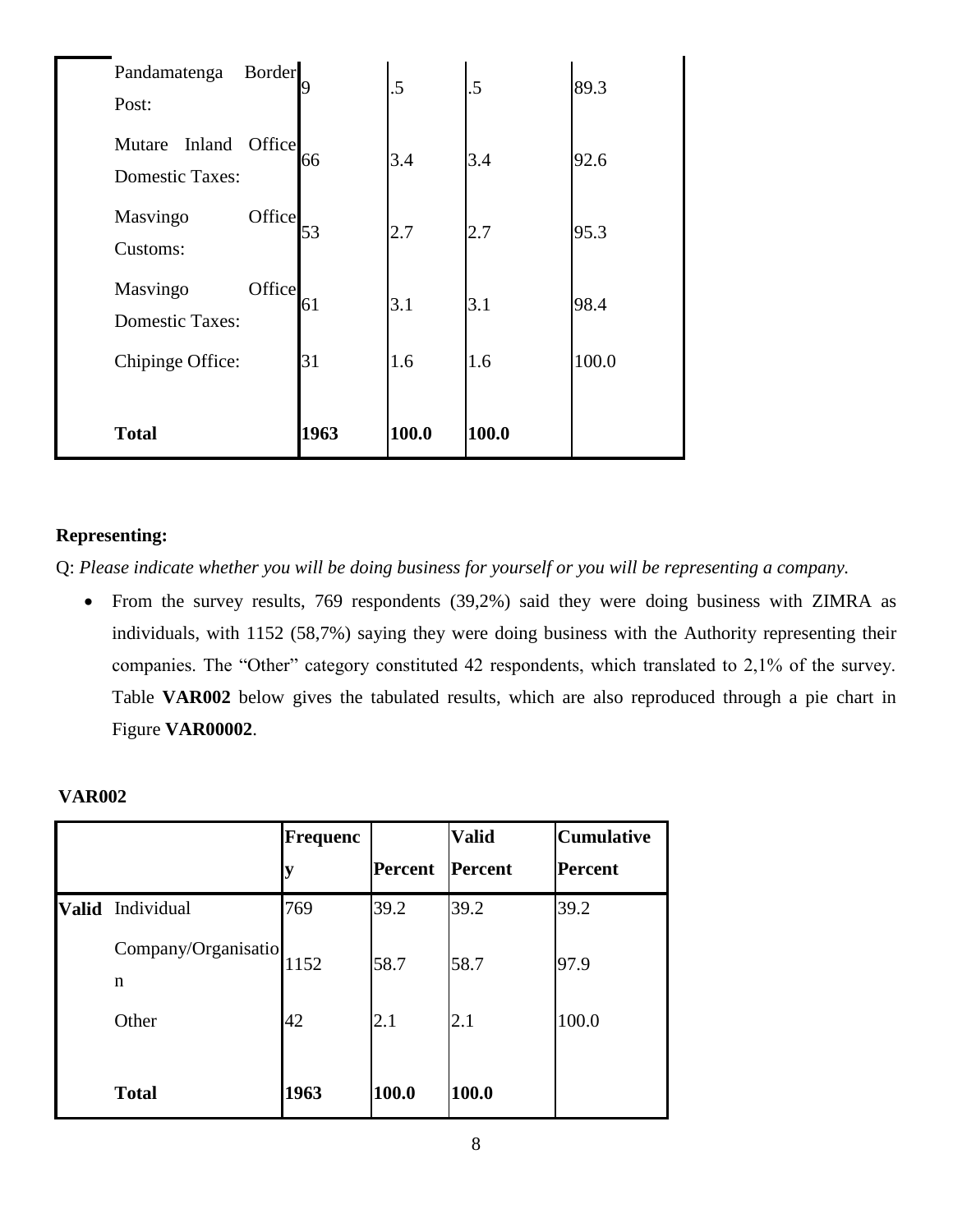

 $\Box$ Individual Company/Organisation  $\Box$ Other

# **Reception on arrival**

Q: *How do you rate our reception on arrival?*

• Reception on arrival was the pillar with the second highest satisfaction index among all the pillars that were under review in this research. With a satisfaction index of 87,25%, reception on arrival was second to officers' job knowledge, which had a satisfaction index of 90,45%. Below are the statistics for reception on arrival, which show that 626 (31,9%) respondents are impressed with our reception, while 23 respondents (1,2%) are not impressed with our reception.

| <b>Frequenc</b> |                        | Valid | <b>Cumulative</b> |
|-----------------|------------------------|-------|-------------------|
|                 | <b>Percent</b> Percent |       | <b>Percent</b>    |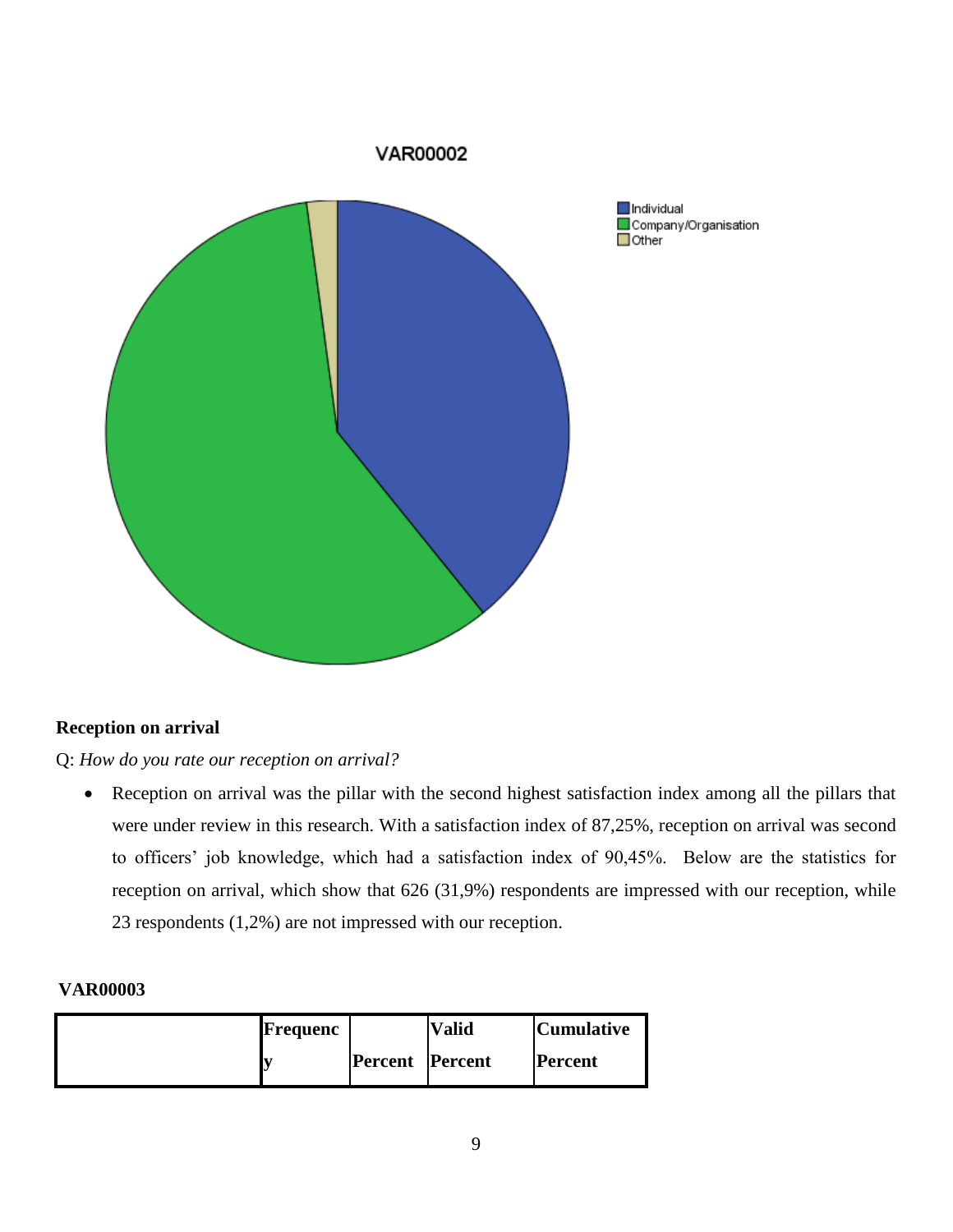| Valid Reception<br>on<br>arrival | 23   | 1.2   | 1.2   | 1.2   |
|----------------------------------|------|-------|-------|-------|
| $\overline{2}$                   | 33   | 1.7   | 1.7   | 2.9   |
| 3                                | 387  | 19.7  | 19.7  | 22.6  |
| $\overline{4}$                   | 894  | 45.5  | 45.5  | 68.1  |
| 5                                | 626  | 31.9  | 31.9  | 100.0 |
|                                  |      |       |       |       |
| <b>Total</b>                     | 1963 | 100.0 | 100.0 |       |

#### VAR00003



# **Waiting time:**

Q: *How long do you spend at reception/port of entry or exit before being served?*

• From the survey results, 59,4% of the respondents rated us as Excellent, while 397 respondents (20,2%) rated us as Good. The table below captures all the scores and ratings concerning this pillar.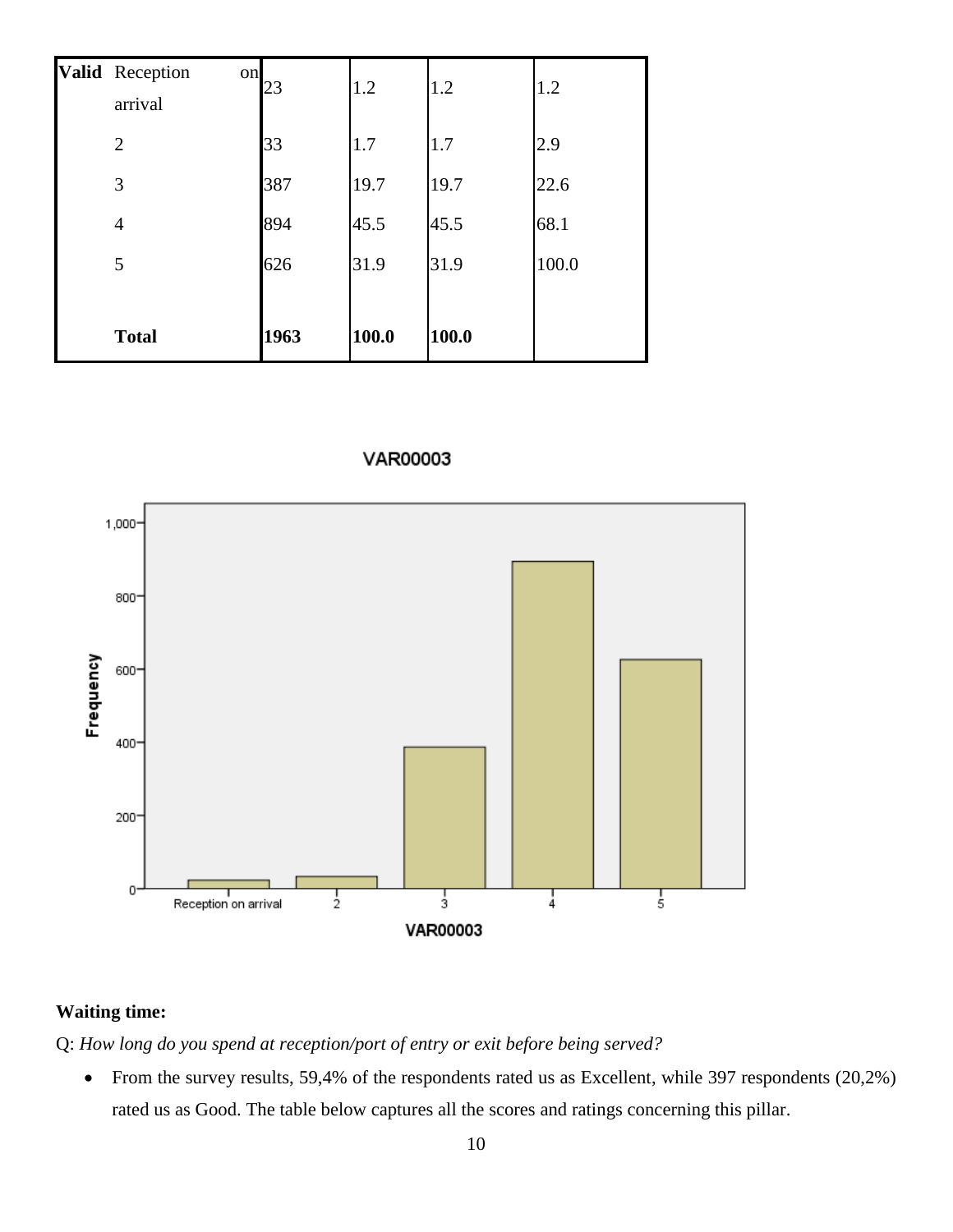|       |                                         | <b>Frequenc</b> |                | <b>Valid</b>   | <b>Cumulative</b> |
|-------|-----------------------------------------|-----------------|----------------|----------------|-------------------|
|       |                                         | v               | <b>Percent</b> | <b>Percent</b> | <b>Percent</b>    |
| Valid | $\overline{1}$                          | 118             | 6.0            | 6.0            | 6.0               |
|       | before<br>Time<br>spend<br>being served | 99              | 5.0            | 5.0            | 11.1              |
|       | 3                                       | 183             | 9.3            | 9.3            | 20.4              |
|       | $\overline{4}$                          | 397             | 20.2           | 20.2           | 40.6              |
|       | 5                                       | 1166            | 59.4           | 59.4           | 100.0             |
|       |                                         |                 |                |                |                   |
|       | <b>Total</b>                            | 1963            | 100.0          | 100.0          |                   |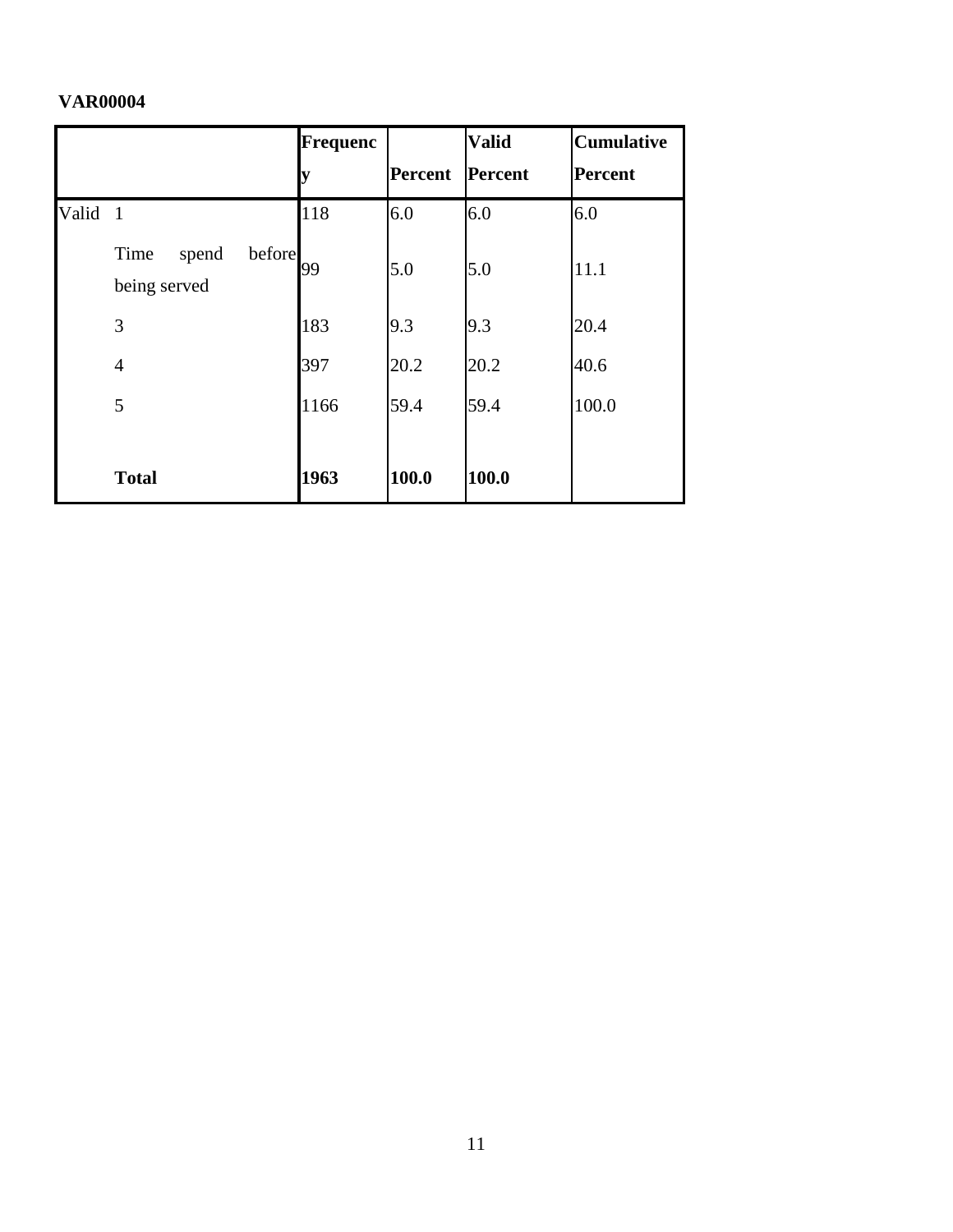# Histogram



# **Time spent while being attended to:**

Q: *How long do you spend while being attended to by a ZIMRA officer?*

 On time spend while being served, we were trying to measure the efficiency of our officers in terms of serving clients and an impressive 1023 people (52,1%) gave a thumps up to ZIMRA. This is impressive considering that the Authority is moving towards reducing the time people spend at stations by embracing technology for customers' convenience.

| <b>Frequenc</b> |                        | Valid | <b>Cumulative</b> |
|-----------------|------------------------|-------|-------------------|
|                 | <b>Percent</b> Percent |       | <b>Percent</b>    |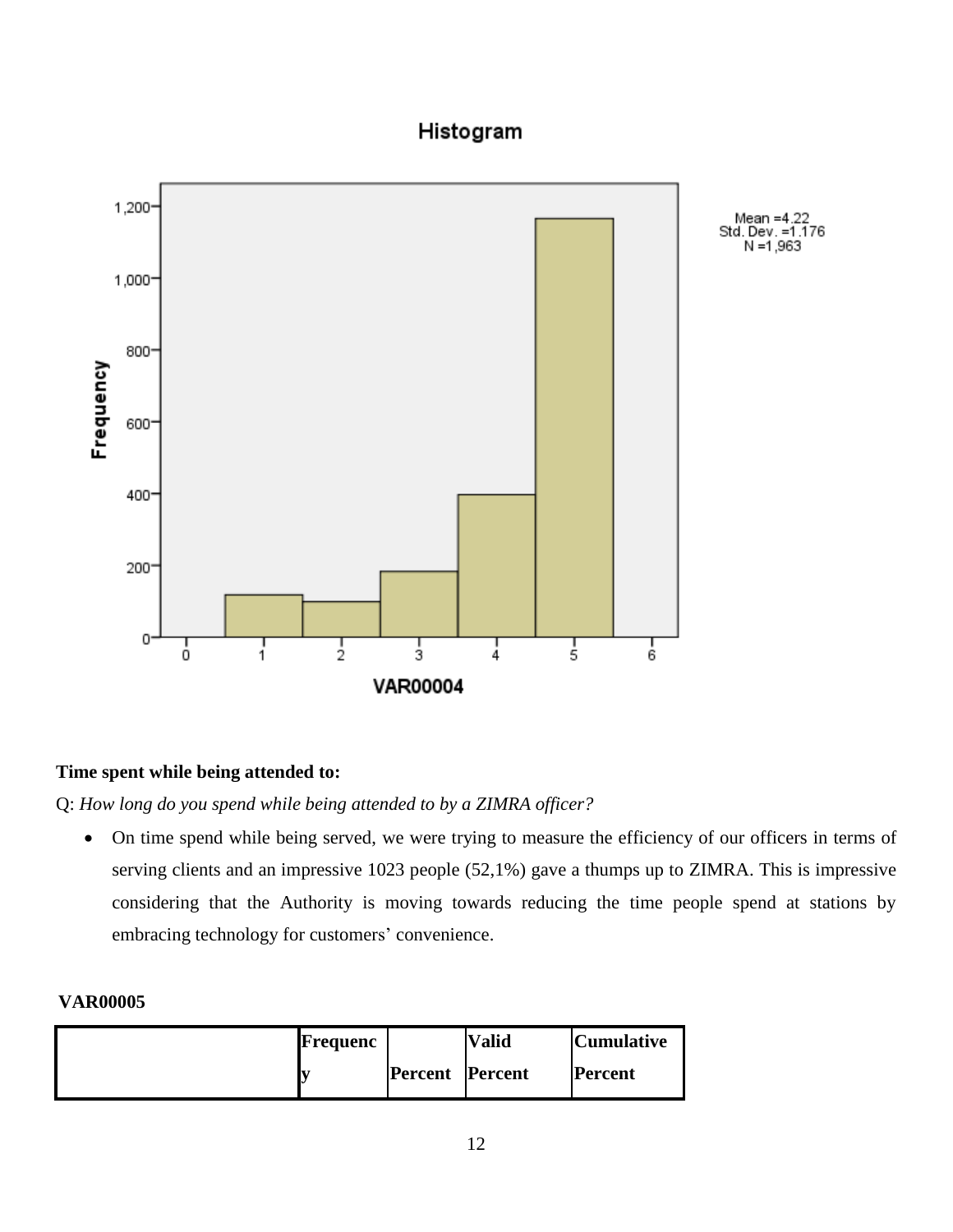| <b>Valid</b> | $\mathbf{1}$                          | 79   | 4.0   | 4.0   | 4.0   |
|--------------|---------------------------------------|------|-------|-------|-------|
|              | $\overline{2}$                        | 87   | 4.4   | 4.4   | 8.5   |
|              | Time spend while being<br>attended to | 259  | 13.2  | 13.2  | 21.7  |
|              | $\overline{4}$                        | 515  | 26.2  | 26.2  | 47.9  |
|              | 5                                     | 1023 | 52.1  | 52.1  | 100.0 |
|              |                                       |      |       |       |       |
|              | <b>Total</b>                          | 1963 | 100.0 | 100.0 |       |



# **VAR00005**

 $\frac{14}{5}$ 

# **Responsiveness to queries:**

Q: *How do you rate ZIMRA's responsiveness to queries?*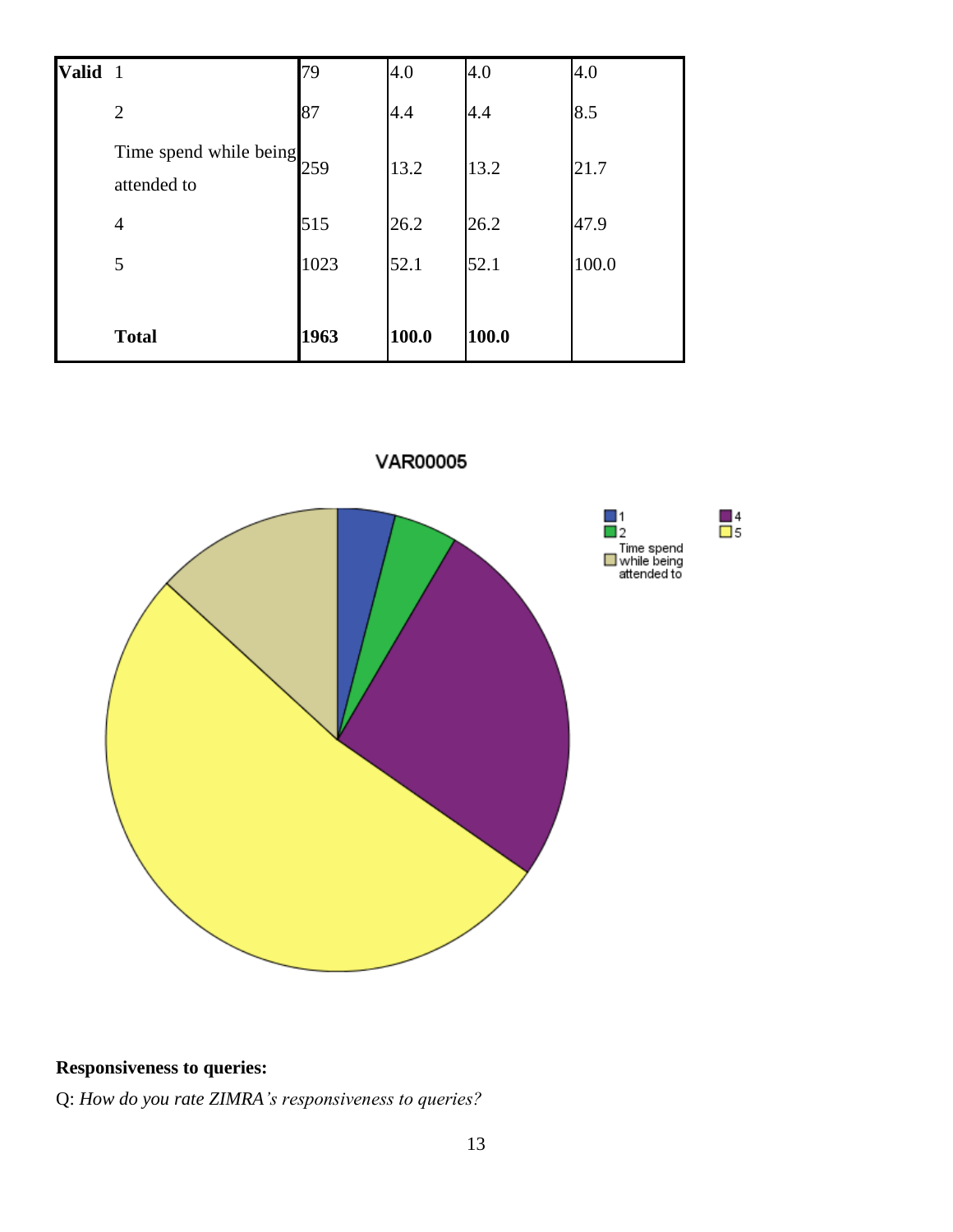On responsiveness to queries, we were measuring the readiness of our officers to assist clients whenever they have queries or questions regarding general matters or Taxes and Customs issues. The results came as follows: 540 respondents (27,5%) rated us as Excellent; 829 respondents (45,4%) of the respondents rated us as Good; 32 respondents (1,6%) rated our responsiveness to queries as Very Poor. These results show that 1432 out of the 1963 respondents rated us in the Good and Excellent category. The table and histogram below show a graphic representation of the results obtained on this pillar.

|              |                                 | <b>Frequenc</b> |                | <b>Valid</b> | <b>Cumulative</b> |
|--------------|---------------------------------|-----------------|----------------|--------------|-------------------|
|              |                                 | V               | <b>Percent</b> | Percent      | <b>Percent</b>    |
| <b>Valid</b> | $\mathbf{1}$                    | 32              | 1.6            | 1.6          | 1.6               |
|              | $\overline{2}$                  | 62              | 3.2            | 3.2          | 4.8               |
|              | 3                               | 437             | 22.3           | 22.3         | 27.1              |
|              | Responsiveness<br>to<br>queries | 892             | 45.4           | 45.4         | 72.5              |
|              | 5                               | 540             | 27.5           | 27.5         | 100.0             |
|              |                                 |                 |                |              |                   |
|              | <b>Total</b>                    | 1963            | 100.0          | 100.0        |                   |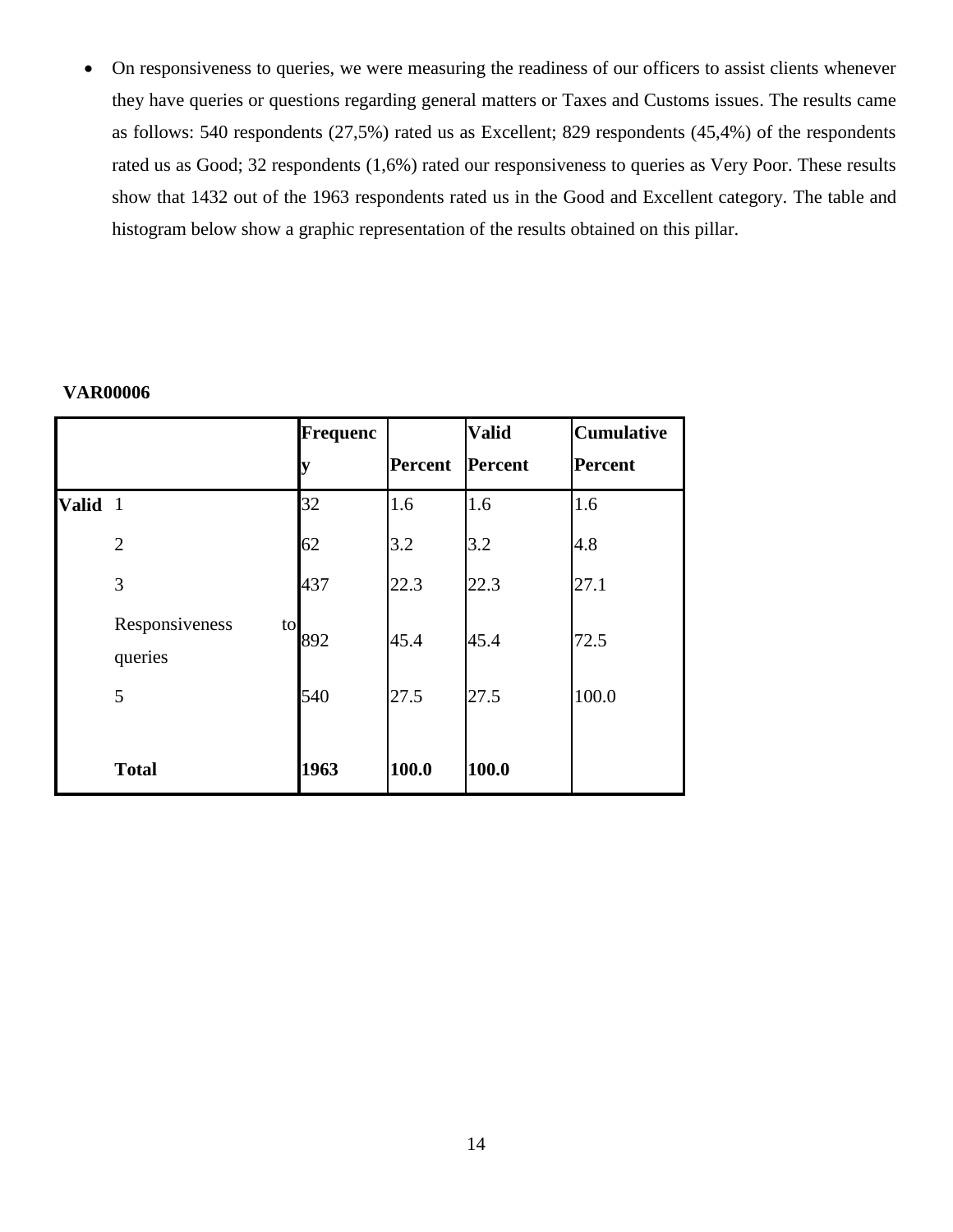# **VAR00006**



# **Information dissemination:**

Q: *How do you rate ZIMRA's information dissemination?*

• From the results contained in the table and the pie chart below, 450 respondents (22,9%) rated our information dissemination as Excellent, while 834 respondents (42,5%) rated us as Good.

|              |                | <b>Frequenc</b> |                | <b>Valid</b>   | <b>Cumulative</b> |
|--------------|----------------|-----------------|----------------|----------------|-------------------|
|              |                |                 | <b>Percent</b> | <b>Percent</b> | <b>Percent</b>    |
| <b>Valid</b> | $\mathbf{1}$   | 27              | 1.4            | 1.4            | 1.4               |
|              | $\overline{2}$ | 100             | 5.1            | 5.1            | 6.5               |
|              | 3              | 552             | 28.1           | 28.1           | 34.6              |
|              | 4              | 834             | 42.5           | 42.5           | 77.1              |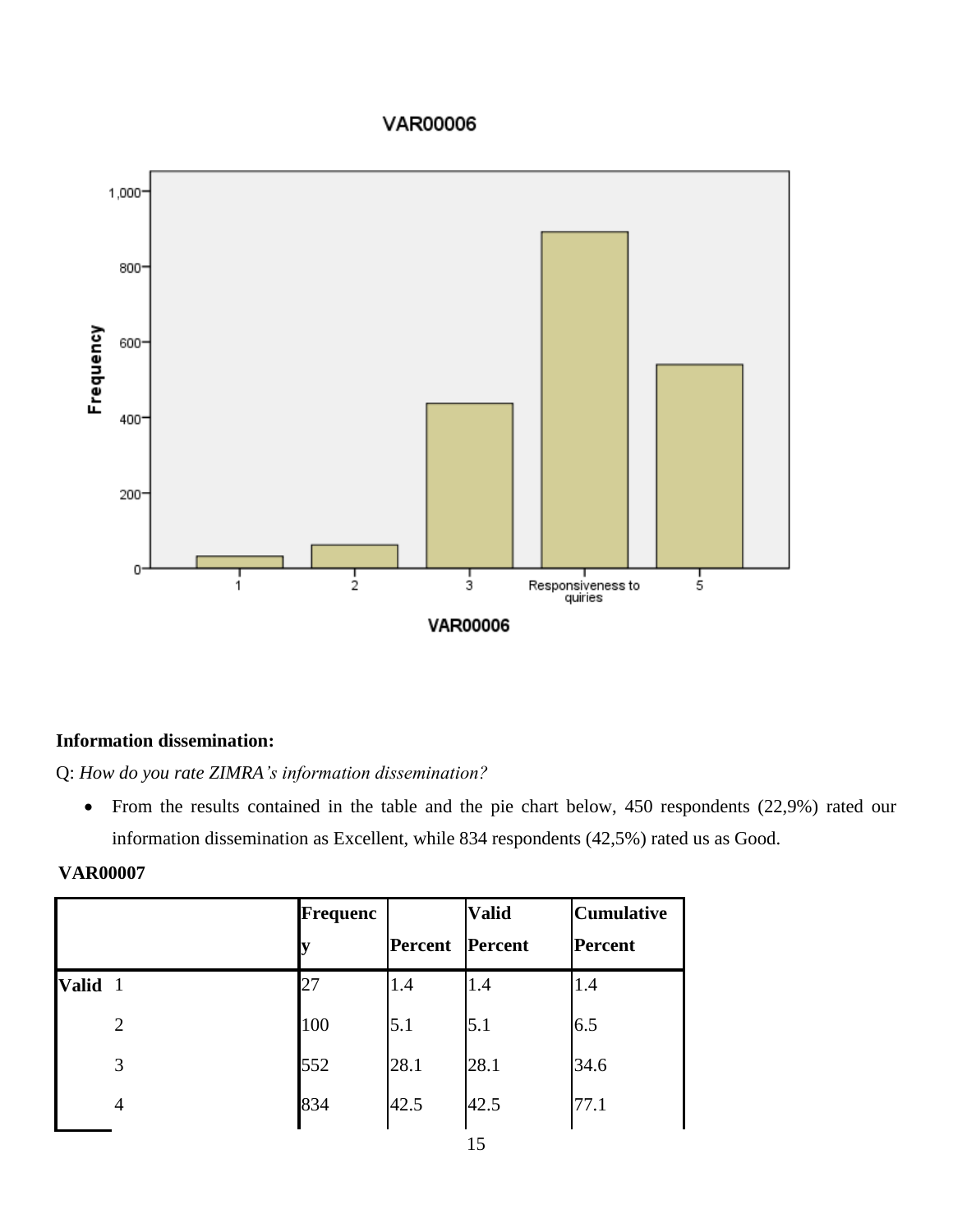

# **Officers' attitude:**

Q: *How would you rate ZIMRA officers' attitude to clients?*

 As the table below shall reveal, of the 1963 respondents who rated us, 1490 rated us in the "Good" and "Excellent" category and this was an impressive number. The overall satisfaction index for this pillar was 85,95% - the third highest among the eight pillars under review.

| Frequenc |                        | <b>Valid</b> | Cumulative     |
|----------|------------------------|--------------|----------------|
|          | <b>Percent</b> Percent |              | <b>Percent</b> |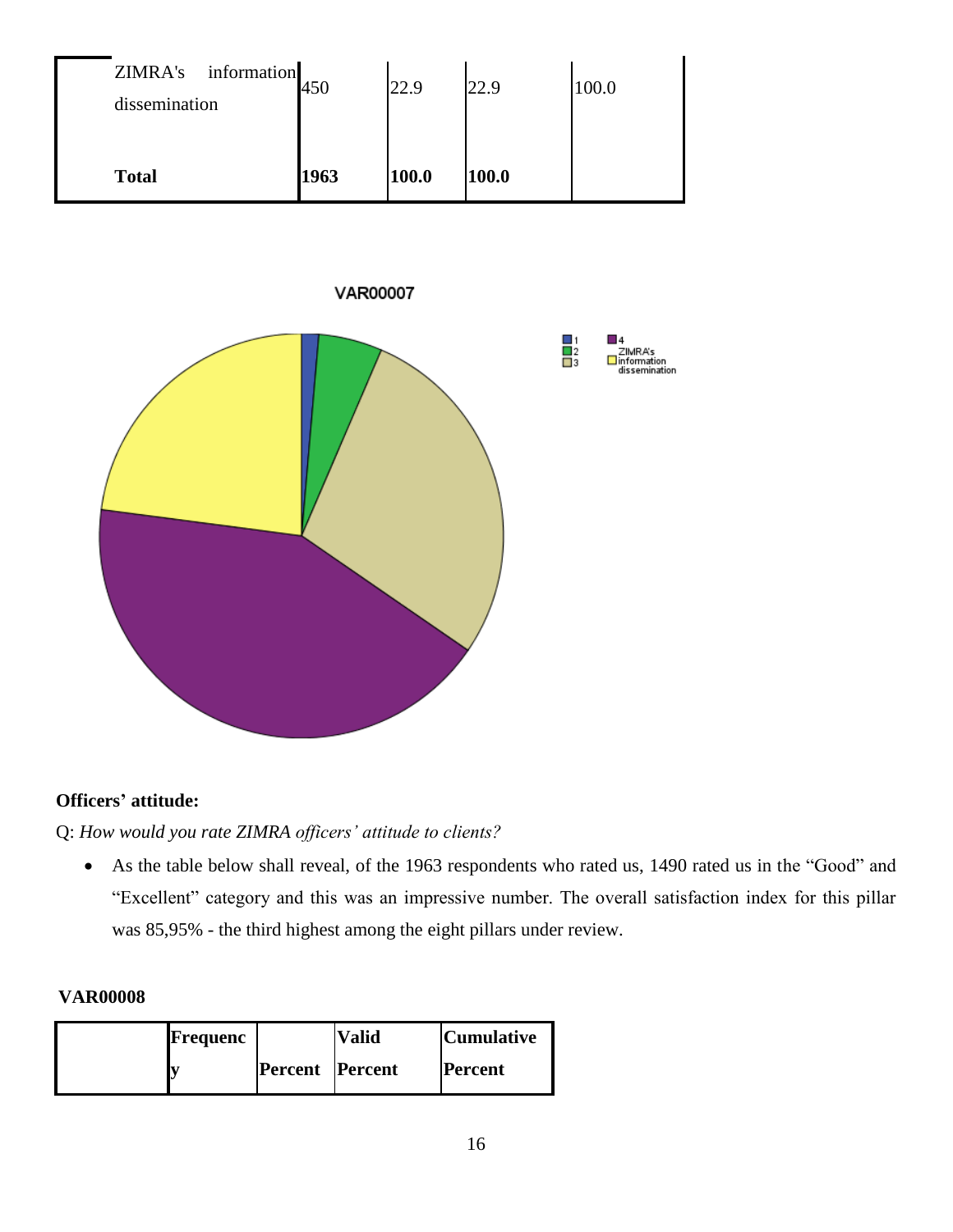| <b>Valid</b> | $\mathbf{1}$      | 21  | 1.1   | 1.1   | 1.1   |
|--------------|-------------------|-----|-------|-------|-------|
|              | $\overline{2}$    | 58  | 3.0   | 3.0   | 4.0   |
|              | 3                 | 394 | 20.1  | 20.1  | 24.1  |
|              | 4                 | 888 | 45.2  | 45.2  | 69.3  |
|              | 5                 | 602 | 30.7  | 30.7  | 100.0 |
|              |                   |     |       |       |       |
|              | <b>Total 1963</b> |     | 100.0 | 100.0 |       |





#### **Officers' job knowledge:**

Q: *How would you rate ZIMRA officers' knowledge of their job?*

• This pillar scored the highest satisfaction index with an impressive 90,45%. This is the second time in a row that the index has scored the highest mark, having scored a mark of 88,5% in the previous survey carried out in November 2013. As the scores shall reveal, 1634 respondents out of 1983 interviewees rated us in the "Good" and "Excellent" categories.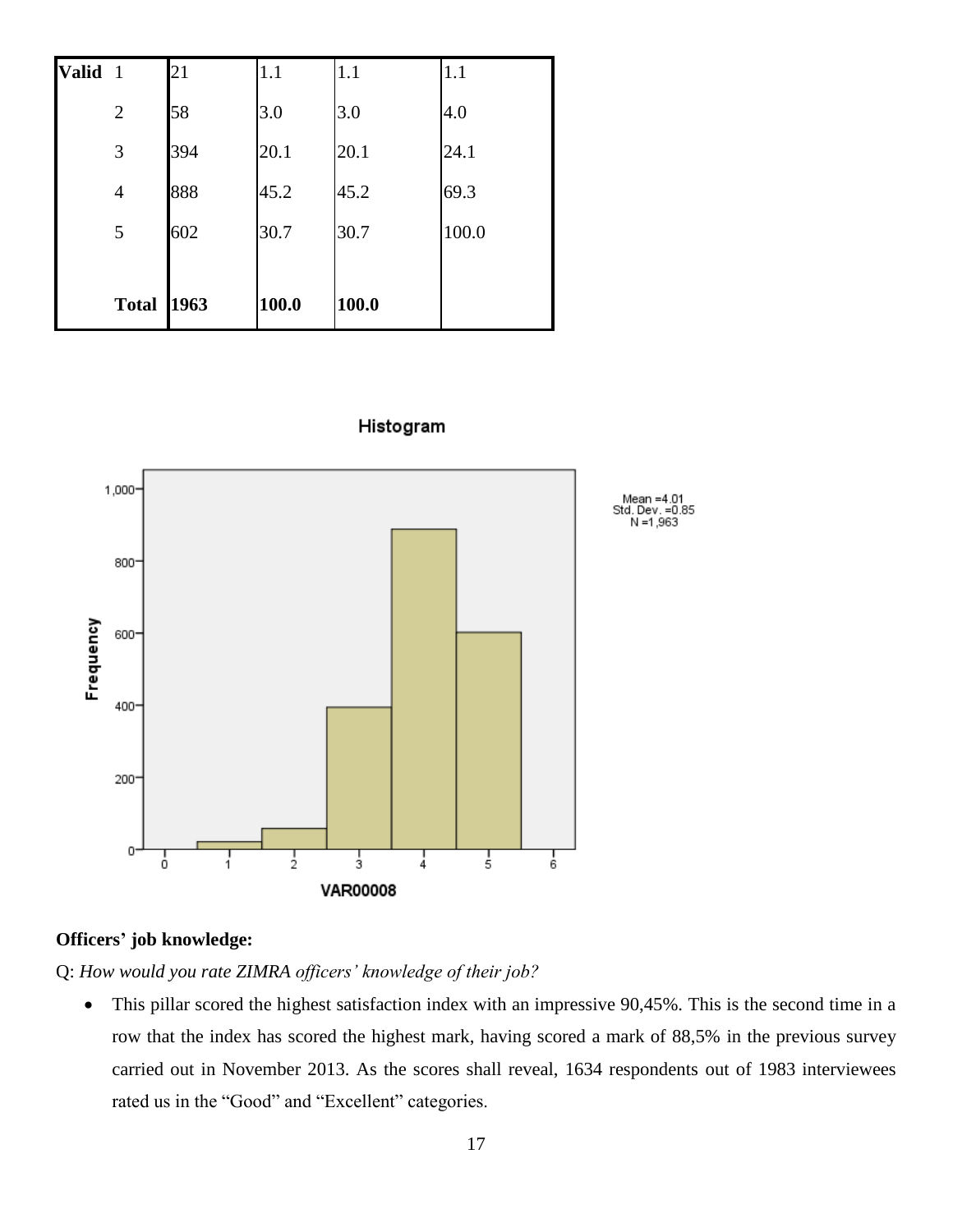# **VAR00009**

|              |                   | <b>Frequenc</b> |         | <b>Valid</b> | <b>Cumulative</b> |
|--------------|-------------------|-----------------|---------|--------------|-------------------|
|              |                   | y               | Percent | Percent      | <b>Percent</b>    |
| <b>Valid</b> | $\overline{1}$    | 12              | .6      | .6           | .6                |
|              | $\overline{2}$    | 37              | 1.9     | 1.9          | 2.5               |
|              | 3                 | 280             | 14.3    | 14.3         | 16.8              |
|              | $\overline{4}$    | 889             | 45.3    | 45.3         | 62.0              |
|              | 5                 | 745             | 38.0    | 38.0         | 100.0             |
|              |                   |                 |         |              |                   |
|              | <b>Total 1963</b> |                 | 100.0   | 100.0        |                   |

VAR00009



# **Overall service delivery:**

Q: *Overall, how would you rate ZIMRA's service delivery?*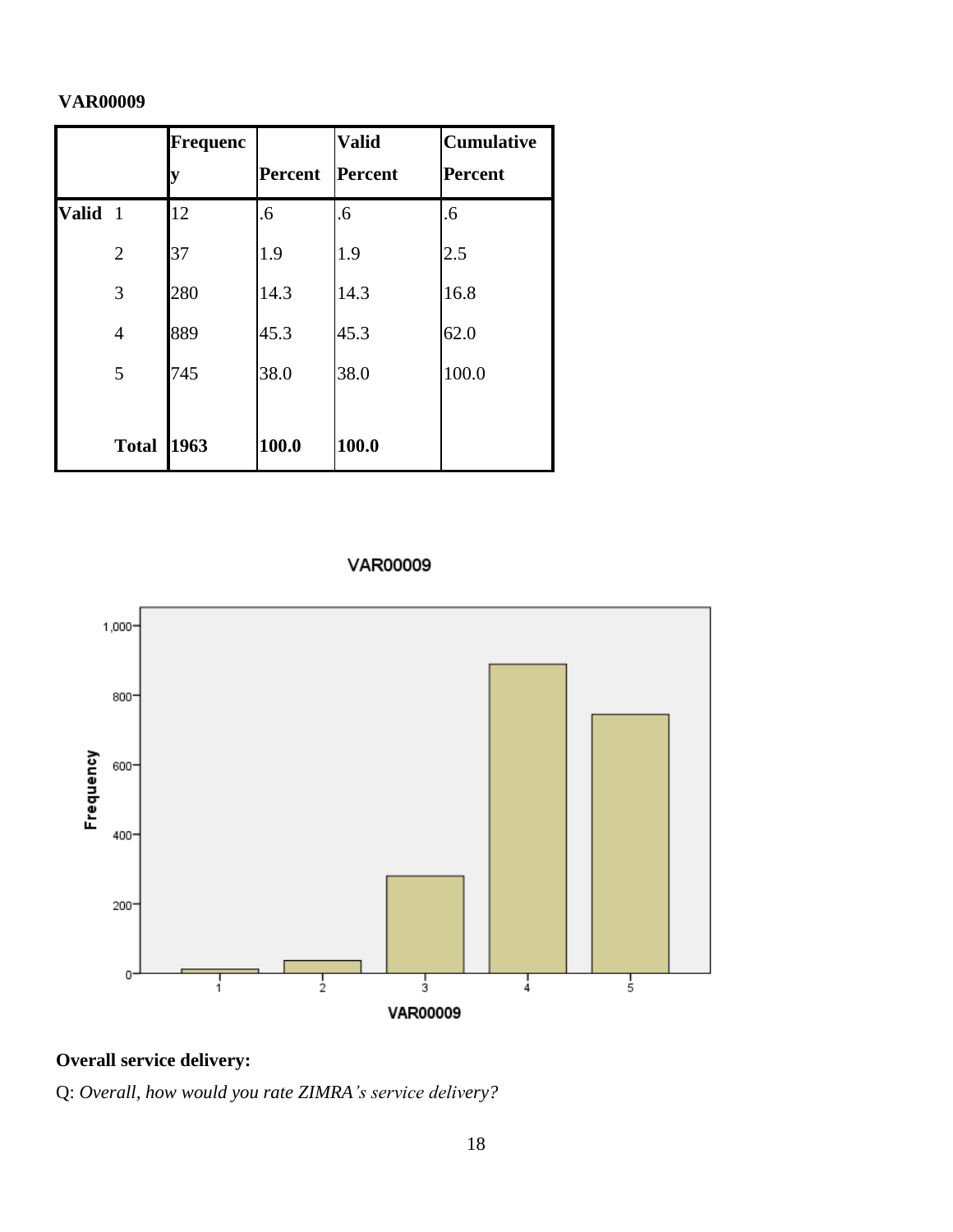• This index was measuring ZIMRA's overall service delivery. Here we were trying to encompass any other areas of concern that might not have been captured by the pillars under review. The satisfaction index for overall service delivery stood at 84,00%, with 512 respondents (26,1%) indicating that our service delivery is "Excellent." The table and pie chart below sum up the rest of the scores for overall service delivery.

|              |                | Frequenc |         | <b>Valid</b> | <b>Cumulative</b> |
|--------------|----------------|----------|---------|--------------|-------------------|
|              |                | V        | Percent | Percent      | <b>Percent</b>    |
| <b>Valid</b> | $\mathbf{1}$   | 25       | 1.3     | 1.3          | 1.3               |
|              | $\overline{2}$ | 53       | 2.7     | 2.7          | 4.0               |
|              | 3              | 472      | 24.0    | 24.0         | 28.0              |
|              | 4              | 901      | 45.9    | 45.9         | 73.9              |
|              | 5              | 512      | 26.1    | 26.1         | 100.0             |
|              |                |          |         |              |                   |
|              | <b>Total</b>   | 1963     | 100.0   | 100.0        |                   |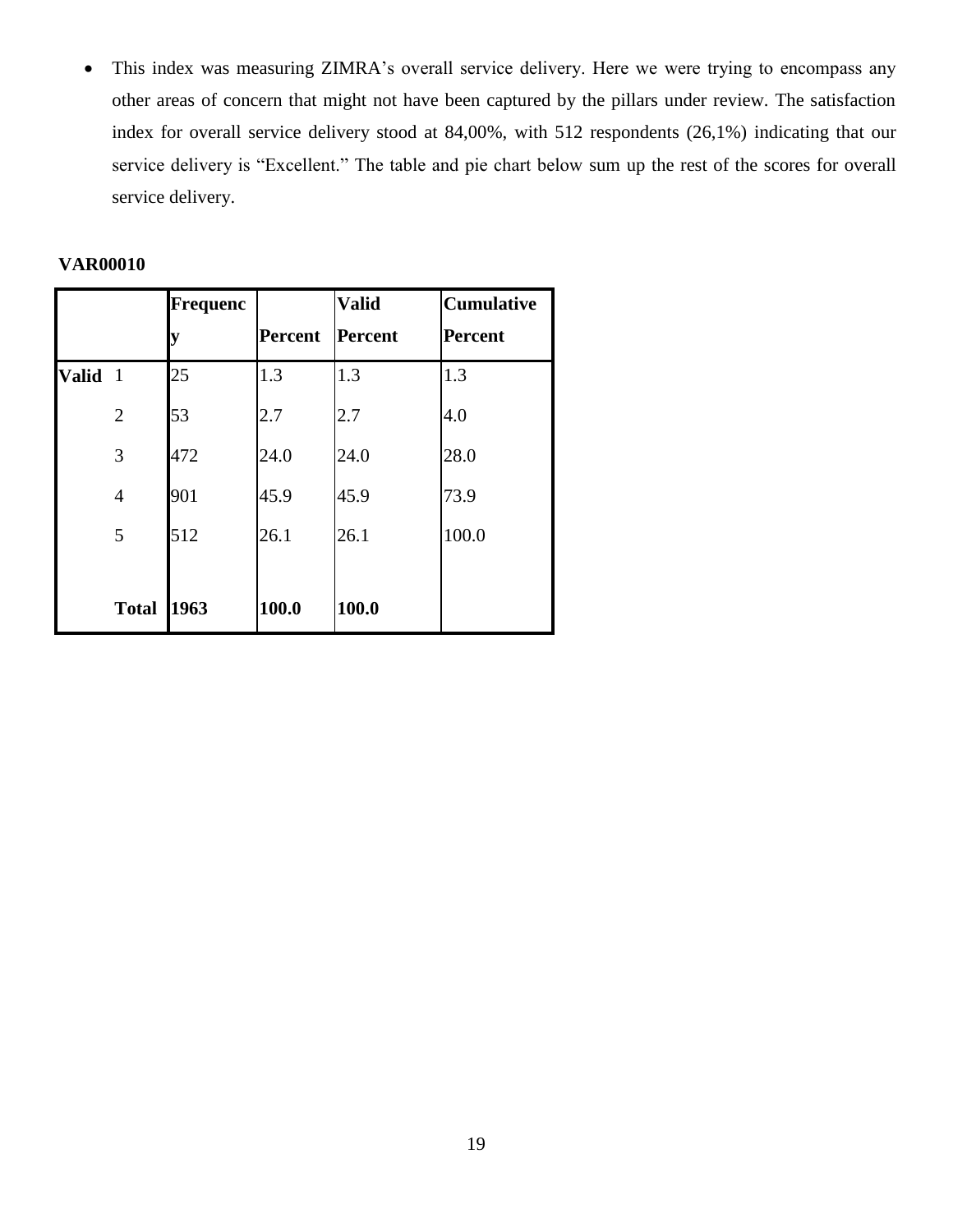

The Client Satisfaction Index for the first half of 2014 was **85,04%.**

#### **Analysis of results:**

Officers' job knowledge had the highest satisfaction index of 90,45%. Officers were said to be hardworking, efficient, effective and having immense knowledge about their work and what it requires them to do. This was a notch above last year's satisfaction index of 88,5%. So the officers continue to show high levels of job knowledge and professionalism as exemplified by the positive variance of +1,95%.

ZIMRA's reception on arrival came second on the list with a satisfaction index of 87,25 %. If we are to compare this with the index of 83,35% which was scored last year in November, then a positive variance of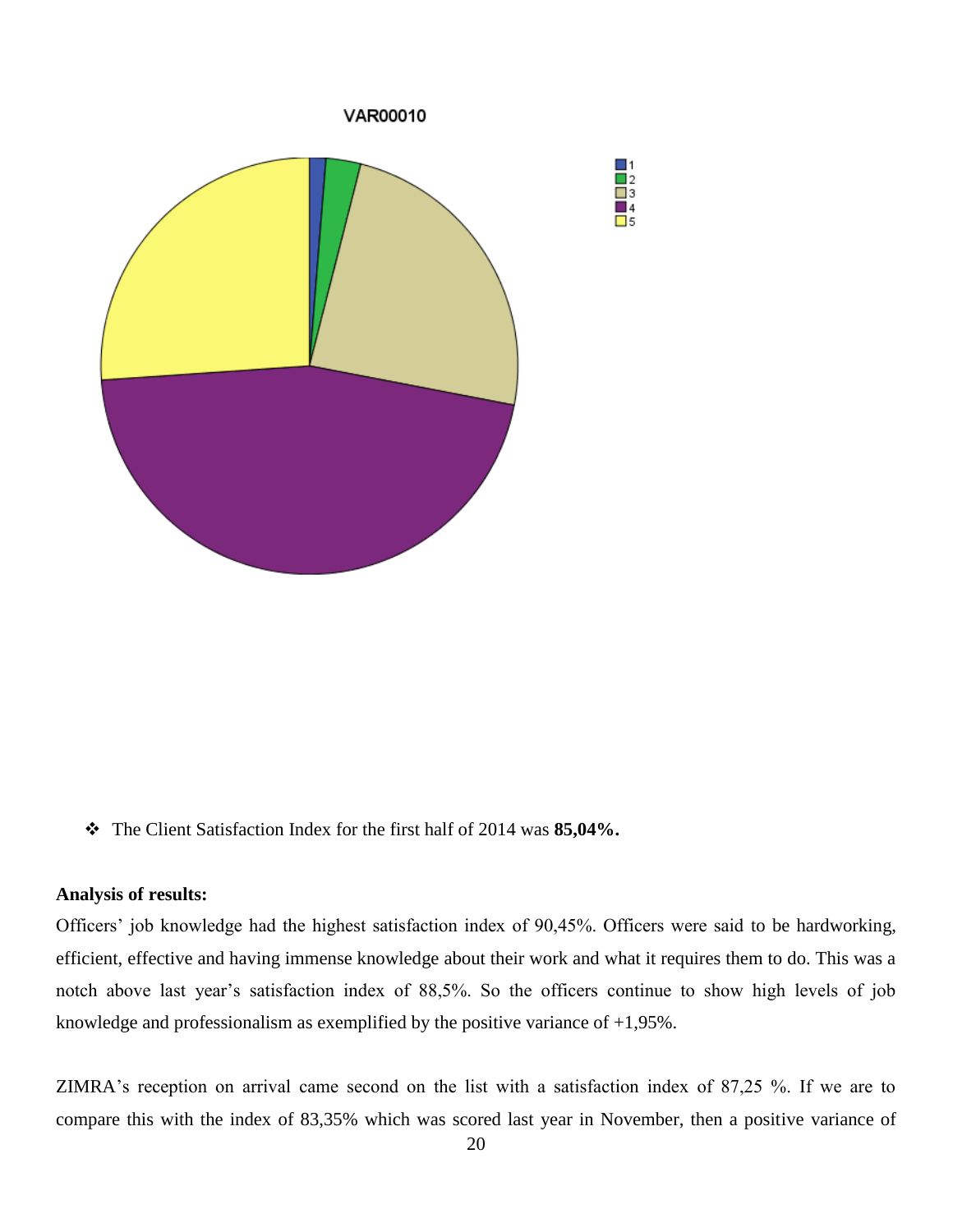+3,9% was realised. This is reflective of the general desire amongst ZIMRA officers to make clients feel at home whenever they arrive at our reception areas. The reception area is of utmost importance since that is where we make or break our relationship with our clients and prospective clients.

Coming on third position was ZIMRA officers' attitude with an overall satisfaction index of 85,95%. Again we realised a positive movement of +3,65%, if one is to compare this with last year's index of 82,30%. Our officers were said to be generally friendly, very supportive and willing to help. However, clients also noted that there were some officers who were said to be impatient with clients, disrespectful and rude; sometimes going to the extent of "intimidating" clients. But as the statistics reveal, there is an improvement in the interaction between ZIMRA officers and clients.

On fourth position was time spent while being served which had a satisfaction index of 84,90%. This is one of the most important pillars which our stations need to also improve on, as we seek to decongest our borders and offices. We are also mindful of the challenges that officers face, especially at those border posts that serve large volumes of people like Beitbridge Border Post. However, the Authority has gone a gear up by embracing technology so that people can do transactions even without going physically to the ZIMRA stations to do their payments.

On fifth position was waiting time before being served with a satisfaction index of 84,25% - which on its own was an improvement from the last survey's result of 77,5%. So there was a positive variance of +6,75%. This pillar, just like the one on time spent while being served, is very critical since the Authority is working towards decongesting ports of entry and exit. And this massive jump in the index is a sign in the positive direction, which in itself, shows that there is great potential for improvement. It should however, be noted that, most complains were coming from truck drivers who said the scanning was taking a lot of time. Clients also complained of delays at Manica Warehouse with most of the complaints pointing to an issue of staff shortages. These are some of the areas which need to be looked into to find out the source of the delays.

On sixth position was responsiveness to queries with a satisfaction index of 84,05%. This index was within the range of the overall satisfaction index of the whole survey (85,03%). But of particular importance is to realise that this pillar contributes immensely to the perception that people have of the organisation. Our ability to respond to their queries in time helps to create the rapport and strengthens our relationship with clients. Regular workshops and seminars can positively contribute towards the creation of a strong relationship between the Authority and clients.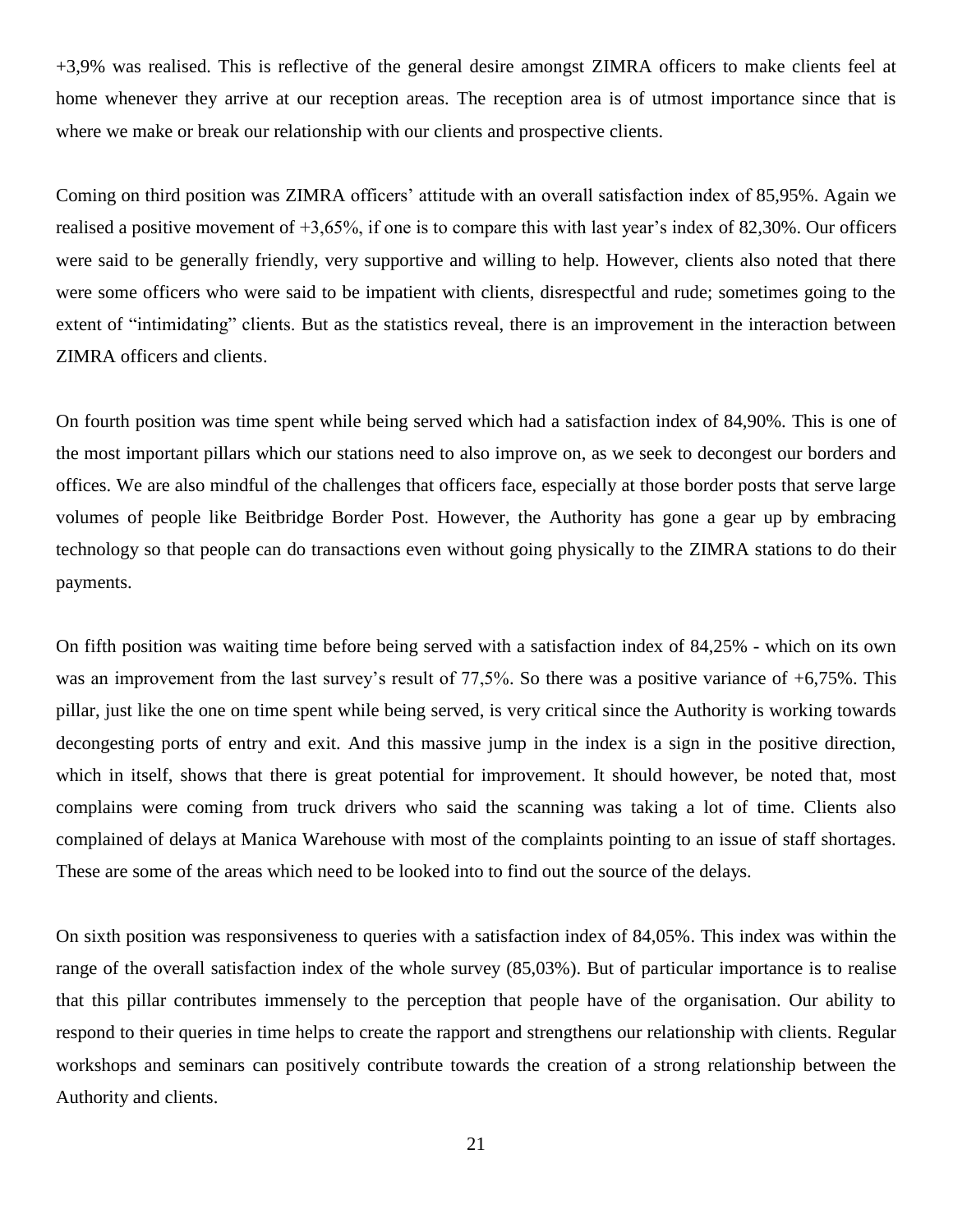Overall service delivery was on seventh position with a satisfaction index of 84,00%. This index was basically looking at the general perception that people have of ZIMRA as an organisation – that is, a holistic understanding that our clients have of the organisation, including the services and the products that we offer them. There is, therefore, room for improvement if we continue to improve on the way we engage and share information with our clients.

ZIMRA's information dissemination had a satisfaction index of 79,45%. Clients pointed out one thing during the survey that they would want ZIMRA stations to carry out workshops and seminars with a view to educating them on issues relating to Customs or Taxes. It is true that we are very visible in the newspapers, on television and radio, Twitter, Facebook, and many other platforms. But clients feel this is not enough since some of them do not always buy newspapers. So seminars and workshops could fill up the communication gap. Also considering that workshops are more interactive and they allow for interpersonal communication without the barrier of a medium. Clients yearn for instant feedback from us as an organisation. In short, seminars and workshops come in to complement communication that is happening at a corporate level. We have tried to sample some of the comments regarding this pillar:

- 1. We would appreciate it if Excise Department (sic) would do seminars to train clients on returns.
- 2. ZIMRA should put more effort in reaching out to small individual business owners and educate them on the issues of Tax Remittances' and their advantages.
- 3. Please e-mail information.
- 4. It's imperative to hold workshops that detail ZIMRA objectives so that taxpayers grow in understanding their obligations.

# **Client Satisfaction Survey results per station:**

|                                      | <b>Reception on Waiting</b><br><b>Arrival</b> | <b>Time</b> | Officers'<br><b>Attitude</b> | Job<br>Knowledge | <b>Satisfaction</b><br><b>Index</b> |
|--------------------------------------|-----------------------------------------------|-------------|------------------------------|------------------|-------------------------------------|
| Valid Head Office Reception<br>Area: | 90,90%                                        | 90,90%      | 91,00%                       | 95,45%           | 92,06%                              |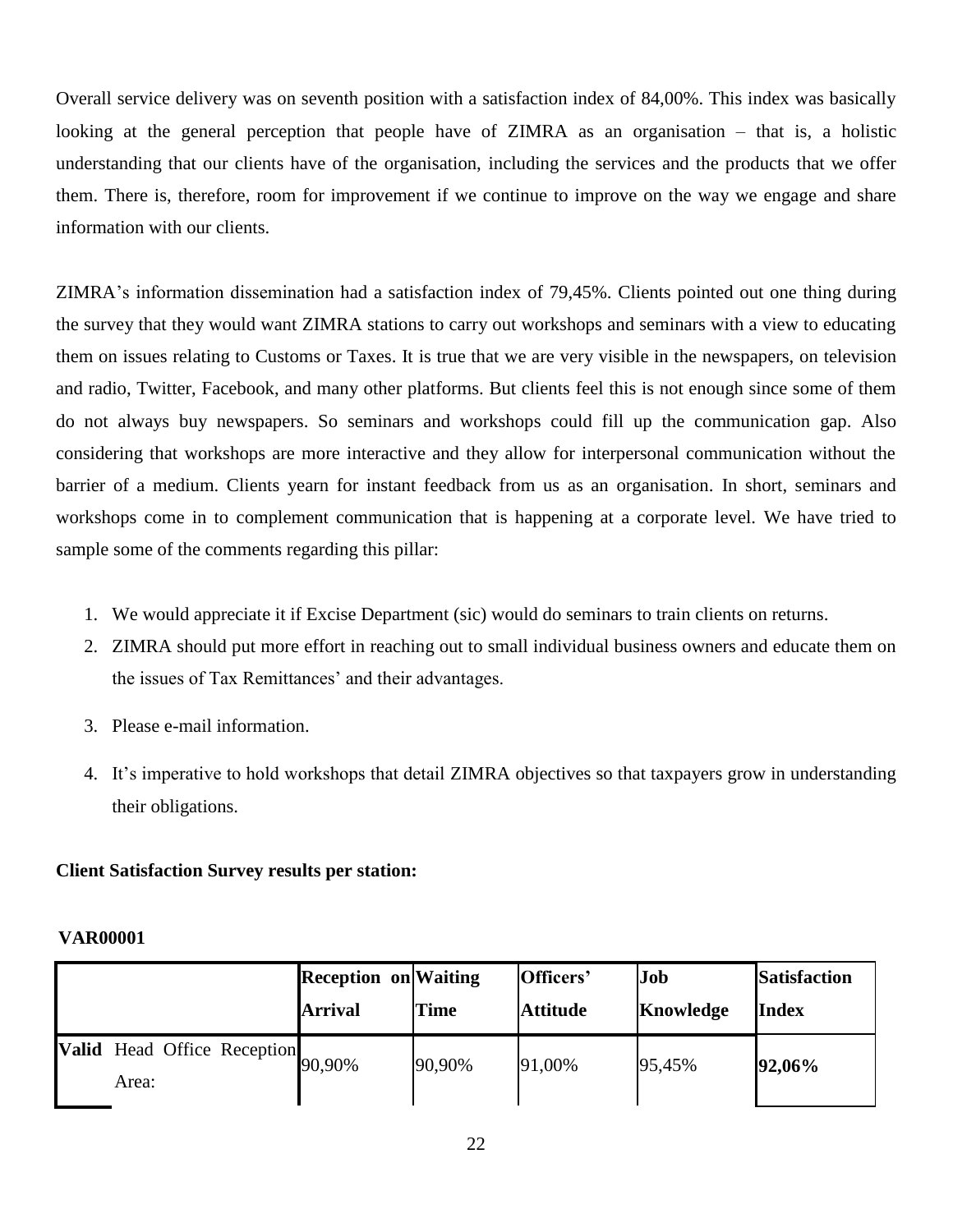| Nyamapanda<br><b>Border</b><br>Post Customs:           | 89,25% | 87,45% | 91,95% | 92,85% | 90,38% |
|--------------------------------------------------------|--------|--------|--------|--------|--------|
| Mukumbura<br><b>Border</b><br>Post:                    | 96,15% | 100%   | 100%   | 98,10% | 98,56% |
| Stop<br>Chirundu<br>One<br><b>Border Post Customs:</b> | 68,65% | 45,85% | 71,40% | 82,70% | 67,15% |
| Kariba Border Post:                                    | 85,05% | 78,35% | 91,70% | 96,75% | 87,96% |
| Kariba Inland Office:                                  | 93,55% | 96,75% | 93,55% | 98,30% | 95,54% |
| International<br>Harare<br>Airport:                    | 84,80% | 76,40% | 82,80% | 86,80% | 82,70% |
| Kurima VAT:                                            | 95,00% | 90,00% | 90,00% | 95,00% | 92,50% |
| Kurima<br>Debt<br>Management:                          | 100%   | 100%   | 100%   | 100%   | 100%   |
| Kurima Audits:                                         | 93,35% | 100%   | 90,00% | 93,35% | 94,18% |
| Kurima Client Care &<br>Registry:                      | 87,50% | 95,00% | 83,75% | 88,75% | 88,75% |
| Client<br>Kurima<br>Large<br>Office:                   | 97,75% | 100%   | 91,30% | 97,85% | 96,73% |
| Harare Port:                                           | 91,95% | 94,90% | 85,30% | 89,70% | 90,46% |
| Container<br>Manica<br>Depot:                          | 90,00% | 89,95% | 90,00% | 91,75% | 90,43% |
| <b>BAK</b> Storage:                                    | 91,65% | 100%   | 100%   | 91,75% | 95,85% |
| Kazungula Border Post: 78,80%                          |        | 68,20% | 86,35% | 90,90% | 81,06% |
| Victoria Falls<br>Border<br>Post:                      | 82,75% | 92,25% | 80,80% | 92,30% | 87,03% |
| Office<br>Hwange<br>Customs:                           | 70,05% | 79,15% | 87,15% | 89,55% | 81,48% |
| Maitengwe<br><b>Border</b><br>Post:                    | 94,25% | 100%   | 96,15% | 92,30% | 95,68% |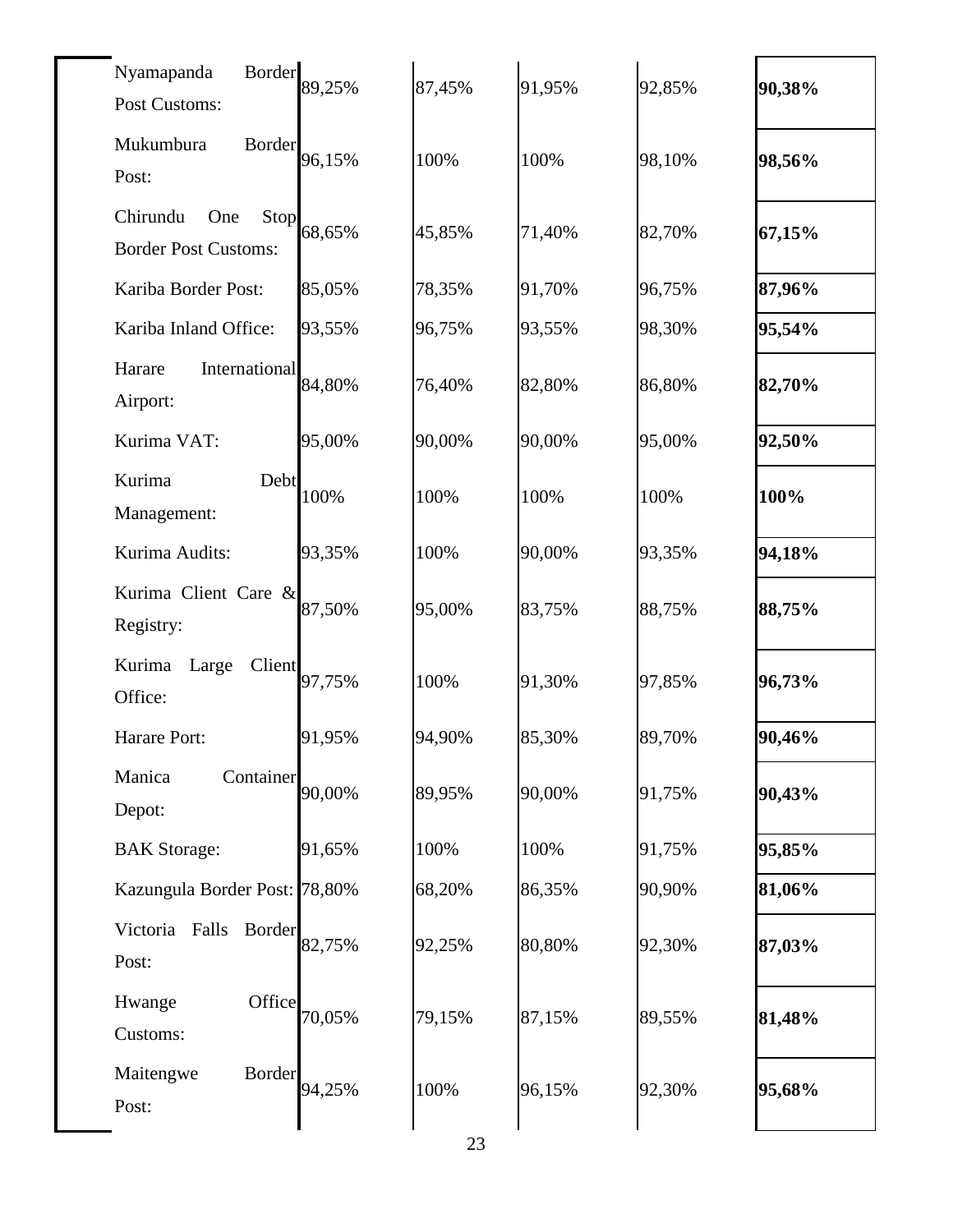| <b>Plumtree Border Post:</b>                 | 72,45% | 52,00% | 62,15% | 76,55% | 65,79% |
|----------------------------------------------|--------|--------|--------|--------|--------|
| Mphoengs Border Post: 93,01%                 |        | 93,15% | 84,45% | 87,90% | 89,63% |
| Mhlahlandlela Complex<br>Offices:            | 88,00% | 94,95% | 84,15% | 88,85% | 88,99% |
| Kadoma Office Taxes:                         | 95,00% | 100%   | 95,00% | 92,50  | 95,63% |
| Gwanda Office:                               | 100%   | 100%   | 100%   | 100%   | 100%   |
| Kadoma<br>Office<br>Customs:                 | 100%   | 100%   | 100%   | 100%   | 100%   |
| Rusape Office:                               | 91,10% | 98,55% | 92,70% | 92,65% | 93,75% |
| Kwekwe<br>Office<br><b>Domestic Taxes:</b>   | 92,85% | 96,50% | 88,40% | 92,85% | 92,65% |
| Kwekwe<br>Office<br>Customs:                 | 91,00% | 95,45% | 95,45% | 100%   | 95,48% |
| Forbes Border Post:                          | 81,60% | 78,20% | 88,05% | 92,45% | 85,08% |
| Sango Border Post:                           | 86,65% | 68,10% | 85,00% | 93,35% | 83,28% |
| Chiredzi<br>Office<br><b>Domestic Taxes:</b> | 100%   | 98,90% | 95,25% | 96,45% | 97,65% |
| Zvishavane Office:                           | 94,65% | 100%   | 96,35% | 96,45% | 96,86% |
| Gweru Office Customs: 96,75%                 |        | 94,25% | 95,90% | 95,05% | 95,49% |
| <b>Gweru Office Domestic</b><br>Taxes:       | 91,00% | 94,15% | 85,05% | 88,95% | 89,79% |
| Beitbridge Border Post: 74,90%               |        | 56,60% | 71,35% | 80.60% | 70,86% |
| Beitbridge<br>Inland<br>Office:              | 88,20% | 88,20% | 88,15% | 91,10% | 88,91% |
| Chinhoyi<br>Office<br><b>Domestic Taxes:</b> | 98,40% | 100%   | 95,15% | 100%   | 98,39% |
| Office<br>Chinhoyi<br>Customs:               | 100%   | 100%   | 100%   | 100%   | 100%   |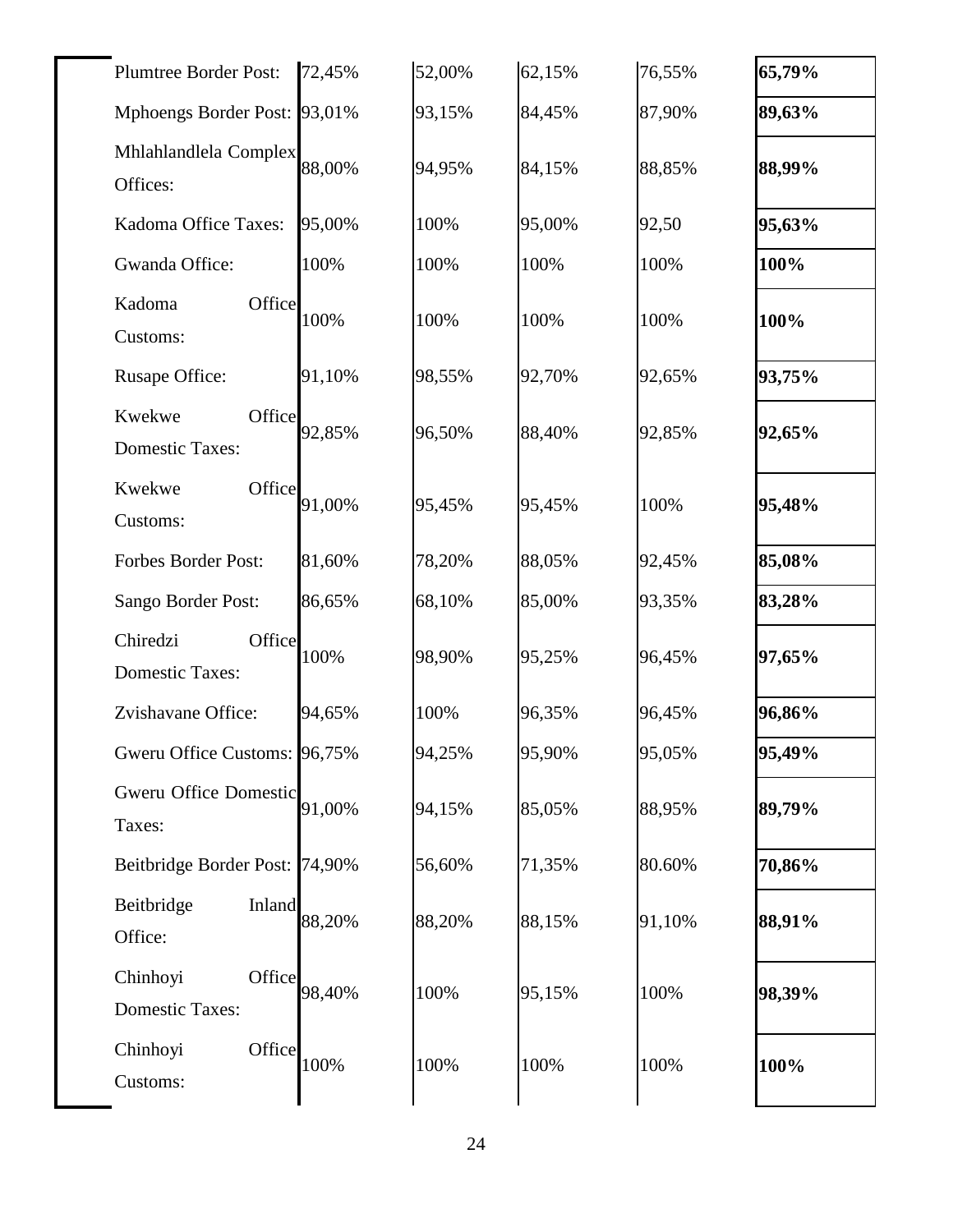| Kanyemba Border Post: 93,35%                         |        | 95,00% | 95,00% | 98,25% | 95,40% |
|------------------------------------------------------|--------|--------|--------|--------|--------|
| <b>Bindura Office:</b>                               | 98,65% | 100%   | 100%   | 100%   | 99,66% |
| Pandamatenga<br>Border<br>Post:                      | 94,45% | 77,70% | 94,45% | 94,45% | 90,26% |
| Inland<br>Office<br>Mutare<br><b>Domestic Taxes:</b> | 86,40% | 90,15% | 84,10% | 83,35% | 86,00% |
| Office<br>Masvingo<br>Customs:                       | 94,35% | 85,80% | 99,05% | 97,15% | 94,09% |
| Office<br>Masvingo<br><b>Domestic Taxes:</b>         | 89,35% | 89,35% | 83,70% | 93,50% | 88,98% |
| Chipinge Office:                                     | 91,95% | 100%   | 90,40% | 98,30% | 95,16% |
|                                                      |        |        |        |        |        |

# **RESPONSE FROM CLIENTS**

# **Beitbridge Town**

- 1. The service is very good, we are satisfied.
- 2. Their performance is good due to the officer whom we see.
- 3. I have been served with good officers, they were friendly.
- 4. To consider that business is low on clearance activity and review time limits to settle debts (audit).
- 5. Always helpful with questions and queries.
- 6. On commercial side queries take days for a F45 to be responded to.
- 7. Impressed by service at town office if other points could do the same.
- 8. I think the service is very fair at town office.
- 9. Generally all officers are good except for those serving us at the border imports and exports are not good at all.
- 10. Bayazi umsebenzi eZIMRA.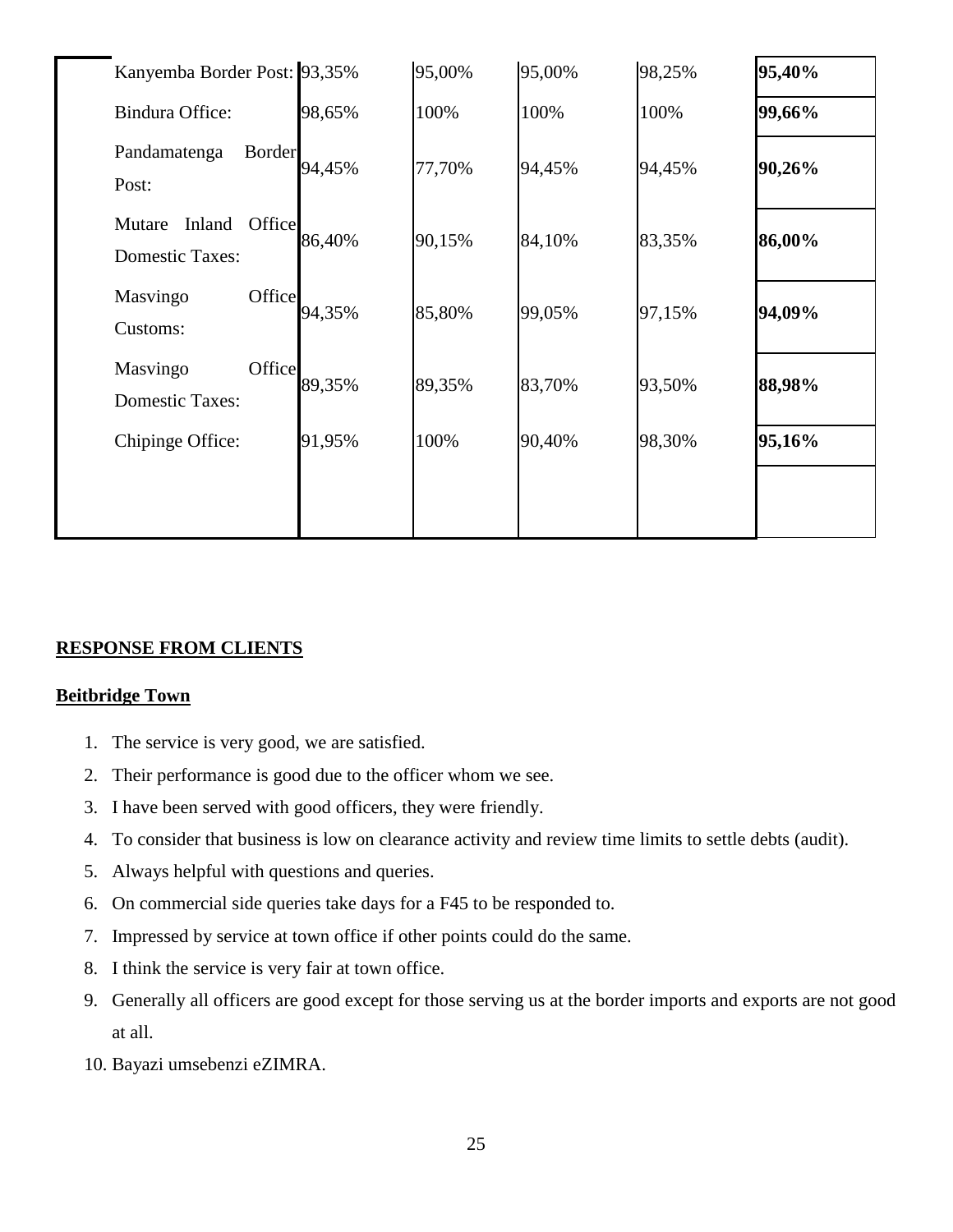## **Beitbridge Border Post**

- 1. We have got problems with shift 1. It delays our time please make a plan because we are not happy with their service, others are performing better.
- 2. They are trying to do their best.
- 3. Iyi ndeyavaChirapa. G. Ndiyo inogona chete.
- 4. Shift yavana Kabote inongochengeta mapepa havashandi.
- 5. We request a separate counter for our commercial carbon taxes and insurance from the private vehicle imports counter.
- 6. ZIMRA should uplift the face of the border especially parking areas.
- 7. They must try to be fast when serving clients.
- 8. You should try to improve the way you serve.
- 9. To improve IT queries.
- 10. A job well done. Keep it up.
- 11. They talk whatever they like and do not give other people a chance to explain their case or issues to be solved.
- 12. They will attend to us if we are nice or correspondent with them. They will turn and go without specific reason.
- 13. ZIMRA must add more manpower to assist the existing shifts especially on weekends and month-ends.
- 14. Ngavakasike kubatsira vanhu nenguva.
- 15. Amanye amalanga bayasebenza kuhle kodwa amanye kunzima, bayabe bengani abafuni.
- 16. ZIMRA officers are rude and unprofessional.
- 17. Good.
- 18. They should be self-motivated.
- 19. Please can you add staff to places like MANICA WAREHOUSE mostly at P.E and duties calculation?
- 20. Wedzerai staff.
- 21. ZIMRA as an organisation is good but sometimes their staff will be affected maybe by their personal problems.
- 22. Please add some more staff at MANICA.
- 23. Cash office should accept cash at any day of the week because some cards are not online.
- 24. Others must improve.
- 25. To provide clients with a place to relax especially at the borders when clients are waiting to pay their duties.
- 26. At MANICA they are short staffed; one person is doing P.Es, warehousing and acquittals. It's too much, more staff please!!!!!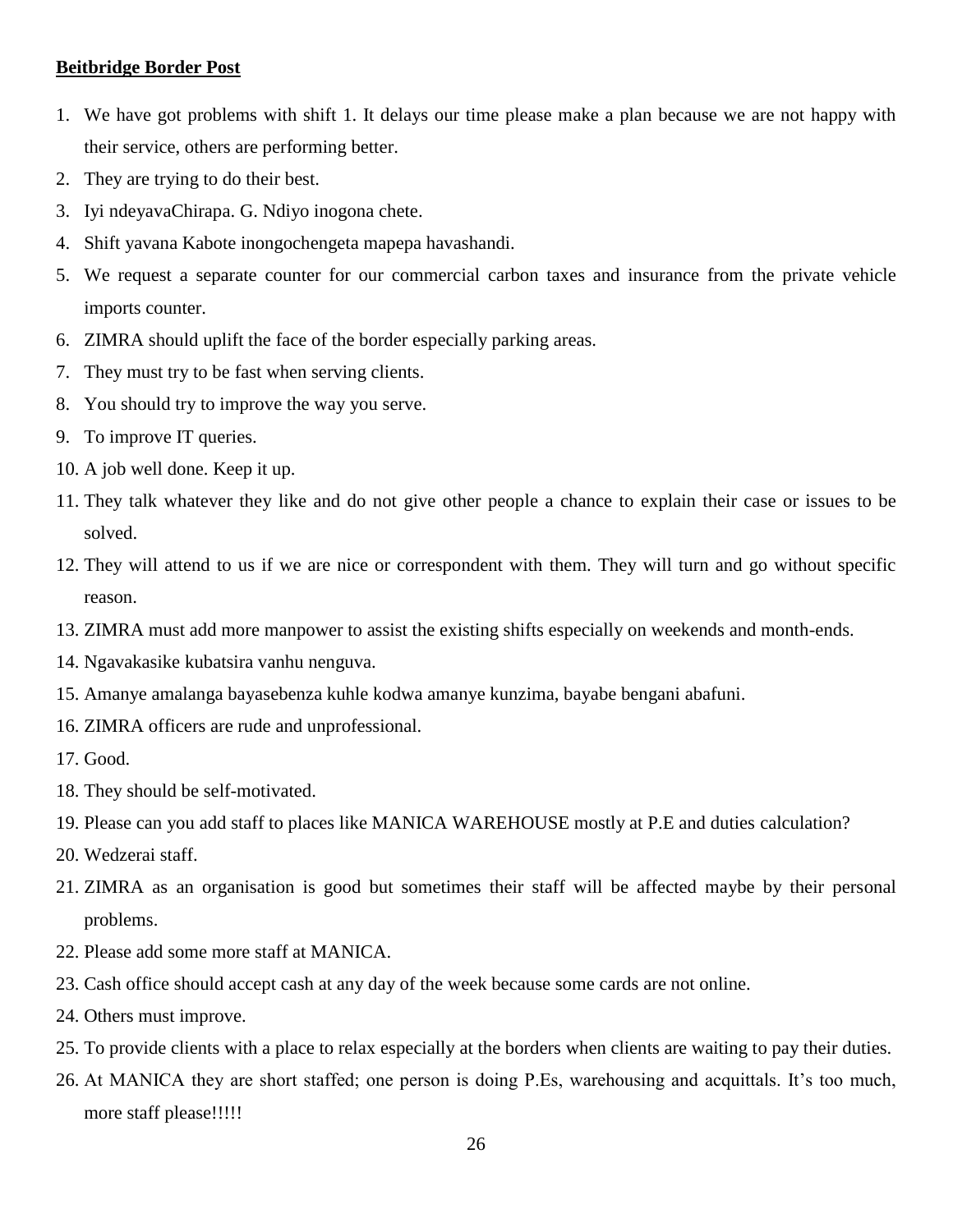- 27. Overall, the service is exceptionally good but attention should be given to staffing. (Shortage of staff).
- 28. Kana munhu asingazivi anofanirawo kutsanangurirwa.
- 29. They should maintain their standard of service, its fair.
- 30. Mashift enyu akasiyana kune vamwe vashandi vanobatsira vamwe vasingabatsiri zvachose saka zvinoda kuwongororwa.
- 31. ZIMRA just has to hasten the progress at the Border Post.
- 32. Nxa iZIMRA isola ukuba umuntu udlule lezinye impahla, abasetshe ibhasi lapho ecina khona hatshi endleleni ngoba yikuphuzisa abantu ngohambo lwabo.
- 33. Their services are good.
- 34. Some of the shifts serve in time, but others have poor service.
- 35. Shift 1 service is very poor especially the Manager Makunike.
- 36. Well trained officers.
- 37. Overally ZIMRA officers are professionals who do their jobs nicely. However there are individuals who do their jobs badly.
- 38. Keep it up. You must add your manpower please.
- 39. ZIMRA inoita basa nemazvo.
- 40. Tinokumbira shed yakanaka.
- 41. You should use English we aren't all Shonas.
- 42. Some sections and shift work hard but some are not doing their work seriously.
- 43. All is fair for me.
- 44. Improvement on all sections in section making.
- 45. Improvement.
- 46. KuCondep kunobhowa zvakanyanya nguva yacho yavanotora vasinganoiti maP.E. inowanda.
- 47. Other government organisations e.g. Agriculture. Bio must communicate with ZIMRA on information needed to be attached for client communication.
- 48. Assessment by dogs is taking too long.
- 49. Better than before.
- 50. Amatrucks athatha isikhathi eside ukuphuma e border, minimum yi 3hrs.
- 51. Treat us the same and try to listen to what clients say.
- 52. Splendid work done by ZIMRA.
- 53. Keep up the excellent work you are doing for the beloved nation of Zimbabwe.
- 54. Zvakanaka chose. Rambai makadaro.
- 55. In case of a sensitive query ZIMRA takes too long to make decisions.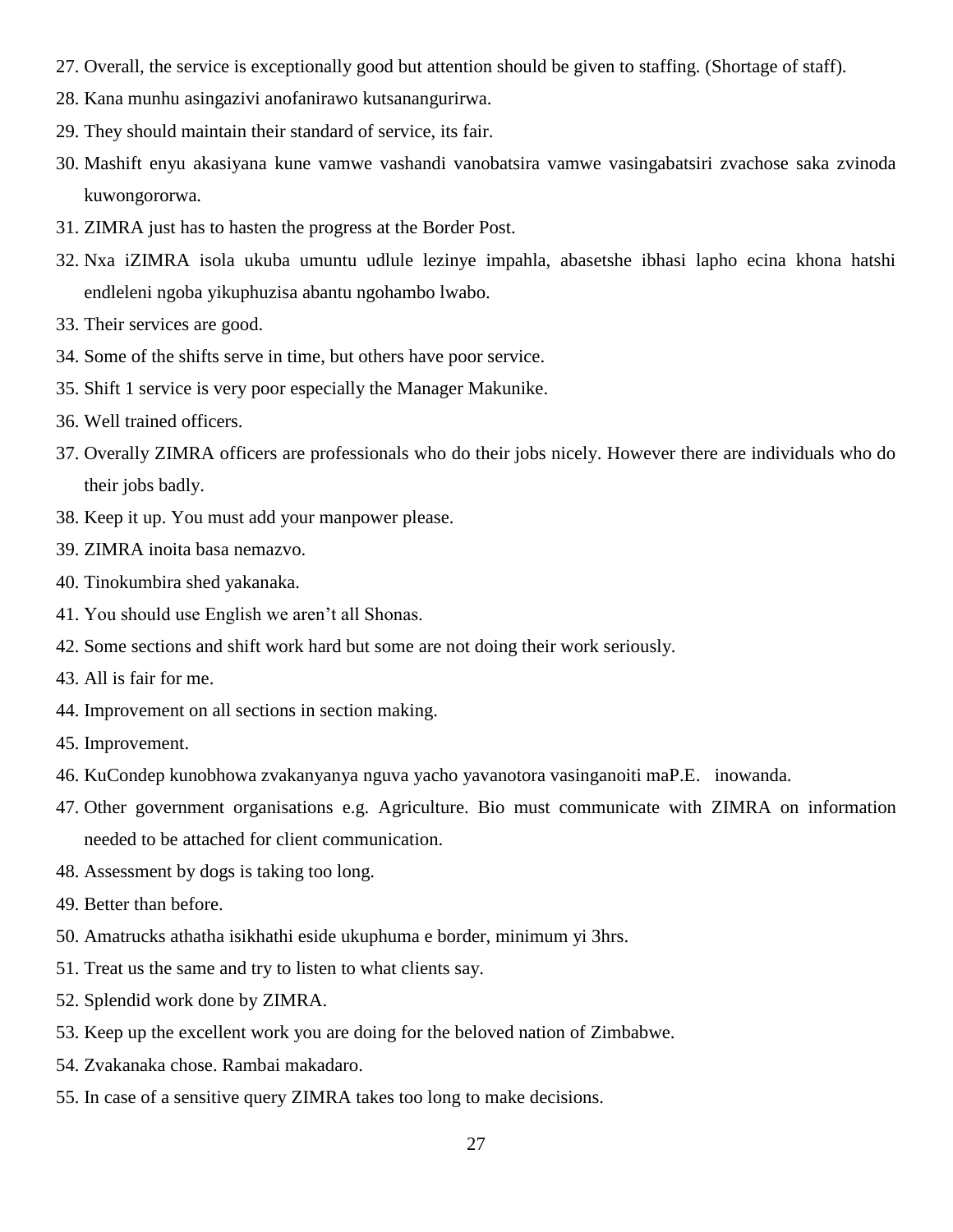- 56. Improvement in solving problems.
- 57. Some officers we correct them also so as to help each other.
- 58. Siyathaba kakhulu ngalokho iZIMRA esenzela khona.Sicela nxa abantu bebanengi, ikakhulu kuCarbon and Insurance desk bamadeski onke ebe labantu abasizwisisayo kulokulinda umuntu oyedwa esiza abantu.
- 59. Some of the officers need to improve their services.
- 60. They are good in other areas; doing checks, Manifest desk, Condep but not in the smuggling department. Also Condep Supervisor does not have decisions on his duties.
- 61. There is need for improvement in your service delivery.
- 62. They are quite fair in everything.
- 63. Please cover your corruption to avoid delays made by officers.
- 64. Service delivery must be improved with time.
- 65. Officers are corrupt. Public relations must be practised.
- 66. Sicela lengeze ababntu abasebenzela ku T.I.P. le Insurance ngoba abantu bama okwebanga elide okumangalisayo.
- 67. To improve turnaround time for assessment and response.
- 68. Especially at Manica when clearing your car it seems as if you have killed somebody. Public officers at Manica act like Private Investigators especially Supervisor Augustine Tichagwa. If need be to replace him or do anything please help us. That man is hell.
- 69. Only customs has the above rating especially the carbon tax/road access section. T.I.P processing horrendously slow and appallingly discouraging. This is the section where ZMRA should be collecting money if the turnaround was quick. In contrast, immigration is excellent.
- 70. Attitudes of other officers need to be revised towards clients.
- 71. They do not even give a chance to explain before charging a client.
- 72. Honestly some departments can provide good services but some need to improve.
- 73. To improve turnaround time for submitted documents for release and stamping.
- 74. "I am here to serve" should be a Q 'n' A platform but they scare clients away.
- 75. ZIMRA should have a cash office at Manica.
- 76. Tinokumbira kuisirwa hofisi yema Carbon Tax payo yega.
- 77. Vapeyi zvokushandisa zvakakwana kusanganisira masaisai avo. Achiri pasi zvakanyanya.
- 78. At Manifest control we need more and efficient staff who wishes to serve.
- 79. We need quick response at queries; we need each officer on T.I.P, release and reporting desk.
- 80. Kabasithande.
- 81. The service at Manica (car clearance) was excellent.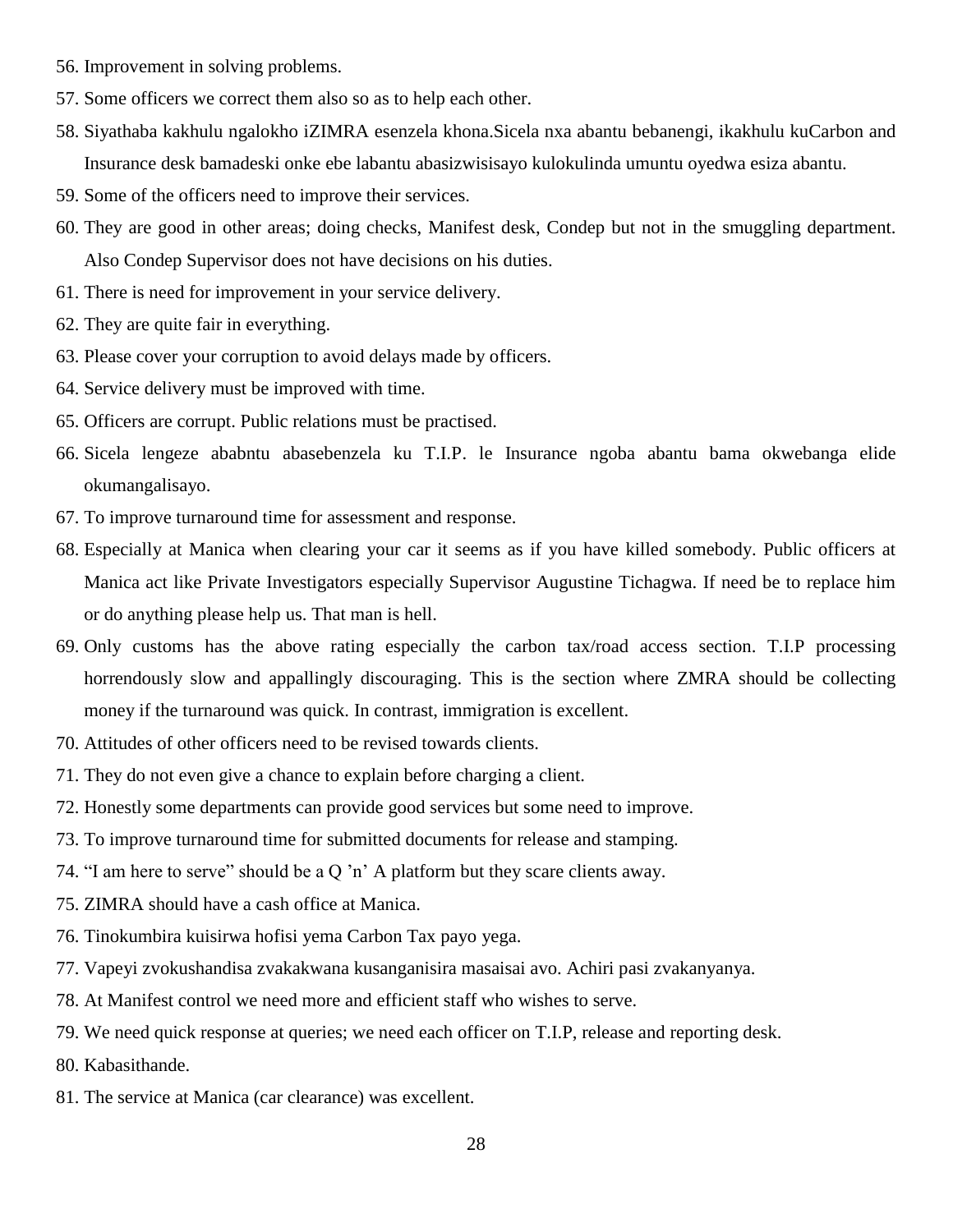- 82. The officers are very few. They cannot serve people at the right time especially at the Malume Zone.
- 83. Increase staff. It is good for ZIMRA officers to have good network facilities. We have a problem with network and we also want the grocery duty to be reduced.
- 84. It would really help if the computers were overally changed and a system update would help.
- 85. We need more officers especially when there are holidays because there will be loads of pressure.
- 86. Service is very good and satisfying.
- 87. I think you need to add more officers so that we don't have to wait for long.
- 88. Transit truck must be served faster than any other truck. Not every truck should get in Scan queue, hayinyatsofaya.
- 89. Scan inotora nguva yakareba kuti upfure napo. Kubva ku South African side kupinda mu Zimbabwe mapepa anononoka kubuda uye unozotora nguva yakareba uri mu queue unemapepa kuti ubude mu Customs.
- 90. Only the roads are not good, from border to Harare.
- 91. The roads are bad.
- 92. More officers are needed at container depot since many trucks are being referred to Condep for inspection.
- 93. Some of the decisions are poor.
- 94. Kana basa rakawanda wedzerai vanhu paCondep.
- 95. Everything is good only that the roads at the border are bad.
- 96. Some of the decisions are poor.
- 97. Qhubekelani phambili ngomsebenzi omuhle.
- 98. Roads at the border are to be resurfaced too many potholes. Trucks usually get stuck.
- 99. Masystems kuramba ari down.
- 100. Enderai mberi nekuita zvakanaka.
- 101. We truck drivers are taking so long in the queues, 5hrs and above. We wish if you can please put two people on release so that there is double processing maybe the queues can move faster.
- 102. Service delivery is very poor for example the roads, toilets are full of litter. They have to put pavements to avoid dust. Movement of trucks is very slow.

#### **Harare Port: Rebates and Change of Ownership**

- 1. Open offices in industrial areas to be easily accessible by rate payers.
- 2. Rambai makadaro.
- 3. Wongororai uye nekutibatsira pama values emota dzatinotenga kuAuction.
- 4. Mrs Manatsire is good at what she does.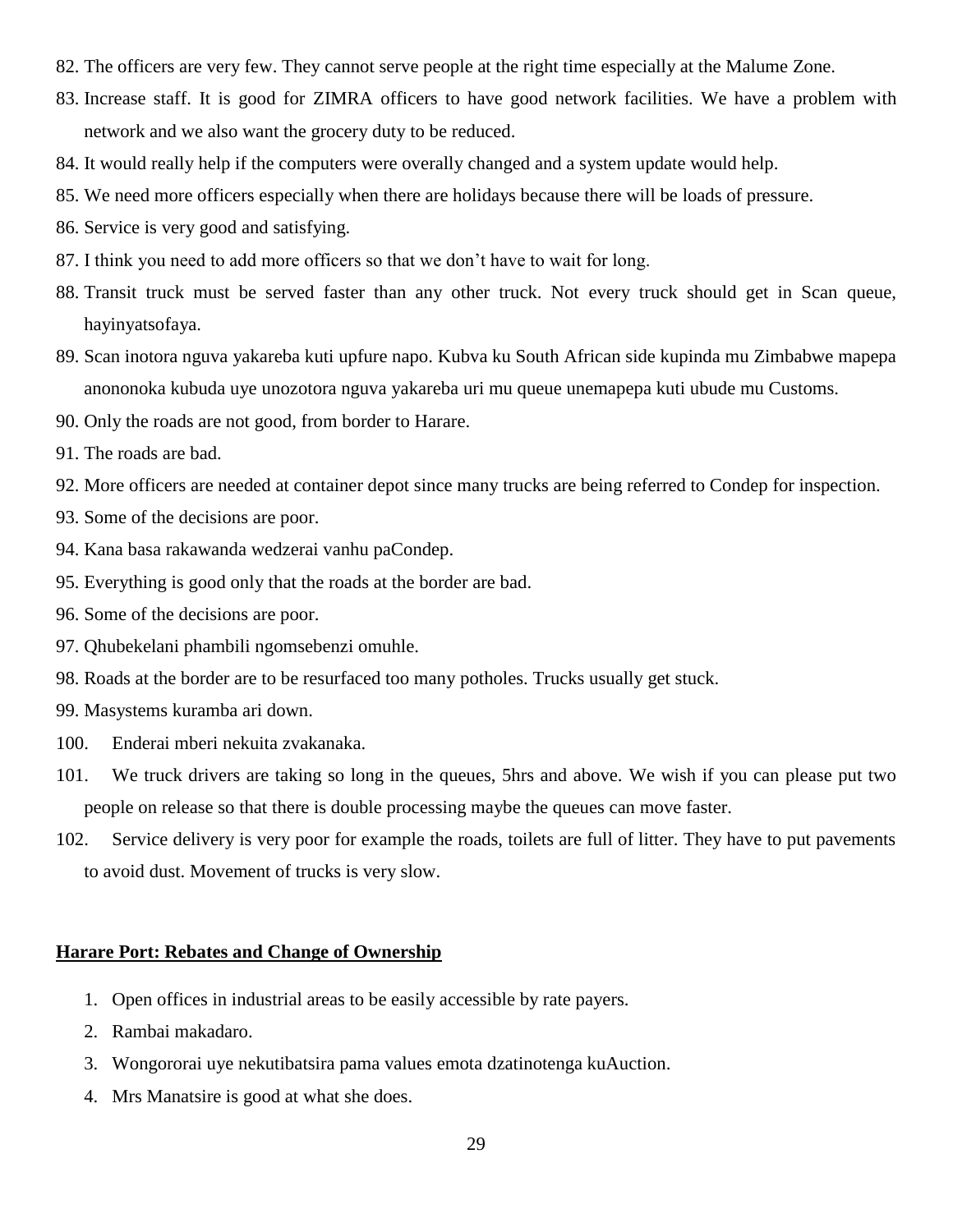- 5. Impressed by the responsiveness and helpful nature of all the officers.
- 6. I wish they could continue with the good standard.
- 7. Flow of documents from reception, registry to rebates should improve.

# **Harare Port: Motor Traffic**

- 1. Keep up the good work for the development of our country.
- 2. Always fast and respectful.
- 3. Making payments at CBZ makes it hectic.
- 4. Ndafara norubatsiro.
- 5. Ngiyabonga ngemphatho enhle.

# **Harare Port: Bonds and Excise**

- 1. In every office there is a bad apple. Generally the service is awesome. I believe training or supervision should be improved on some officers.
- 2. Service is excellent.
- 3. We would appreciate it if excise department would do seminars to train clients on returns.
- 4. Keep it up guys.
- 5. Excise department services are good.
- 6. ZIMRA is there to serve people, generally happy with the service.
- 7. Ngazvive zvanhasi chete, asi namangwana .
- 8. Vashandi veZIMRA vakashambidzika chaizvo.
- 9. Ngavarambe vakadaro nebasa ravo.

# **Harare Port: Inspectorate/ Enforcement DPC**

- 1. All areas are good in terms of services; there is need for improvement DPC and bonds.
- 2. Keep it up guys.
- 3. Overally well.
- 4. Remove bottlenecks.
- 5. ZIMRA must improve on online presence as well as use of bank cards.
- 6. Update your website information.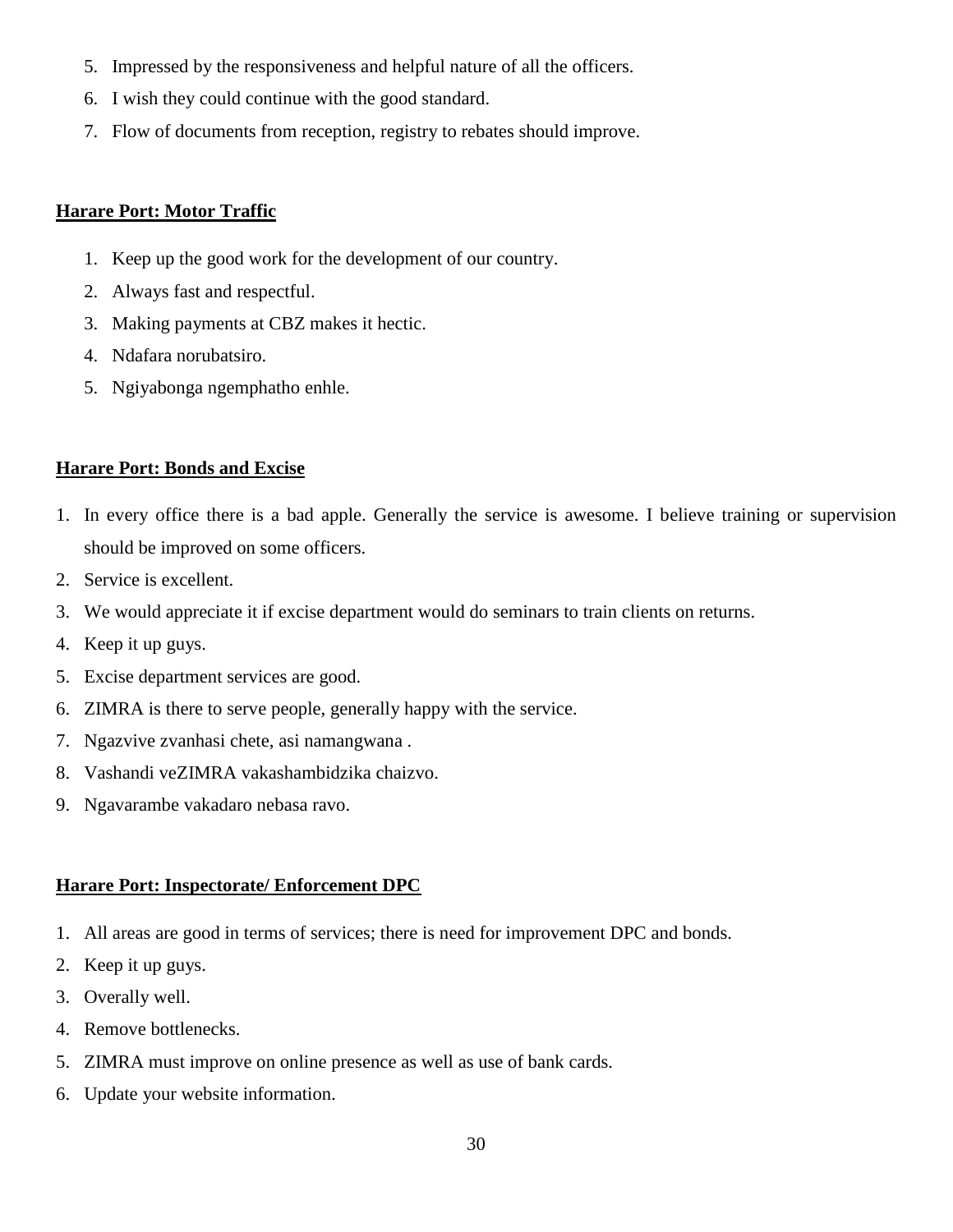- 7. They are not friendly people.
- 8. ZIMRA officials make your life hell and they are not very polite.

#### **Mhlahlandlela complex offices**

- 1. ZIMRA should put more effort in reaching out to small individual business owners and educate them on the issues of Tax Remittances' and their advantages.
- 2. It has improved since I first came here in 2011.
- 3. If only all other Government Departments could work like ZIMRA, we would get rid of long queues.
- 4. Service delivery is okay.
- 5. Sometimes it takes long. You are told to come back.
- 6. Gugulethu Mpofu is excellent and very passionate about her job.
- 7. Thanks for your good service delivery to our society.
- 8. Improve in some of your areas for instance communication skills.
- 9. Keep up the good standard.
- 10. Service rendered was great especially from Mrs S.M. Muzavazi.
- 11. You attend to our needs and answer our questions very well.
- 12. The service delivery is very good, keep it up.
- 13. Too much vernacular being used, at times we do not understand.
- 14. Service delivery is getting poor and poor.
- 15. Need to have adequate forms at your customs office, its poor service delivery and unacceptable to ask clients. To make their own copies.
- 16. The attitude in this organisation should be maintained. Excellent…
- 17. Improve on C.G.T assessments released and assessment delays on signing.
- 18. Thank you for your services.
- 19. Can you improve on documents sent to management? They sometimes delay.
- 20. Most of the officers in the audit department lack professionalism in the field of auditing. Most of the audits are done without an audit plan. In fact poor engagement by officers shows lack of professionalism.
- 21. Excellent services.
- 22. Please provide a larger reception area for busy times like Tax clearance application and more officers during those times.
- 23. Pull up your socks on customer care.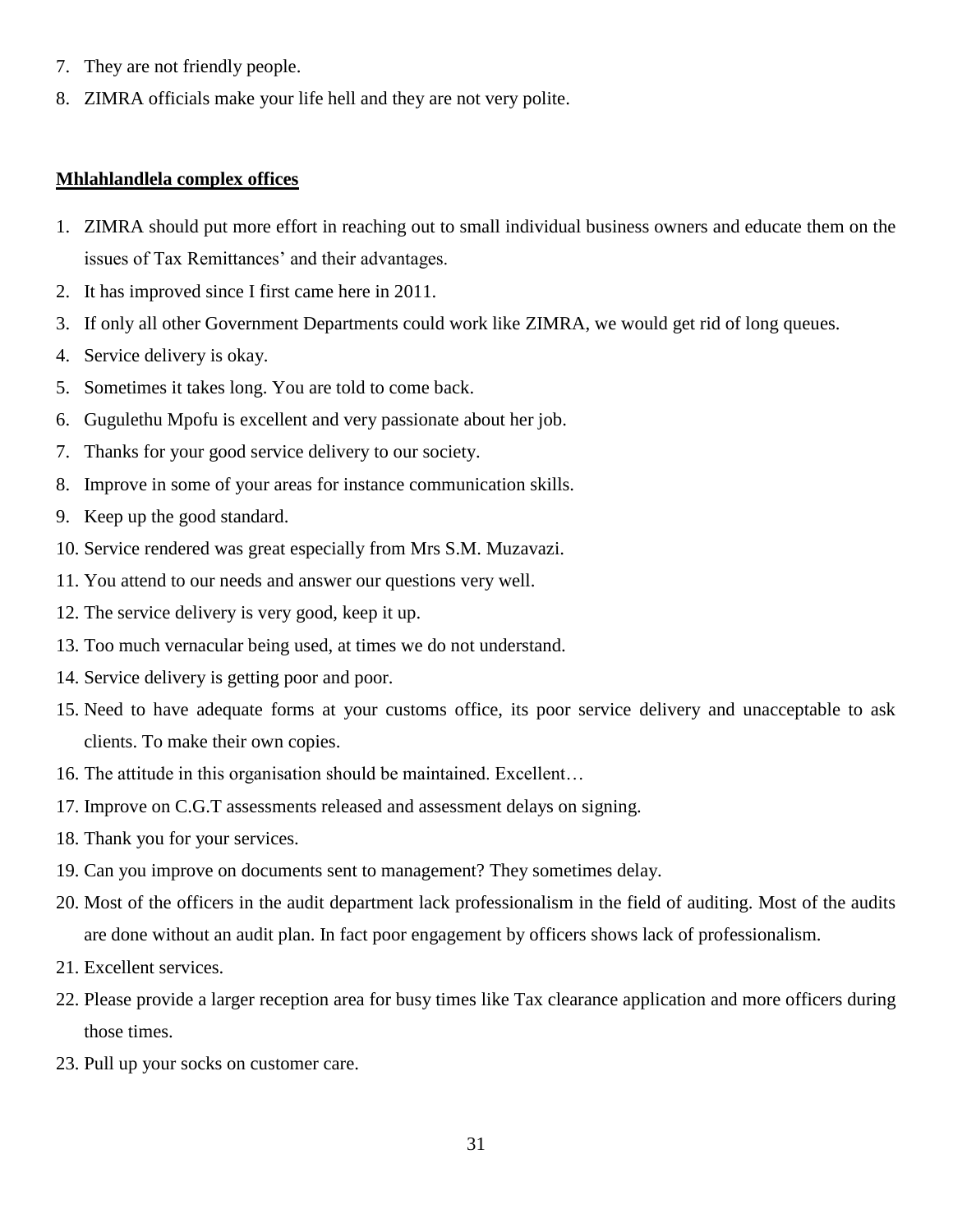- 24. ZIMRA tends to hinder trade; this is so because a client may acknowledge debt and the officer will not agree to the terms of settling the debt proposed by the client.
- 25. ZIMRA officer should change their approach to clients when doing audits- they behave like the police.
- 26. Please take note that during tax clearance renewals we are not doing a desk audit. Please seriously consider.
- 27. Information dissemination especially to clients is poor. Conduct some workshops to educate clients.
- 28. ZIMRA should improve its information dissemination.
- 29. Service delivery should improve.
- 30. Improve on information access and dissemination.
- 31. They took time to make me understand the problem I was having and solved it.
- 32. Continue with the good work.
- 33. Bayazama.
- 34. Mari irikunetsa, you have to be lenient.
- 35. A \$30, 00 penalty is too heavy for companies, they are struggling.
- 36. Kuhle.
- 37. The rates for presumptive tax are too high.
- 38. I advocate for a reduction in the penalty charged on late submission by a day.
- 39. Too many penalties.
- 40. Mungaderedzawo mapenalty enyu?
- 41. Ngavarambe vakadaro.
- 42. Customer service is good.
- 43. Keep collecting fair taxes ZIMRA.
- 44. Keep it up; you are doing a great job.
- 45. Keep up the good work.
- 46. Generally they could do better with improved resources and incentives.
- 47. As an ex-employee, I know you are doing the best you can, given your resources.
- 48. The penalties are killing us.
- 49. Keep up the good work.
- 50. Ngazo zonke izikhathi engifika eZIMRA , ngisuka ngisuthisekile ngakho konke ebengiyabe ngikulandile.
- 51. Please engage us more often for updates, suggestions etc.
- 52. Services rendered are fairly good though there is room for improvement.
- 53. Could you improve on your office furniture.
- 54. I am happy with their work.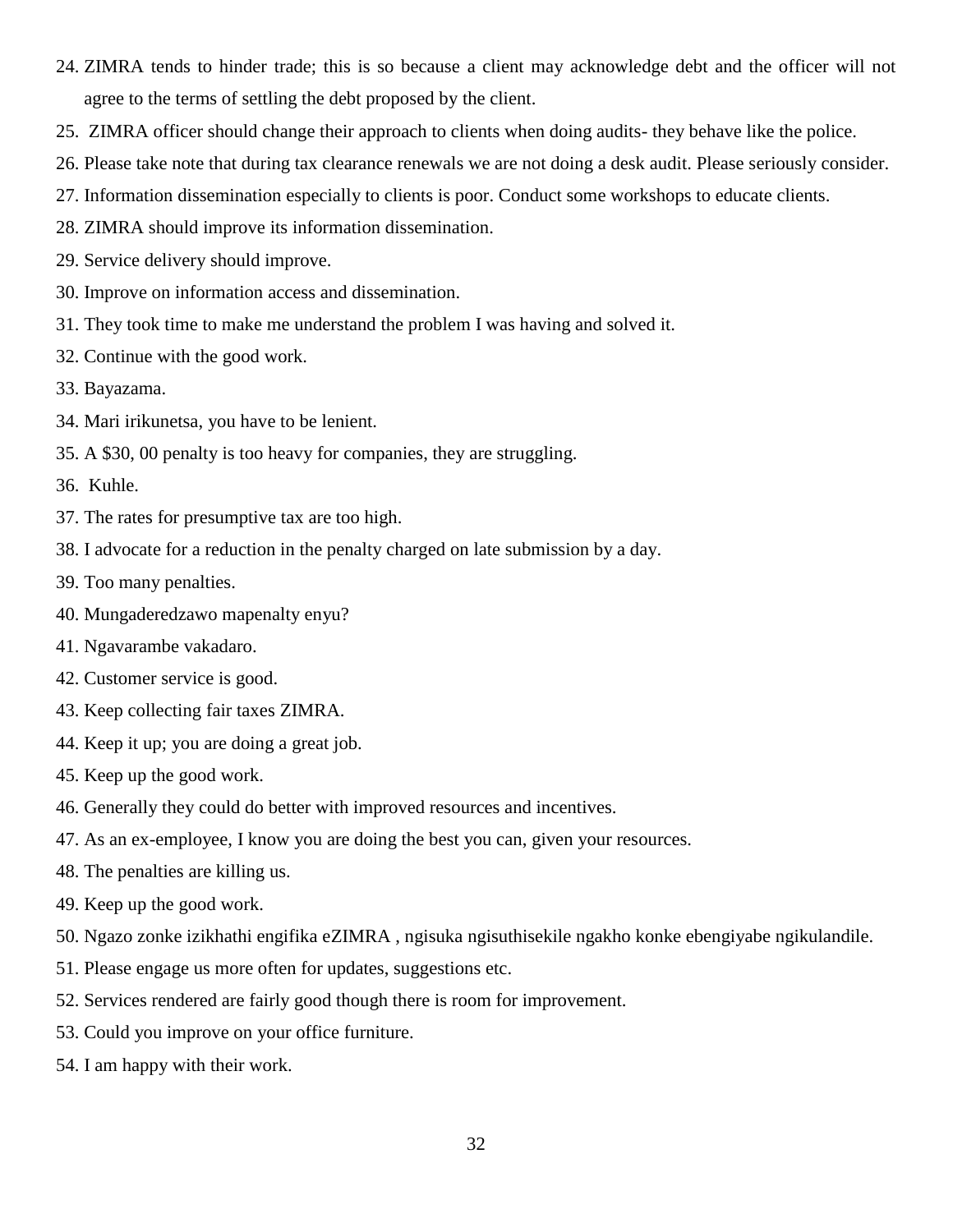- 55. Please advise the officer at your Mhlahlandlela reception to stamp all papers because at times they just stamp one top copy.
- 56. It is scary being audited by ZIMRA.
- 57. Improve on penalties they are too high.
- 58. Ngiyajabula ngokuphathwa kahle yizisebenzi ze Customer Care.
- 59. For sure they are there to serve.
- 60. I am very pleased and happy with the way I am being treated by ZIMRA staff.
- 61. Officers should interpret statutes correctly and apply to cases brought by clients. Departmental standing instructions have no precedence over enacted statutory instruments.
- 62. Election of officers in audits should be according to merit or professionalism as most of your staff doesn't have an appreciation of auditing and taxation.
- 63. I am very satisfied with their service delivery.
- 64. We have problems in situations where we, as clients are unaware of new regulations.
- 65. Please email information.
- 66. Sikhangelele ukunxuswa emhlanganweni wezifundo.
- 67. Good service all around.
- 68. Amalunga e ZIMRA kumele afunde isiNdebele.
- 69. Keep up the good work.
- 70. Service is generally good although there is always room for improvement.
- 71. We look forward to being invited to training seminars.
- 72. Generally good.
- 73. You can certainly improve.
- 74. Improve on your corporate image especially uniforms for other staff members. We can suspect them for bogus conmen when they visit us.
- 75. Please show fairness when imposing penalties to tax payers.
- 76. Duty is too high.
- 77. Improve ZIMRA clients' workshop.
- 78. Debt management is doing a good job.
- 79. Overally we as an organisation are pleased with the service we receive the people we deal with.
- 80. I request to be given a notice if there is any problem or error before a surprise.
- 81. The service and the way that the offices work show professionalism and they are dedicated to their jobs.
- 82. At times officers are a bit intimidating.
- 83. Keep up the good work.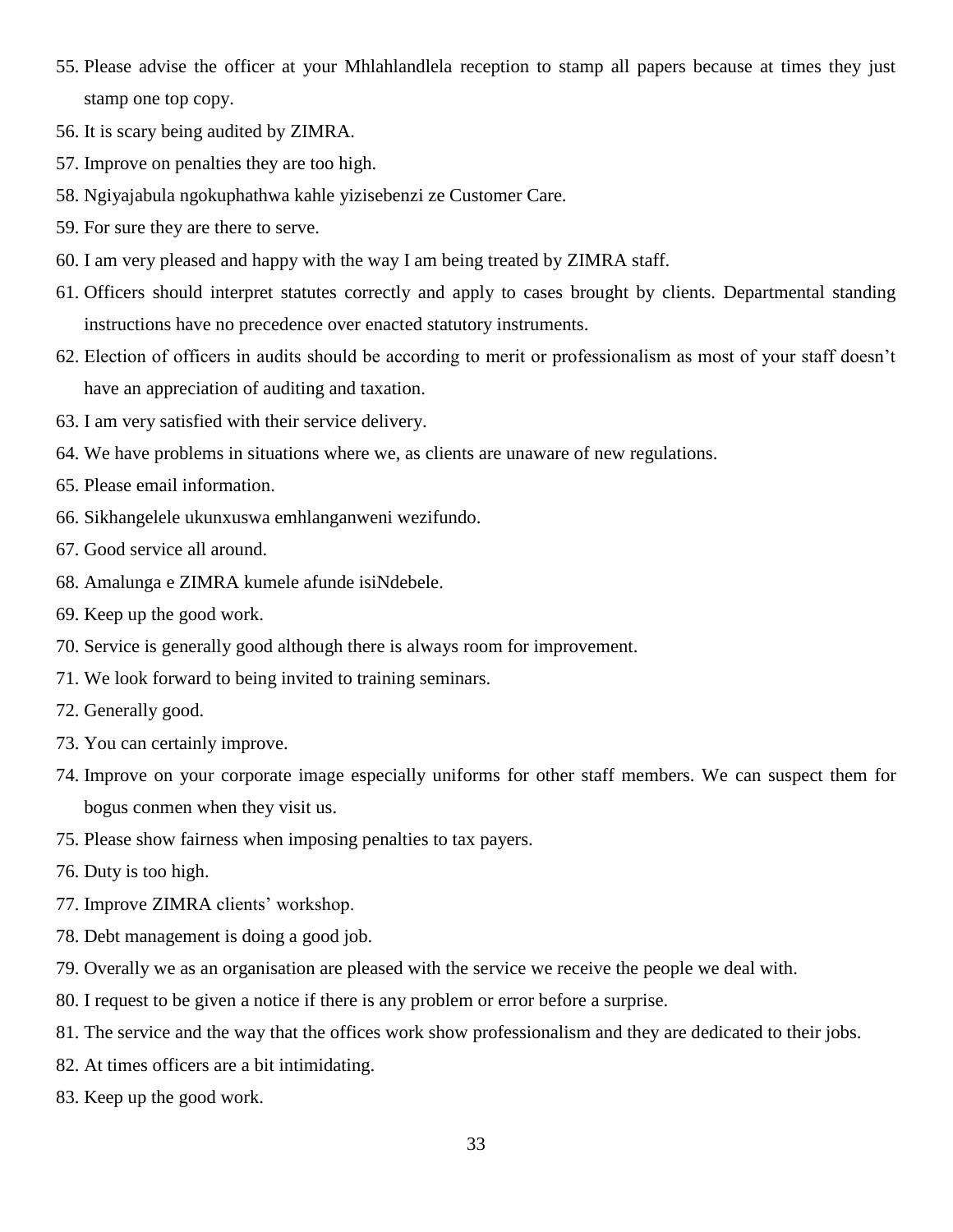84. More officers are required in Debt management due to high defaults because of the economy.

85. Keep it up.

- 86. Improve communication between your sections.
- 87. There has been a vast improvement over the years but please sort the parking area issue. Having to walk from TM is not a walk in the park for there is no parking space at your offices.
- 88. Excellent reception and I was served within a reasonable time frame.
- 89. Paying Carbon Tax at Border Posts needs to be stream lined.
- 90. Things that are supposed to take place in fifteen minutes take two days to be completed.
- 91. We often have to wait lengthy periods to convey our queries.
- 92. Of all the government departments I have found the public relations extremely commendable. I wish other government departments emulate.
- 93. It's imperative to hold workshops that detail ZIMRA objectives so that tax payers grow in understanding their obligations.
- 94. Some officers' attitude is bad towards clients; they should improve especially on their communication skills.
- 95. They have good customer care.
- 96. ZIMRA should continuously engage clients to avoid issues involving lack of knowledge.

#### **ZW Harare Airport**

- 1. Entry amendments take too long after replying F45.
- 2. Please note that ZIMRA should start at 08:00am not 10:00am.
- 3. You have improved.
- 4. They are doing an excellent job.
- 5. To improve service during lunch time and allocation should be fast, not directing all clients to one agent.
- 6. Please improve on acquittal, it is taking too long.
- 7. Good.
- 8. Sometimes they delay but so far so good.
- 9. So far so good but acquittal desk should be manned at all times. System should be highly upgraded to match the speed with which we clear our goods.
- 10. Keep it up.
- 11. Now they have improved maybe because the volume of shipments coming is very low.
- 12. There is ample room for improvement.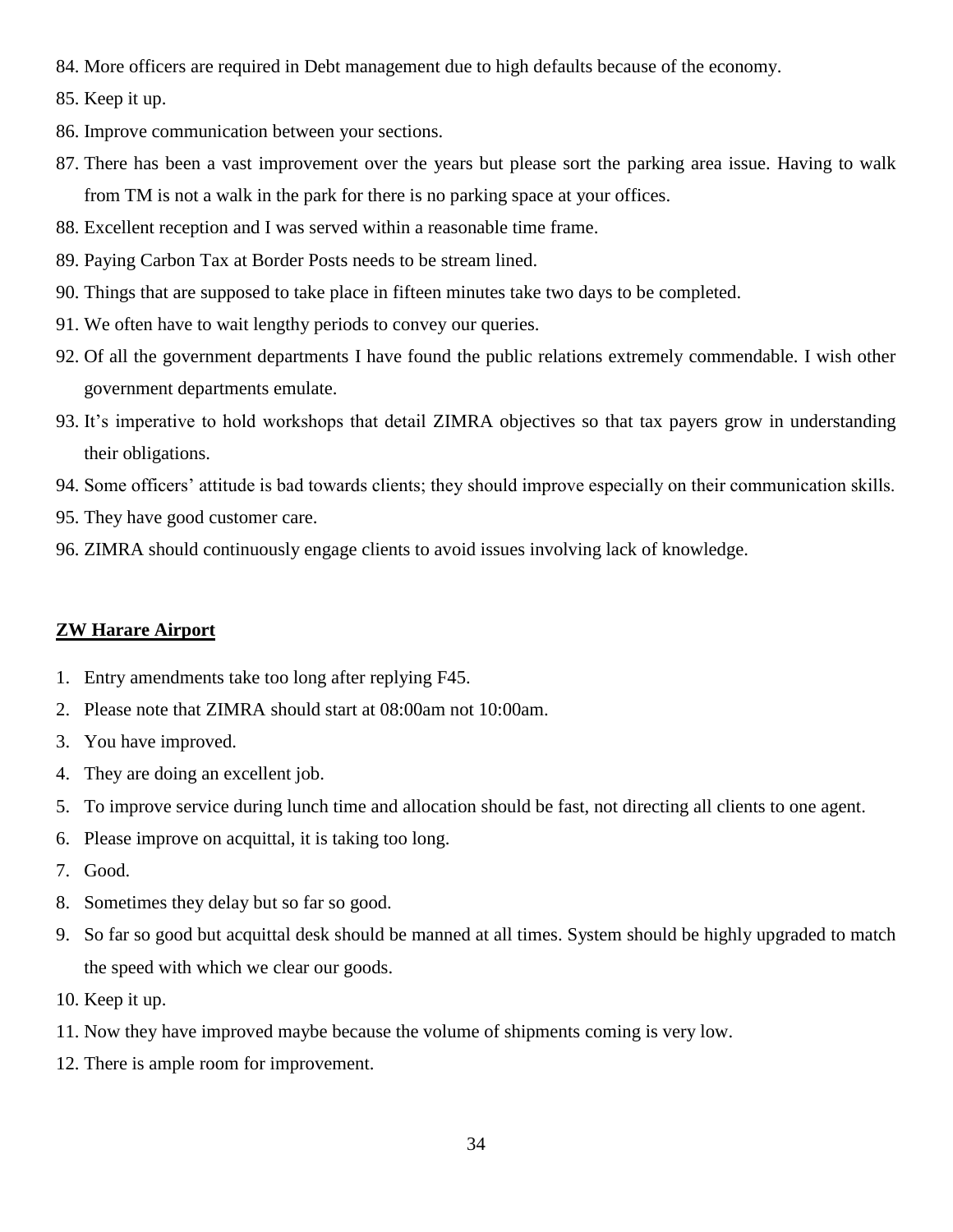- 13. If ZIMRA holds their meetings, they should leave skeleton staff to facilitate the serving of their clients. The acting supervisor should be a good decision maker.
- 14. They are professional. NB This survey should not be one by an independent company.
- 15. When the demand in service increases may you please increase the number of officers?
- 16. Please try to be fast for P.E. Why does it take you long?
- 17. There should be a "very good" between Excellent and good. I find overall ZIMRA services to be very good.
- 18. It would help to have signs with clear instructions of steps to take at reception areas. However the staffs are very helpful when asked.
- 19. Structure your questions in such a way that one can really point out where the problem is. Avoid being ambiguous.
- 20. The service is better.
- 21. Add more staff.
- 22. You should start PE's at 8:00 hrs.
- 23. Vanhu veZIMRA vanogona basa zvawo.
- 24. ZIMRA's services are always excellent.
- 25. Please put into account input from stakeholders. Managers should read the Slight Edge by Jeff Olsen.
- 26. Keep on flighting press releases on tax issues.
- 27. Improvement is needed especially when physically examined.
- 28. Very good
- 29. Add staff in acquittals.
- 30. System challenges should be worked on.
- 31. Officers should request assistance from their supervisors when they are overwhelmed with work on their desks which they man as opposed to agents calling for assistance for them.
- 32. Computer systems must be integrated with those that must be put at AGS/NHS gates.
- 33. More money.
- 34. They must not ignore clients.
- 35. I think they do a good job with the customers.
- 36. Improvement on system challenges.
- 37. Have potential to improve.
- 38. Good, keep it up.
- 39. Keep up the good work.
- 40. Good reception.
- 41. Some of the officers need more refresher courses.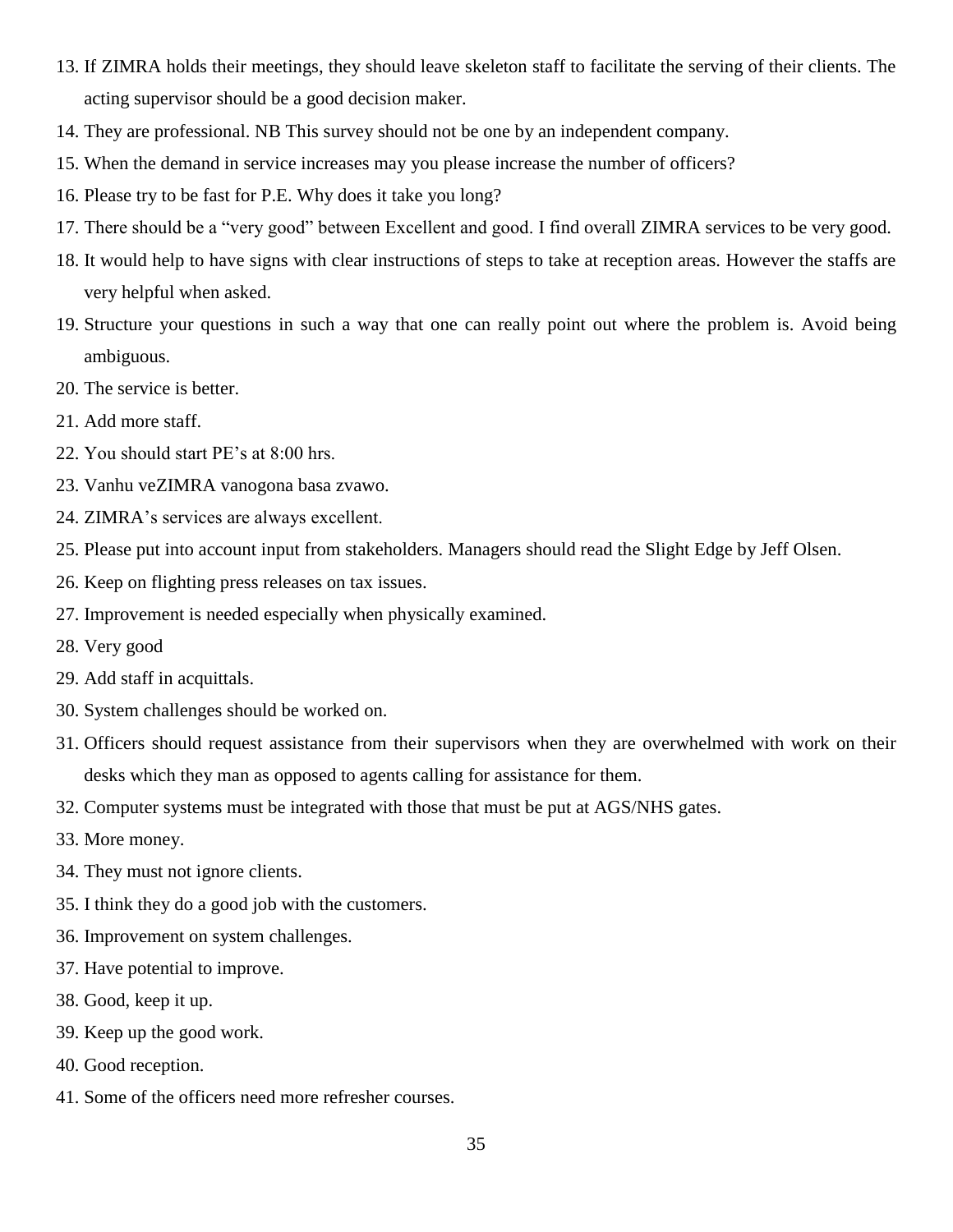- 42. As clearing agency we expect ZIMRA to treat us as partners not suspects because we also play a pivotal role in information dissemination and receive collection.
- 43. Fair work.
- 44. Should improve on mark off of permits, it's pointless to go to Kurima for mark off, when it can also be done here at ZIMRA.
- 45. Make more use of social media to reach out and interact with citizens.
- 46. If all ZIMRA offices would be like officers here. ZIMRA should be at Post office.
- 47. Keep up the good job. Well done your officers are superb.
- 48. Officers are doing their job efficiently.
- 49. Keep up the good spirit for the good of Zimbabwe.
- 50. Tinotenda nebasa .
- 51. Mari dzinobhadharwa ndidzo dzakawandisa chete.
- 52. ZIMRA is trying its best in offering good service delivery.
- 53. ZIMRA needs to be more transparent to the public and more informative.
- 54. They should smile and greet visitors upon arrival.
- 55. Overall, it is excellent.

# **Harare Port-Cash office**

- 1. Good service.
- 2. Fair service.
- 3. Keep your good service guys.
- 4. System is always down, we are always told to come back later.

# **Mukumbura**

- 1. Ngavatipewo nekushanda kwakanakisa kudaro kupfuurire mberi.
- 2. ZIMRA works excellently.
- 3. ZIMRA inobatsira zvakanakisa.
- 4. I believe ZIMRA staff knows their roles and responsibilities.
- 5. Tinongoti dai vashandi varamba vachita zvimwewo.
- 6. Tinovatenda veZIMRA nekutibata kwawakatiita.
- 7. Tinotenda nekuti bata zvakanaka.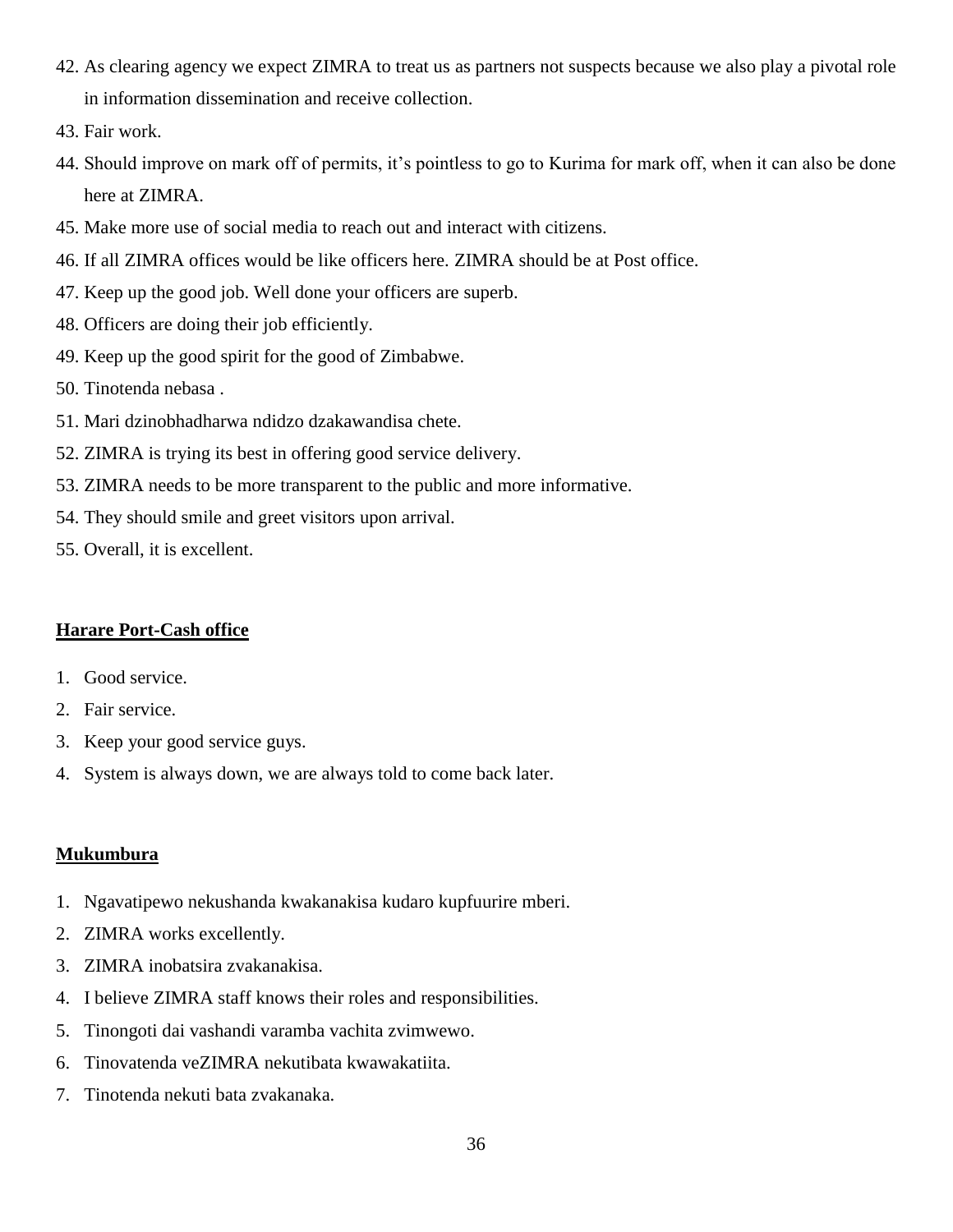- 8. We request for commercial clearances here.
- 9. We come to talk to people so more verbal skills are required.
- 10. Huyai mutaure nevanhu pachena kwete zvemapepa.
- 11. Can you please keep on giving us the people like these? Keep on working like this. God be with you ZIMRA.
- 12. Dai waro ZIMRA yaramba ichitipa vashandi vakadai vanoita basa ravo nemazva. Ndatenda.
- 13. Vanodadisa nekuziva kwavo basa.
- 14. They are intelligent, for real.
- 15. Wanotibata zvakanaka.
- 16. Vanotibata zvakanaka.
- 17. VeZIMRA vanotibata zvakanaka.

# **BAK Storage and Manica-Harare Depots**

- 1. There are some officials who are rude especially at Manica.
- 2. System challenges affect our operation.

# **Kanyemba**

- 1. Vanhu ava vanobatsira.
- 2. Tino batsirwa.
- 3. Vanhu ava vanotibatsira zvakanaka.
- 4. Keep it up ZIMRA.
- 5. There is no need to transfer officers with short period.
- 6. Very good.
- 7. Excellent.
- 8. Vawedzerewo mashandiro.
- 9. Vanoshanda zvakanaka pabasa rawo.
- 10. They are very friendly.
- 11. Roads are bad.
- 12. Road needs fixing.
- 13. Everything is okay.
- 14. Tirikuda kuti paiswewo bhiriji.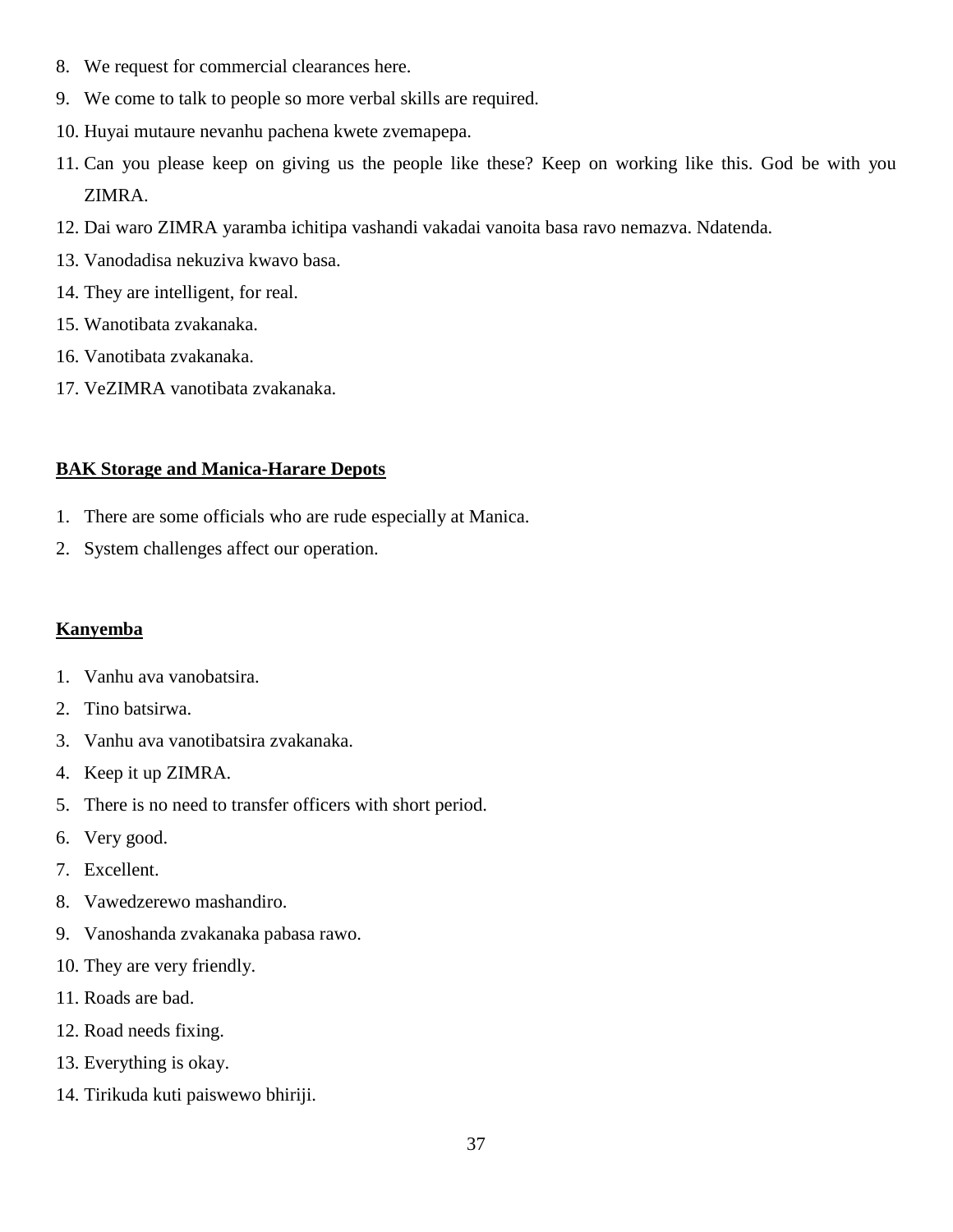- 15. Road please.
- 16. Tinoda kuti mutiisirewo magetsi pabhodha.
- 17. Tinoda bhodha inoyambuka mota uye zve tinoda border pamwechete neZIMRA.

# **Kurima- Audits**

- 1. To improve on furniture and communication.
- 2. Doing well.
- 3. Stop corruption.
- 4. Good.
- 5. If you can improve on the chairs for clients because they damage our clothes.
- 6. Need for change from manual documents to computerised ones.
- 7. More workshops would go a long way in increasing knowledge.

# **Kurima- V.A.T**

- 1. ZIMRA's services depends on the official serving too, some are good while others are arrogant.
- 2. There is need for improvement in terms of furniture and as well as the elevators.
- 3. Information given may differ for an item.
- 4. They do their job with their whole hearts.

# **Client Care and Registry**

- 1. We appreciate the job well done though we still need some more efforts to efforts to perfect.
- 2. Please improve in some areas and please keep it up.
- 3. Responses rate to queries is taking too long, at least two working days are okay.
- 4. ZIMRA must engage technology by invoicing and updating our payments online rather than PPL coming to queue for file updates on payments showing in ZIMRA system. Submission of forms does not warranty penalty if payment is done in time. ZIMRA must look into this.
- 5. Officers should disseminate more information on promotion of trade and tax incentives.
- 6. I have seen over a period of time that ZIMRA is making an effort to maintain their values that is "we are here to serve". Well tried.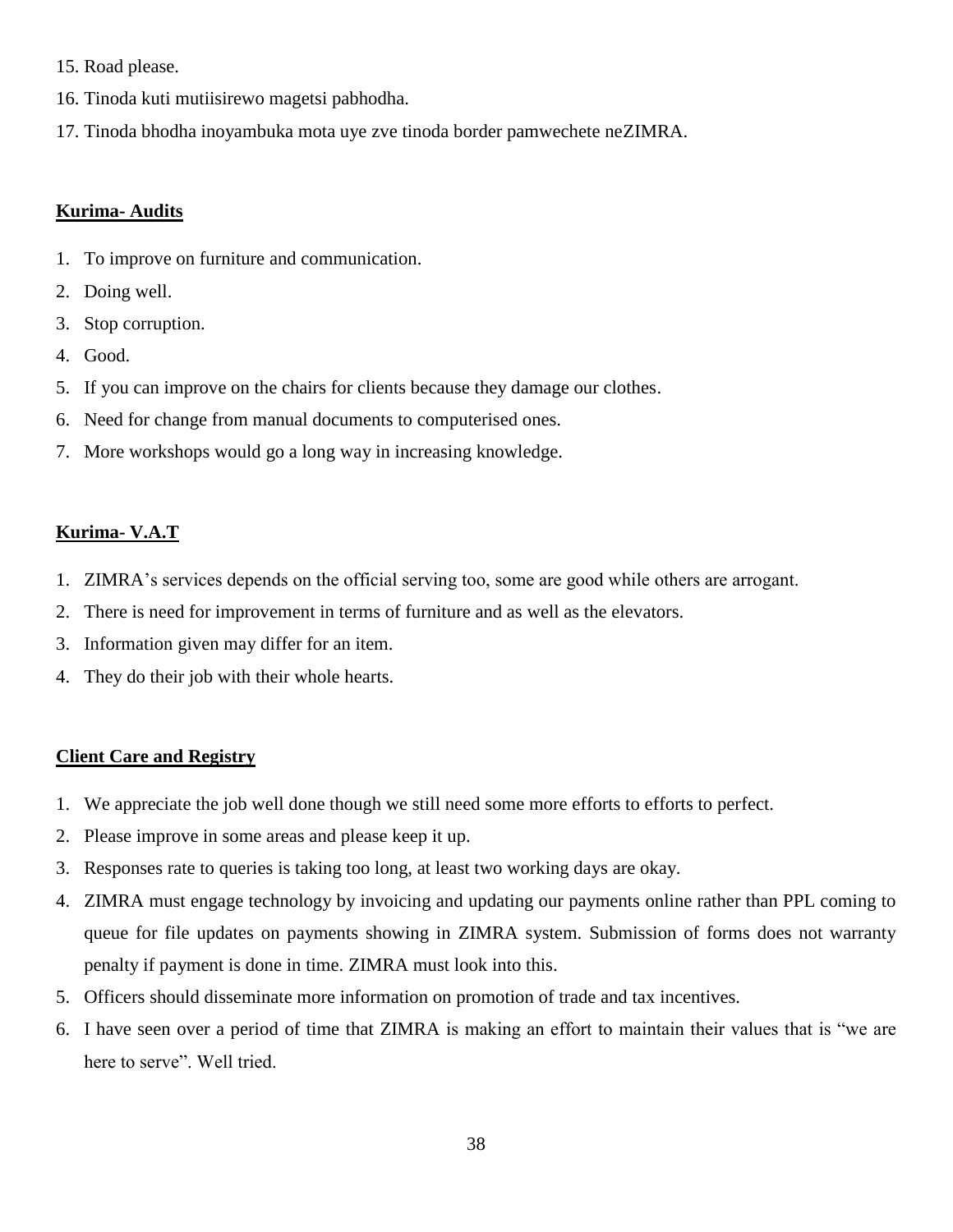- 7. Kindly assist with online account vetting with emphasis on the reducing time when collecting ITF263. Be more pragmatic.
- 8. Ngavazive kuti rwadziso yavo haireve chinhu, mari ichinetsa uye ichibva kunze kwenyika.
- 9. Tax clearance periods where officers on duty would be great to avoid waiting. Otherwise over the years, the service has improved.
- 10. Dai kukava nema booklet anoti tsanangurira kuma office atinoenda nezvatinosungirwa kuve tinazvo kuti tirege kuramba tichitenderera.
- 11. She is a senior officer with a lot of experience".
- 12. Nguva iri kuita shoma yavanopa pama ITF 16, ITF 12and ITF 12c.
- 13. Keep it up.
- 14. Should improve on the time response to letters.
- 15. The charges are too high too and uneconomic to attract local investment.
- 16. Thanks for the help.
- 17. I suggest that we are informed about developments or changes through emails for easy communication because not all of us have access to media.
- 18. There is
- 19. Great improvement from the previous years.
- 20. It differs with the Officers but generally the service is good.
- 21. To visit companies and give advice.
- 22. Try to help the small entrepreneurs by means of accommodating them when it comes to tax obligations.

# **Kurima L.C.O**

- 1. Generally good services. Keep it up.
- 2. You bring a return to the respective office you are told that the return is not there. I stay out of Harare and I have to bring this missing return yet I have a stamped copy- this is very embarrassing.
- 3. Good.
- 4. Visitors' chairs are not in good condition please improve.
- 5. You need to periodically sent practice documents or putting them on your website to enhance understanding of the tax issues practically.
- 6. Manager LCO Mr Mandu's service was exceptionally good.
- 7. Your information must be uniform.
- 8. Vanofanira kunzwisisa kuti zvinhu zvakaoma.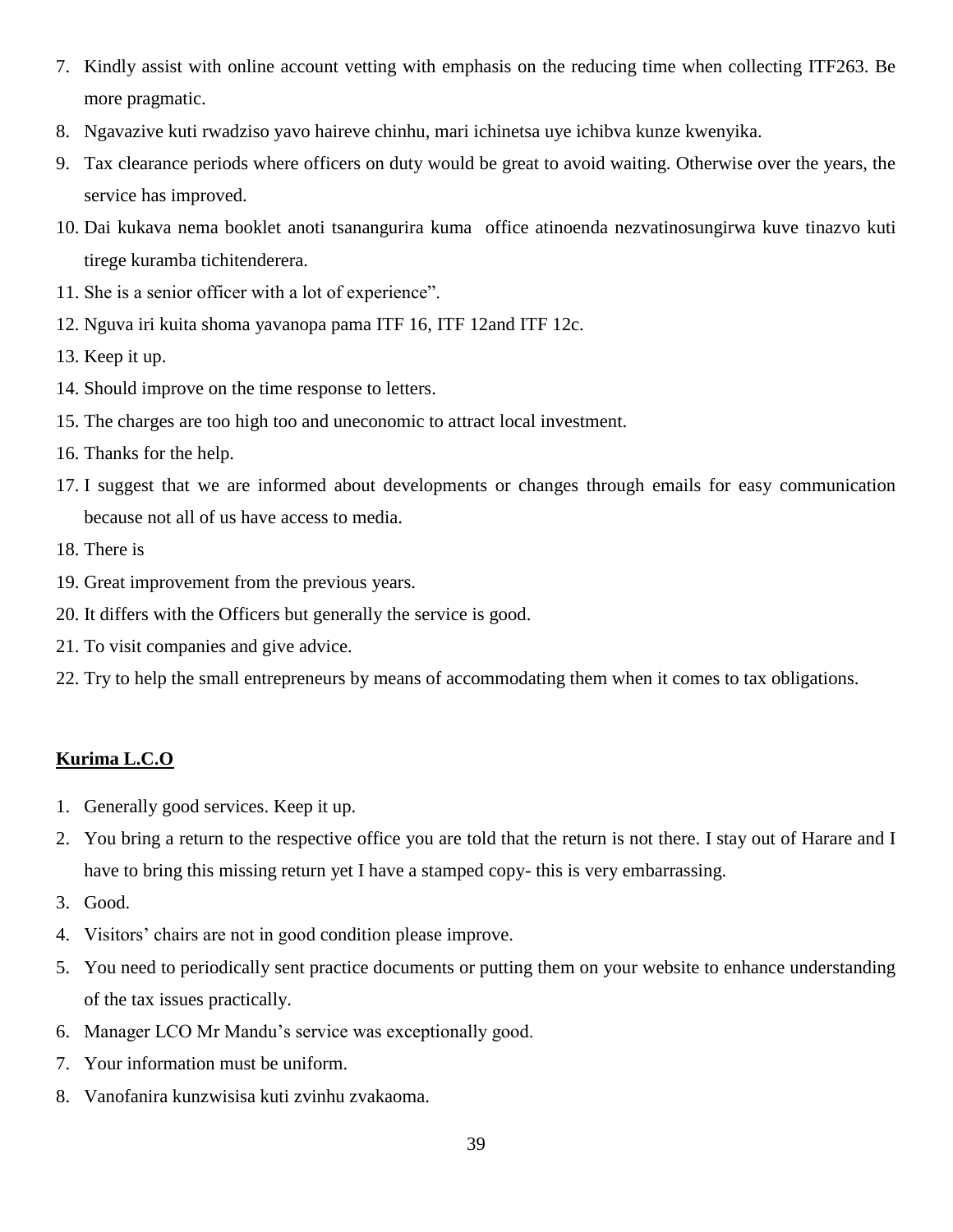- 9. Keep the good service up.
- 10. Keep up the good work.
- 11. Keep up the good work but consider also the difficult operating environment in issuance of clearance.
- 12. From the few months I have dealt with ZIMRA, I would say the service has been good.

# **Kurima – Debt MGT**

- 1. The assistance is very commendable. If all officers in
- 2. ZIMRA were like debt management officers, ZIMRA would be ranked as an incorrupt organisation.
- 3. The debt management officers are very patient and they are very intergrous.
- 4. Debt management officers are very helpful and intergrous.
- 5. Fourth floor officers are always ready to help.
- 6. Provide uniforms to all officers so that we can be able to identify them.
- 7. Generally if your house is in order, you will get excellent service you will never forget. The staffs are dedicated to their work. They have good ethics in conducting their job. Compliance is the best thing when dealing with ZIMRA.
- 8. ZIMRA officials are well trained and they are patient.
- 9. I am pleased.
- 10. Debt management officers always raise the bar in terms of professional standards. Keep it up.
- 11. The staffs are intergrous.
- 12. Keep up the good work.
- 13. If you are compliant the service is the best.
- 14. Slowly but surely we are getting there.
- 15. Generally everything is good.
- 16. Kurima debt management officers are very knowledgeable and helpful.
- 17. Try to remove penalties for late submission of returns.
- 18. Courteous and professional.

# **Forbes**

- 1. Some aspects remain vague, namely on the number of items a traveller with rebate can import without paying duty.
- 2. Must keep on improving.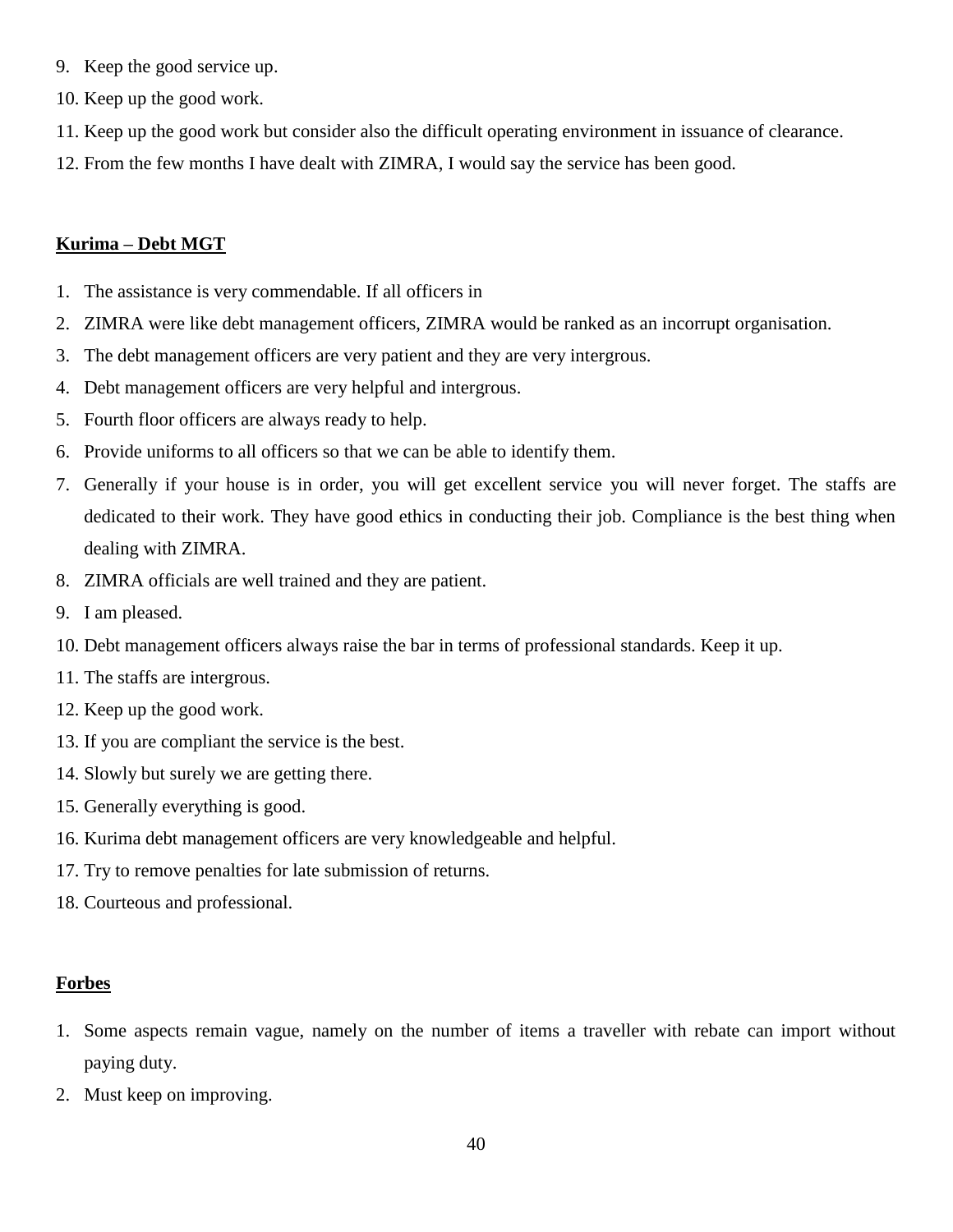- 3. Need for improvement on the RIT section.
- 4. We need another system to be used on the export and RIT desks for trucks going to Mozambique. Process of acquitting of RIT's and exports to Mozambique is extremely poor.
- 5. May you eventually have our toilets ready and drinking water readily available?
- 6. Good Service.
- 7. Queue jumpers are a problem no control. We get pushed and jostled.
- 8. It is a pleasure being served by ZIMRA officers. Keep it up.
- 9. The officers are very good and just on time to everyone.
- 10. People should just stop being proud and serve people as their mandate.
- 11. Other officers should treat clients as people.
- 12. Good service.
- 13. Keep working to improve, well done.
- 14. Improved service noticed.
- 15. Ma toilets ngaave achishanda nguva dzose wabva zera 60years and above, ngawasamira mumutsetse.
- 16. Keep up the good work.

#### **Chiredzi**

- 1. So far so good.
- 2. Pamberi ne ZIMRA.
- 3. Keep it up.
- 4. ZIMRA should keep holding workshops so that we remain knowledgeable of changes in taxation laws.
- 5. They should understand the economic situations that people face.
- 6. Very informative and helpful.
- 7. Client care department air conditioner, photocopying machine.
- 8. Postage of documents takes too long to reach my post box. Sometimes two to three weeks before I get it.
- 9. Tinobatsirika paruzivo rwemitero yakasiyana.
- 10. Work hard on tax payer serving.
- 11. It takes a bit too long for an issue or request to be presented to the Head office staff.
- 12. There is a smiling team.
- 13. Appreciate that ZIMRA is making a concerted effort to improve relationships with their clients.
- 14. Revisit your penalties for they are forcing companies out of your system.
- 15. Keep up the high standard.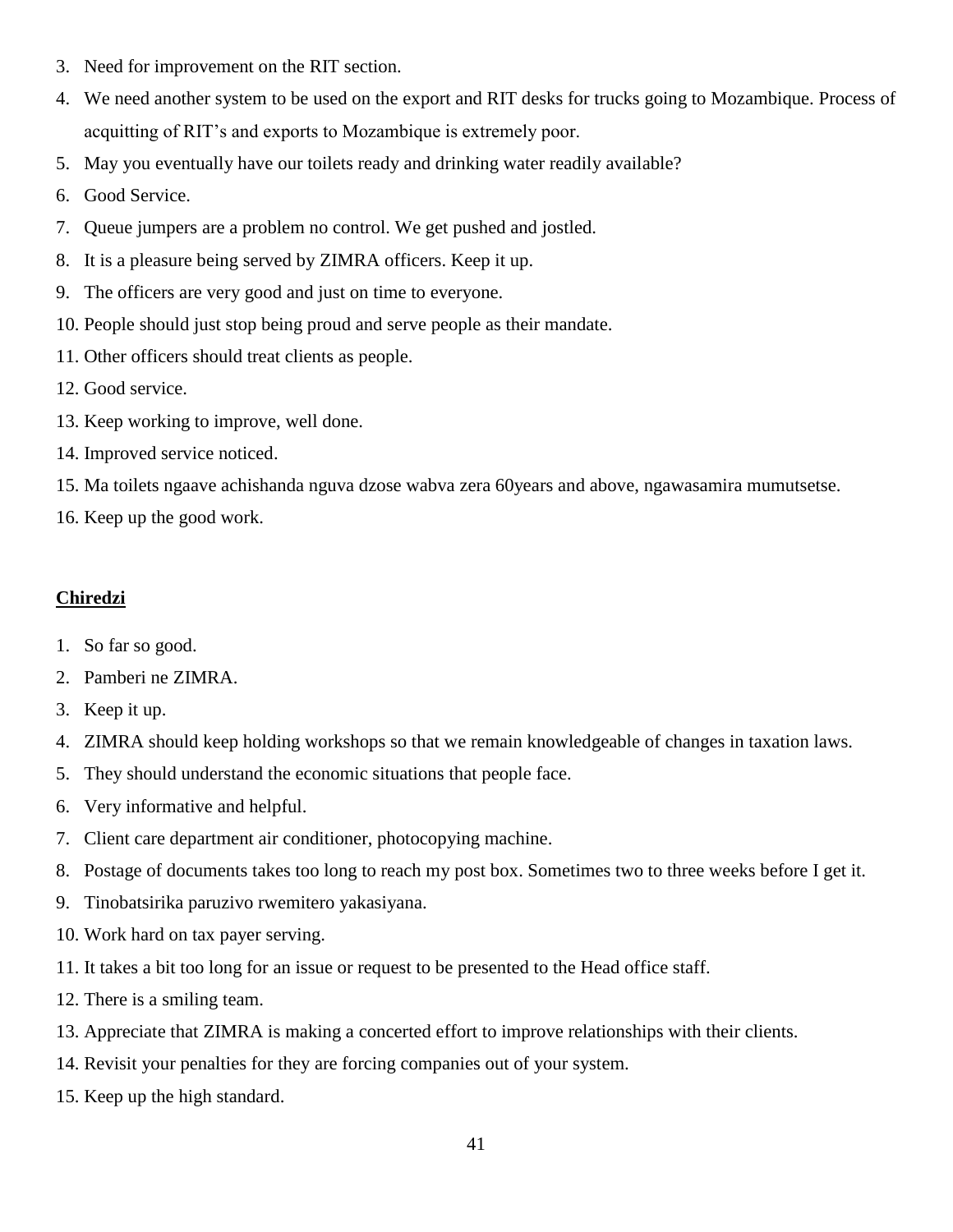16. Seasoned officers know their work. It is only when someone is new at the desk when a bit of delays could be encountered however it is overall good.

# **Chipinge**

- 1. Rambai makadaro.
- 2. Tikwereteseiwo mari.
- 3. Tipeyi marefreshments nemvura pa reception takamirira kubatsirwa. Machair enyu ekuZIMRA haite.
- 4. ZIMRA's general service delivery is good.
- 5. Their services are generally good.
- 6. ZIMRA Chipinge offices service is generally good.
- 7. Their services are good.
- 8. Basa renyu rakanakisa chaizvo.
- 9. Should improve service at Beitbridge border post but otherwise they are competitive.
- 10. Mafiles edu anozongorasika. Mutare inoti iChipinge, Chipinge yoti zviri kwa Mutare. Gadzirisayi ipapo.
- 11. Hatina mari.
- 12. The reception and atmosphere was good you would like to stay longer.
- 13. Fair.
- 14. Good.
- 15. Zviri nani.
- 16. The service is good. Keep it up.
- 17. Thank you for opening this office it is helping us so well.
- 18. Your furniture is not good. Chinjayi ipapo.
- 19. The office should operate 7days a week.
- 20. Very fair.
- 21. I enjoy their dedication and enthusiasm towards their customer care and assistance.
- 22. ZIMRA Chipinge office is fairly good. Very co-operative and they are entertaining to all sorts of queries.
- 23. We have found the services rendered with the ZIMRA Chipinge office being extremely excellent.
- 24. Vanogona vakomana basa ravo nhai.
- 25. Mukutiomesera.
- 26. Be lenient.
- 27. Please understand us on debt issues.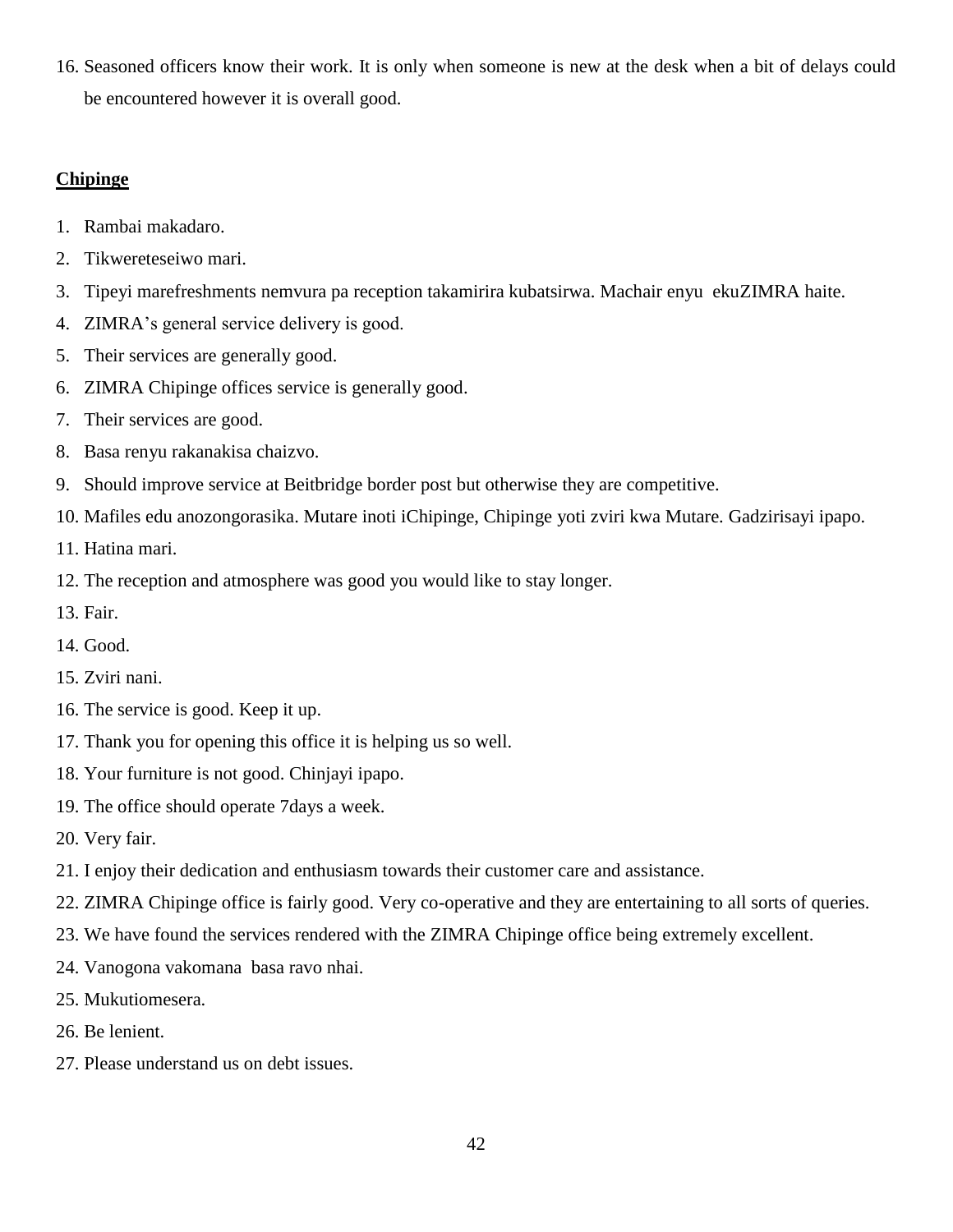# **Rusape**

- 1. Co-operative and friendly.
- 2. Please carry on doing the best like this, I like it.
- 3. Improve information dissemination to indigenisation campaigns. Those companies run their business as a family. Educate those indigenised companies about the importance of tax remittance.
- 4. Refund payments where necessary.
- 5. Very pleased with the service in Rusape.
- 6. Thank you for your good response.
- 7. No segregation of duties. One person must see a transaction from beginning to end.
- 8. We need to be known within our area as book-keepers or accountants.
- 9. On number 10 I refer to the way I was handled at NHS Harare Airport.
- 10. All good.
- 11. They are friendly but firm.
- 12. To improve on information dissemination.
- 13. To advise of new changes.
- 14. The officers at Rusape branch are loving and caring people.
- 15. Keep up the good work.
- 16. Concerning information published in newspaper, could send to companies by email.

#### **Mutare -Domestic Taxes**

- 1. I have been fortunate to deal with courteous and professional officers thus it is fair.
- 2. Keep up the good work. It was great working with your staff.
- 3. They should keep up that respect to clients for more services.
- 4. Most of the times you are told to come back tomorrow.
- 5. Payments for insurance must be purchased on the same day as the payment for plates. It will take us time waiting for the next day.
- 6. Good service.
- 7. ZIMRA should consider circulating debtors' statements as part of debt control. The reception at ground floor is not very good.
- 8. Generally the reception at the offices is good but their connection with CBZ banking system should improve such that if a deposit is made should reflect right away rather than for a client to will not for another day.
- 9. Spent more time before serving clients.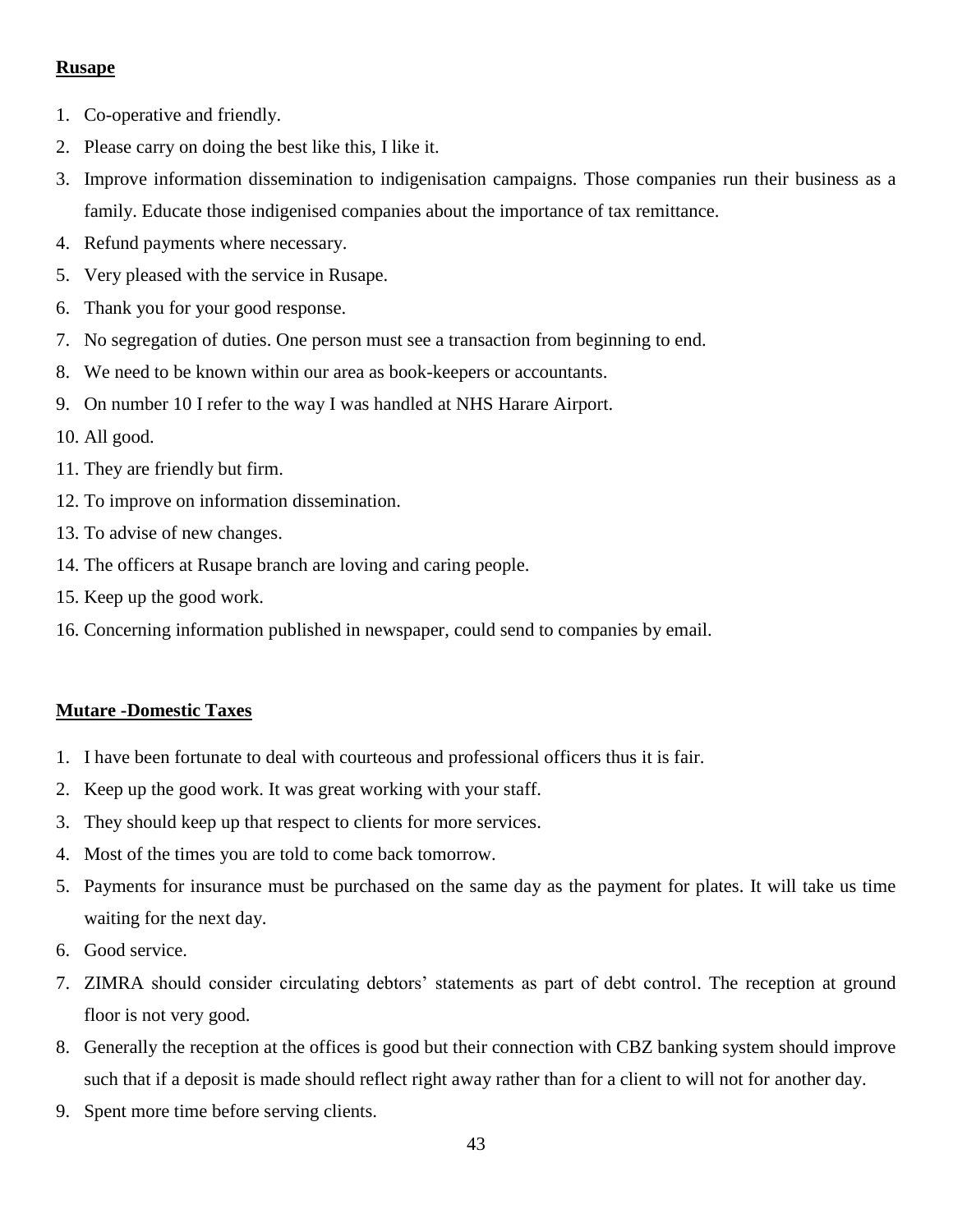- 10. We spend more time on the border before we are attended.
- 11. The attitudes of some of the officers need to change. They seem to be harsh when dealing with taxpayers. There is also inconsistent application of procedures when dealing with tax issues.
- 12. ZIMRA should know that our relationship is a two way and win-win situation. Whenever they want information from you is forthwith but it comes to them they want a reasonable time period to serve you.
- 13. ZIMRA should hold seminars with other organizations so that they hear their views.
- 14. If ZIMRA can hold seminars to enlighten its clients on any common errors arising from the conduct of their clients in general. For instance a client may unknowingly issue out tax invoices.
- 15. I suggest ZIMRA should if possible, issue monthly statements on the status of all our accounts. ZIMRA should also issue out ITF 263 at least a month before expiry of one to decongest service provision from the last five days.
- 16. The time taken to process refunds of VAT to clients' looks unfair. ZIMRA should have a system of checking activities within its ranks to assist its valued clients for instance checking respective ports of exit for various bills of export.
- 17. Being an accountant I rate ZIMRA fair because I know what I am expecting form the officers, in case one officer doesn't know he refers, which I am happy with.
- 18. Please motivate your staff and sort out your elevators. You are taking us back to the 80's, how do you expect the clients as well as your workers to use steps every time? I am PISSED.
- 19. More chairs are needed in your offices.
- 20. Sensitive information (changes/notices) should be communicated through email to all clients. (penalties)
- 21. Repair your lifts please.
- 22. The audit guys are very professional. Keep it up.
- 23. ZIMRA officers at Mutare office are good and knowledgeable. They ought to maintain their standard.
- 24. Officers improved service delivery to a greater extent.
- 25. Dealing with ZIMRA in 2014 has been a much better experience, thank you.
- 26. ZIMRA is really changing they should keep it up.
- 27. Client care should improve its service delivery.
- 28. It has been nice doing business with ZIMRA in 2014.
- 29. ZIMRA officers are very professional in their conduct. Keep it up.
- 30. We appeal your offices become invoice client sensitive in these turbulent times because stiff penalties will only result in more companies closing.
- 31. Well done.
- 32. Well-dressed officers who are professional and knowledge.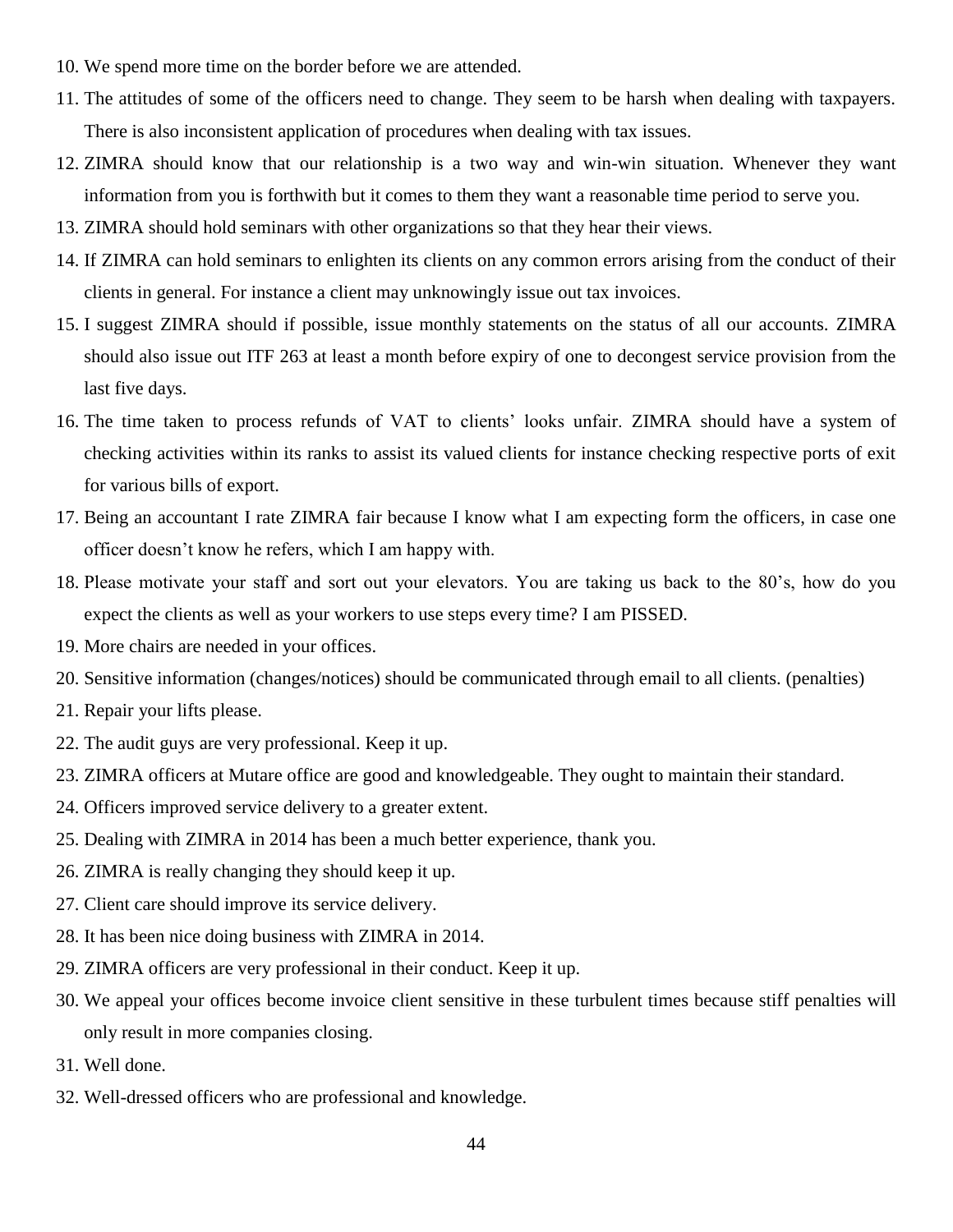- 33. Improve office arrangement.
- 34. The officers are very professional and knowledgeable.
- 35. Well done.
- 36. Keep up the good job.
- 37. God be with you.
- 38. Most of the officers refers us to bring documents that we clients don't know where to get them.
- 39. Officers keep up the good work for the betterment of our country. Insurance payment for vehicles should reflection same day to avoid an extra day in registration.
- 40. Your service is very poor you promote corruption.

#### **Kwekwe-Customs and excise**

- 1. The service offered clearly shows that ZIMRA has got well trained and experienced staff.
- 2. ZIMRA officers know no lunch hour. She served me during her lunch hour.
- 3. Excellent service by the officers they were also smartly dressed.
- 4. The commitment to excellent service is evident. Keep it up.

#### **Kwekwe- Domestic Taxes**

- 1. Keep it up.
- 2. We would like ZIMRA to be on the educate side to encourage us to appreciate the reason for being compliant.
- 3. I say guys keep it up. You are doing an excellent job.
- 4. Keep it up.
- 5. The penalties are so high and unethical.
- 6. Can you please enlighten us on dates for workshops?
- 7. ZIMRA is a professional department.
- 8. I think they should offer some incentives to those who pay and meet all requirements.
- 9. One male supervisor officer at Plumtree who works where ccs are processed is the worst officer ever. ZIMRA should do something about him; he works in the supervisor's office.
- 10. They have good client service.
- 11. They are friendly.
- 12. ZIMRA offers quality services and has good business relations with our company.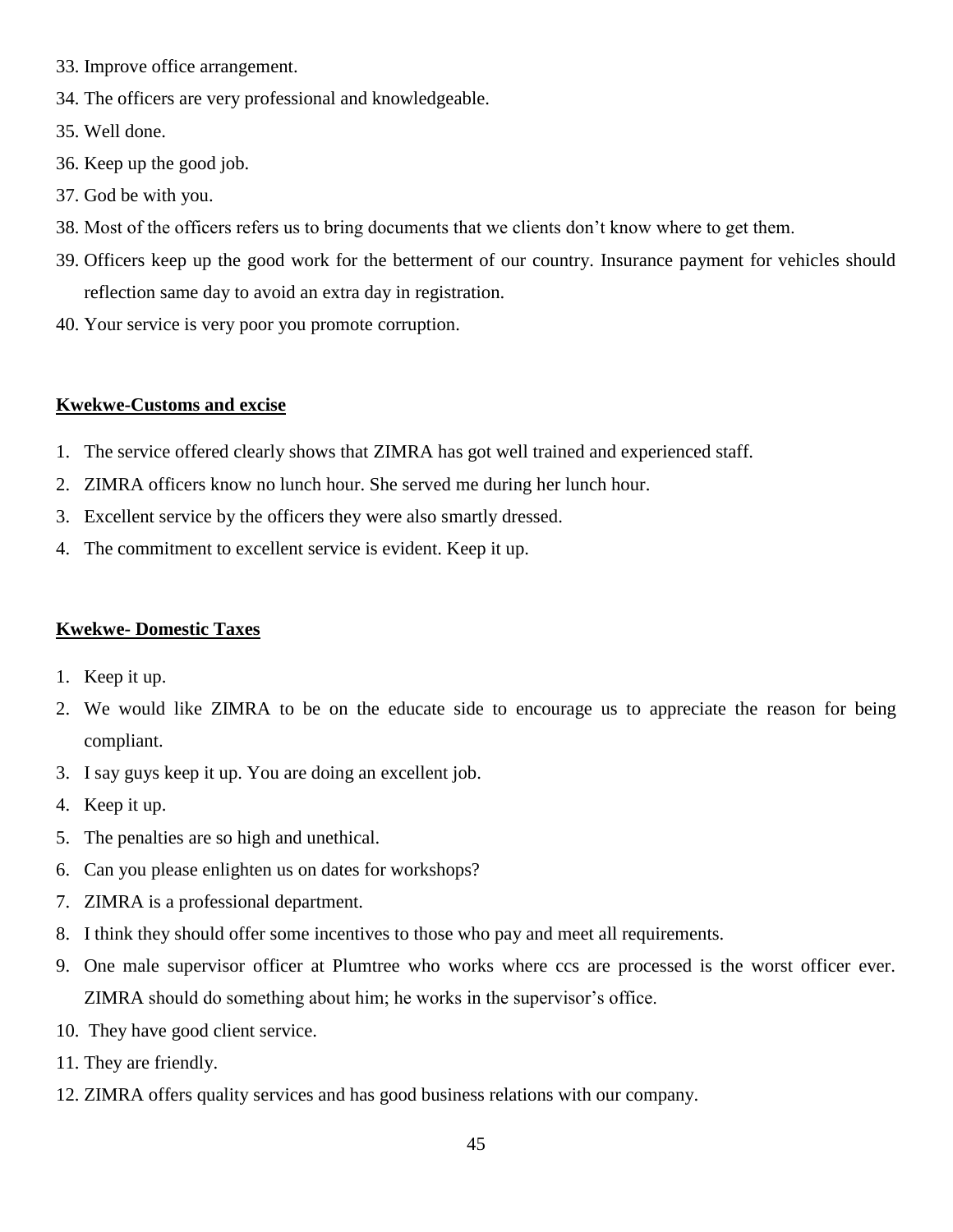- 13. Excellent.
- 14. Please air condition Kwekwe offices.
- 15. Generally acceptable performance right round the departments.
- 16. Quick response to written communication will be appreciated.
- 17. Generally the officers are well trained however they work under directives which are harsh to clients at times.
- 18. Fair.
- 19. They are doing their job perfectly.
- 20. Have more hand-outs spelling ZIMRA procedures and have them written in a manner that a normal man can be able to follow and understand.
- 21. Good performance.
- 22. Improve on client visits periodically to check on compliance so as to improve on revenue collection.
- 23. VAT refunds are taking long.
- 24. Service delivery is exceptionally good.
- 25. All is well, keep up the spirit of a good workmanship.

# **Kadoma- Domestic taxes**

- 1. Some offices are better or worse than others.
- 2. Smart.
- 3. Thanks to the Kadoma branch's staff for satisfactorily helping and your service.
- 4. Staffs are very welcoming, excellent customer service / care. Very informative.
- 5. Make use of your clients email address and make full use of global village. I could have completed this form on hard copy or they could have just emailed it to me.
- 6. If not very costly text messages to public officers respective emails like reminders of new developments for many are not able to buy newspapers and away from other electronic mediums.
- 7. The 100% penalty levied on overdue amounts is too harsh considering the current economic environment affecting the business sector.
- 8. Mamwe mapenalty avanoisa akanaynya zvikuru sei nekuoma kwakaita zvinhu.
- 9. Toda T.V yekuona pareception.
- 10. Sifuna I office eChegutu.
- 11. Itai misangano yakawanda nesu.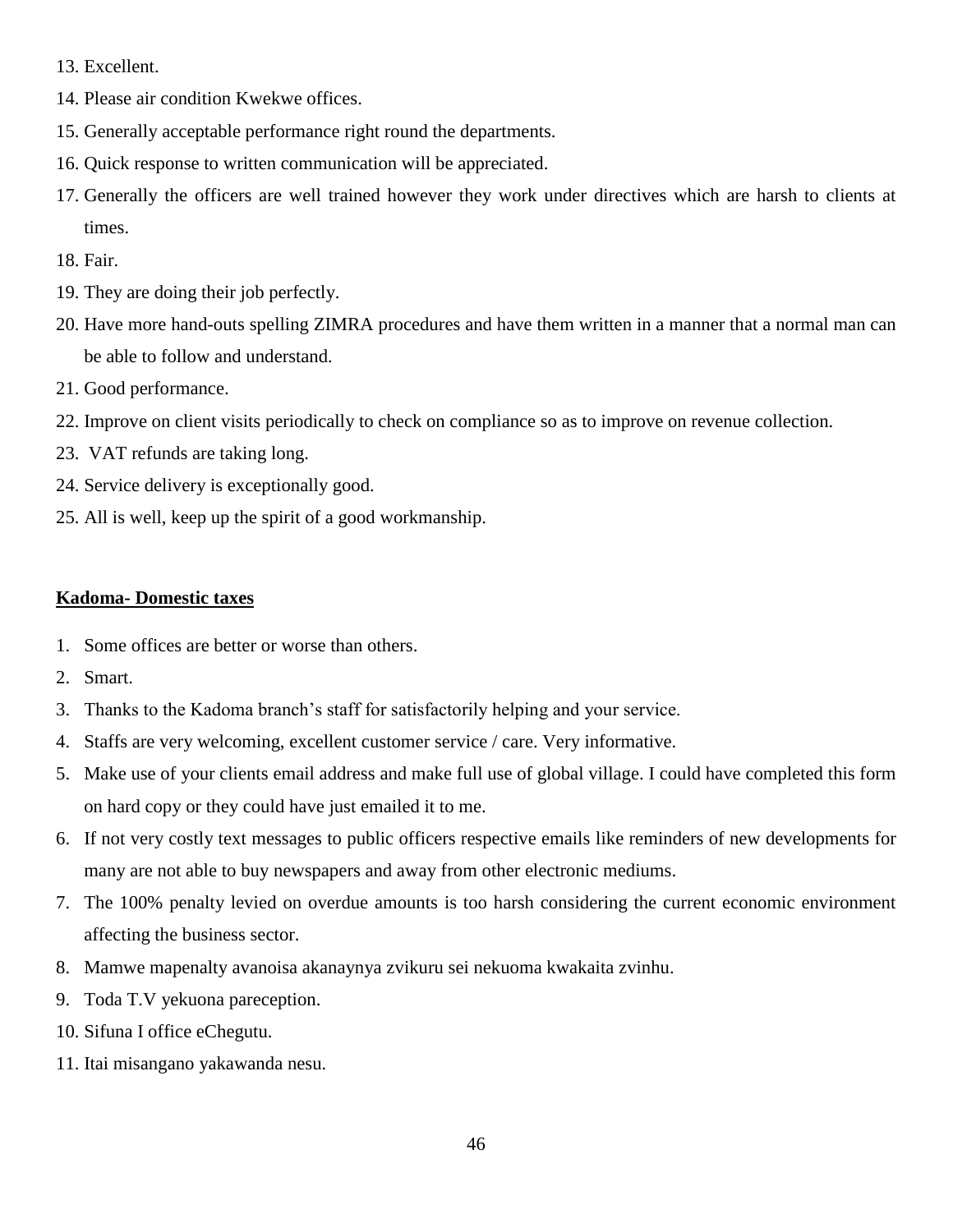# **Kadoma-Customs**

- 1. The officers are very helpful.
- 2. I am satisfied by service though sometimes cannot attach documents to queries. ASYCUDA functionality has problems.
- 3. Sometimes we do have ASYCUDA system challenges. Spending about 5 hours waiting for system service.
- 4. We only experience challenges with ASYCUDA system which is painfully slow.
- 5. Their service is very efficient and it's my prayer that they keep up the good work.
- 6. We would look forward to receiving calendars, diaries and t-shirts from ZIMRA.
- 7. Service is very good but we need a T.V at the reception.
- 8. Excellent work, keep it up.

# **Gweru-Customs and Excise**

- 1. Pleasant service.
- 2. So far the service is okay.
- 3. Water cooler at reception please.
- 4. Most officers have good public relations.
- 5. Vanoshanda basa nemazvo.
- 6. Gweru office is the best but there is need to improve services at Beitbridge Border Post.
- 7. Keep up the good work. I am impressed.
- 8. I was exceedingly impressed and grateful.
- 9. Well done. Keep up the good work was very happy with the service and cleanliness.
- 10. Much better than civil servants, always room for improvement.
- 11. They have to keep the good standard they have.
- 12. I hope the service is going to be maintained.
- 13. Extremely excellent.
- 14. They know what they are doing. They are well trained people.
- 15. Satisfied with service.
- 16. I was served by your officers Mr E. Nyamutambo and Mrs Chimbare their service is just excellent.
- 17. Keep up the good work.
- 18. Mina ngisuthiseka ngomsebenzi uyenziwa ngabe ZIMRA engisebenza labo.
- 19. Civil penalty are almost crippling the business area.
- 20. Mina angikaze ngihlangane lobubi be ZIMRA.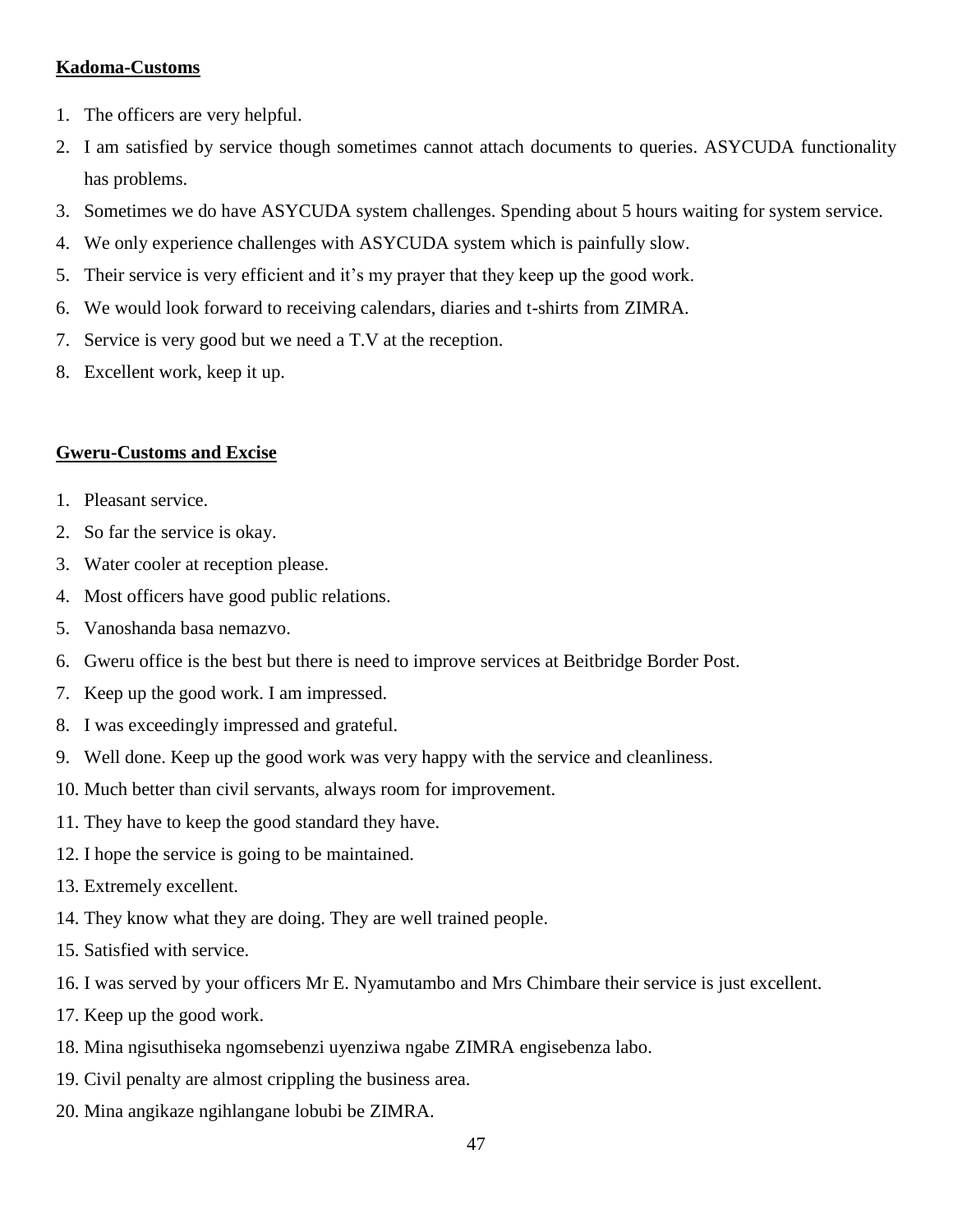- 21. I am happy with the service I receive.
- 22. Service was good.
- 23. Ndakafarira kunditsanangurira zvandaida pamwe nekundinyorera pasi.
- 24. Good services, keep up the standards.
- 25. Aah mari yakawandisa yamunoda.
- 26. Very good service.
- 27. Happy.
- 28. I am satisfied.
- 29. ZIMRA must find ways to enlighten the public on various requirements on specific services. As in issuing magazines and other press material.
- 30. Good service.
- 31. I wish they prosper.
- 32. Super.
- 33. Thank you very much for your excellence.
- 34. Everything is good.
- 35. The young officers are energetic.
- 36. The treatment is actually fair.
- 37. There is good customer service.
- 38. I had a very good officer serving me in very minimal time.
- 39. Keep up the good work.
- 40. Banking system is very poor and slow, improve the banking system.
- 41. Keep doing well.

# **Gweru – Domestic taxes**

- 1. For all the services of ZIMRA I am very happy.
- 2. It is one of the best parastatals to work with.
- 3. Gweru needs a switch board. We are sick and tired of raising the same issue again and again. We need to see some changes. We need water coolers for us clients. Action. Action please.
- 4. Be as fair as possible in the enforcement of tax laws.
- 5. Not everyone can afford to go on the internet or buy a newspaper. May you advertise on public boards or put posters.
- 6. Switch board.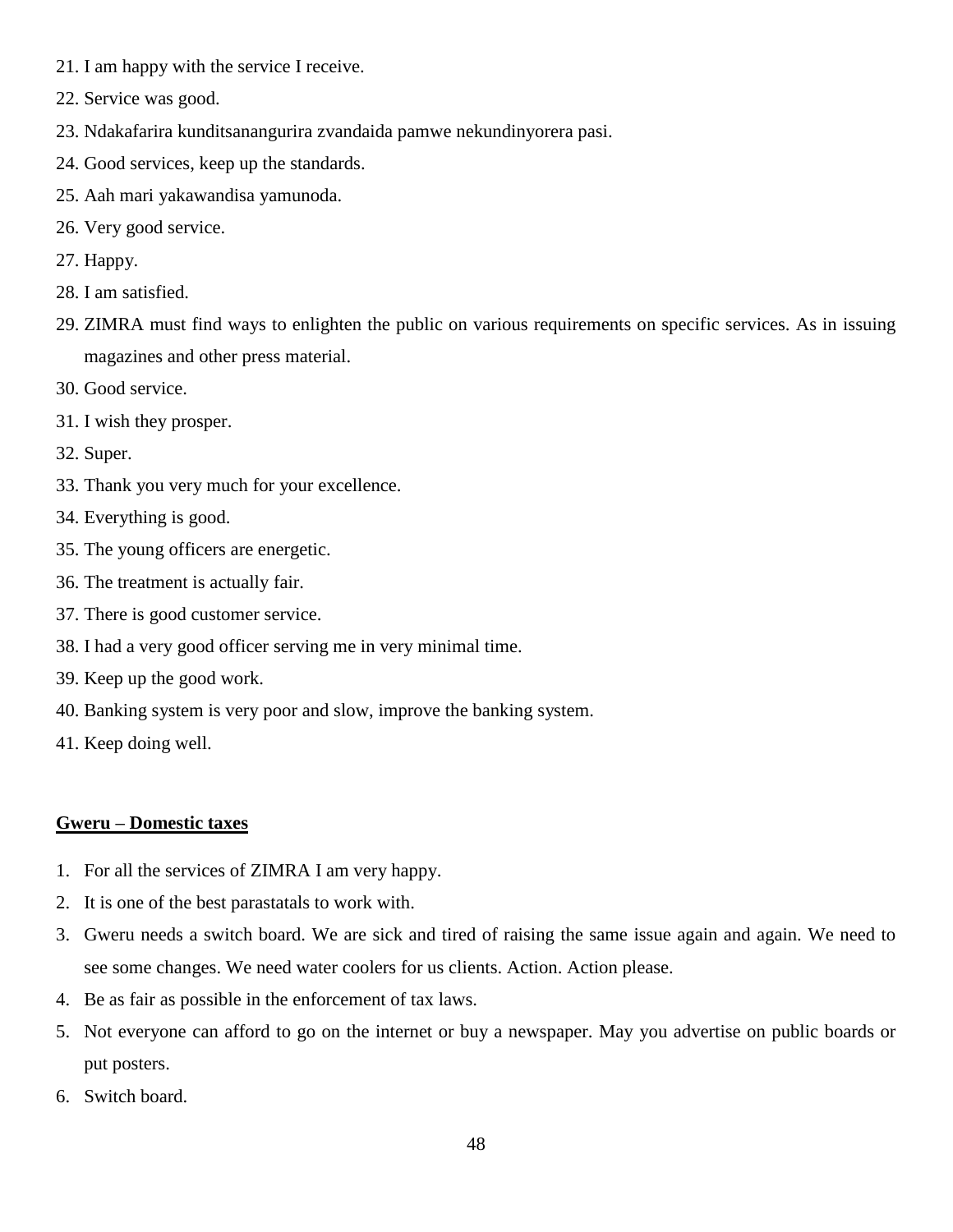- 7. Ngavarambe vakadaro vanoziva zvavanoita
- 8. More publicity especially when one wants to cross the border. Rebates (goods delivered).
- 9. Chair shortages.
- 10. Systems should be always updated timeously.
- 11. Question 5 cannot be answered fairly by choices provided because it depends on the type of help one needs. Otherwise we are given enough attention and good services.
- 12. They are fairly excellent.
- 13. Officers need to consult the stakeholders before they make some of the calculations or decisions.
- 14. At time information dissemination is missed out.
- 15. The notice board is clumsy and too small. The notices are placed all over at the reception. Get organised and have a proper notice board like professionals.
- 16. Why don't you
- 17. Provide water for your clients, other ZIMRA offices have water coolers. Why not Gweru, is it different from other offices?
- 18. Satisfactory.
- 19. Services at the order especially Beitbridge are still very poor.
- 20. Improve your services by the boarders.
- 21. Some of your guys are corrupt.
- 22. Border Post very poor but in town fairly better.
- 23. Well in a bid to maximise service delivery ZIMRA should help us clients in conducting more workshops for us to be equipped with the necessary knowledge.
- 24. Officers should change their attitude towards clients.
- 25. ZIMRA should move towards e-filing such as done in South Africa. The public officers meeting did not start on time.
- 26. Questions 5 and 6 do not apply to this instance.
- 27. Less intimidation by ZIMRA officers is recommended.
- 28. Thank you for this educational workshop. It was indeed an eye-opener.
- 29. ZIMRA should revive their penalties downwards for those who normally pay faithfully or where the error was not intentional.
- 30. Good and warm reception plus they know what they are doing.
- 31. Keep up the good standard.
- 32. I request that any change to policy or procedure be communicated via our emails.
- 33. The service is perfect.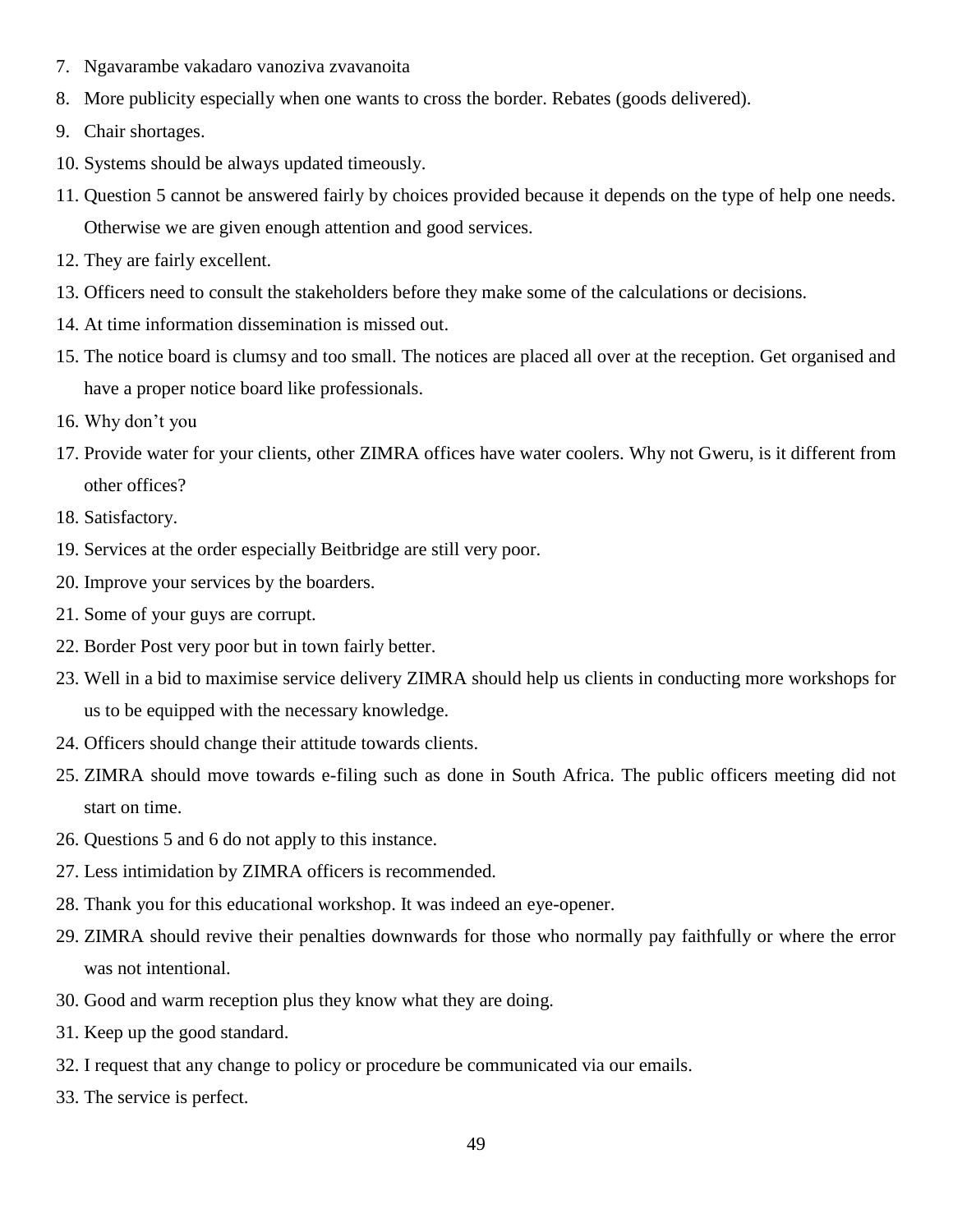- 34. To provide tea on reception or bottled water or drink.
- 35. ZIMRA has been totally transformed from the old taxes regime.
- 36. Generally staffs are courteous and prompt.
- 37. Values of clients are well respected here.
- 38. Good customer care is displayed here.
- 39. Your penalties are too high but other services are fairly good.
- 40. ZIMRA withholds information that helps clients do away with penalties and interest. As if to use the loop hole to rise funds.
- 41. We request that ZIMRA issue with tax clearance certificate even when our tax position is not in order so that we can widen our income base especially organisations that require tax clearance before we do business with them.

# **Chirundu- Customs Excise**

- 1. Keep it up.
- 2. Munofanirwa kubatsira vanhu nenguva yatinopedza muchitibatsira. I feel we are taking a bit too long ngoba thina sisuka kude njalo siyabe sibhekela ukuncediswa ngokuphuthuma ukuze sihambe kusakhanya.
- 3. Tokumbirawo kuti paitwe improvement panhau ye scan uye mapapers sei achitora mazuva kana mota dzaitwa scan.
- 4. To improve on information dissemination and problem solving skills.
- 5. Tinoda calculations dze duty remota.
- 6. Need improvement on (scan) congestion empty and loaded.
- 7. Our scanning machine is too slow.
- 8. Specifically on driver's side, ZIMRA should consider the time spent at the Border caused by the delay on their side like waiting for scan whilst you are not carrying anything.
- 9. They have good services but sometimes they relax while clients are in the queue.
- 10. They should maintain their efforts every day.
- 11. They are very hardworking people.
- 12. Ngavarambe vakadaro.
- 13. Charging price of cars from Japan on their own price adding USD\$1000 more over the original price which causes more duty price.
- 14. Problem is with Interpol Zambia police are very corrupt.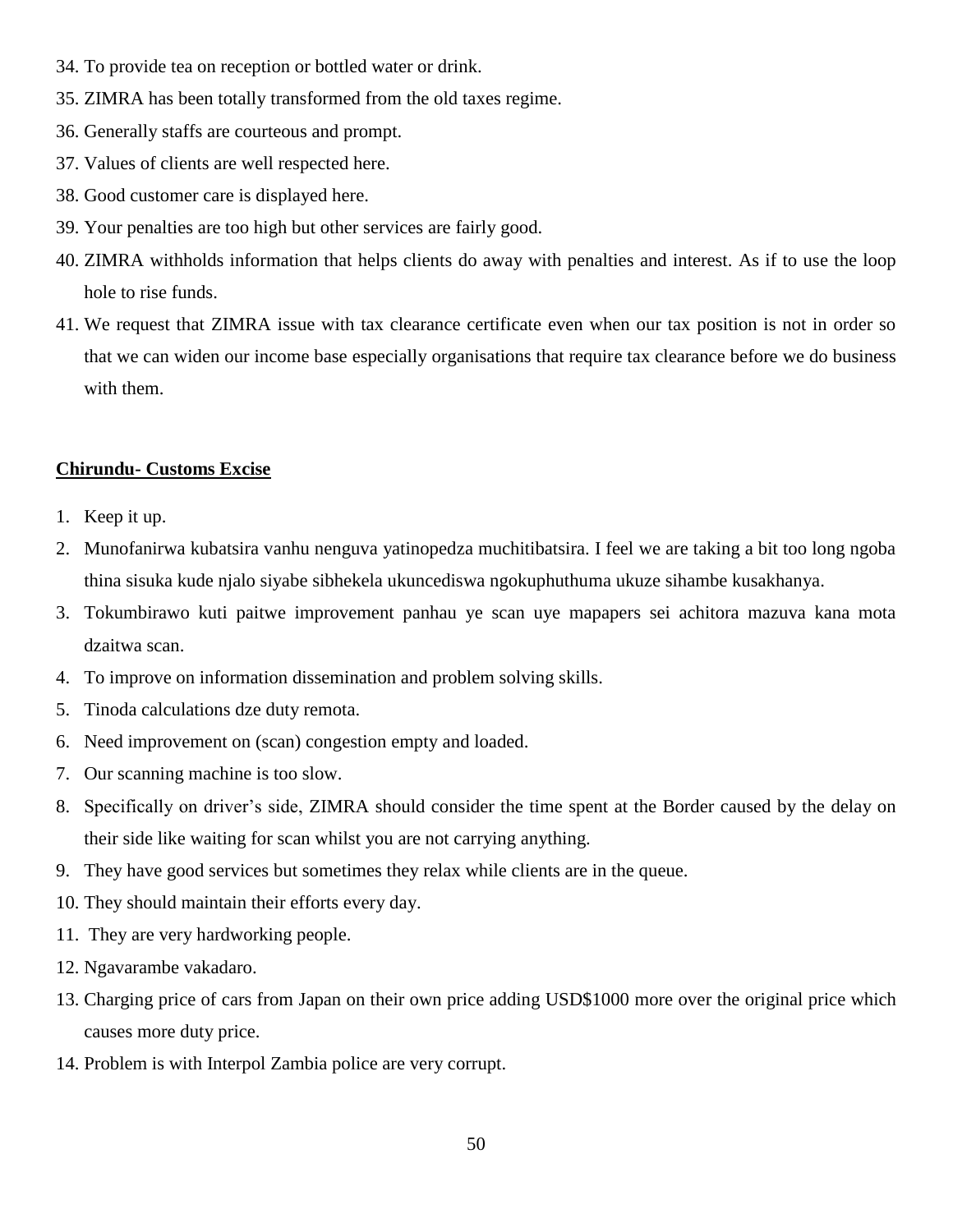- 15. Zambia Interpol police are very corrupt, they collect money without receipts especially that man who goes to the gym.
- 16. ZIMRA must provide a slate of the art shop for food like Chicken Inn.
- 17. Ngavayedze kuita communication like Senani.
- 18. Excellent work.
- 19. I feel there should be an officer who directs (people) clients on stages and processes to counter fake agents' members who assist people and then blindly claim money for their services to rip your clients of their valuable money.
- 20. Should speed up the rate at which they attend us especially buses and why do they close the scan at lunch.
- 21. Chirundu Border ngaritiwo 24 hours.
- 22. FAIR.
- 23. Good border.
- 24. Good border.
- 25. We need more officers at the reception.
- 26. They should be open 24 hours.
- 27. We want the border to be 24 hours.
- 28. May
- 29. They open 24 hours and increase good pass through at least 6 items.
- 30. Closing time of board to be increased.
- 31. Six items take 24 hours to be cleared.
- 32. Improve scanning process, why do you scan an empty container?
- 33. Good work.
- 34. Ngifisa ukuthi bangezelele isikhathi kuncede izihambi ukuze kungacithwa sikhathi eside belapho.
- 35. We are all Zimbabweans; I don't see the need for agents if there is no language barrier. Only these agents are there to fuel corruption.
- 36. Hofisi ye commercial inodakuwedzerwa vashandi kuti basa rikurumidze kufamba.
- 37. Encourage them to speed up with their excellent job.
- 38. Tibatsirei kuCommercial kwaipa.
- 39. Vamwe vanoita asi vamwe vanonyozera
- 40. You have to do something about the system, that's where the big delays are.
- 41. Tinokumbira pasave ne tribalism.
- 42. Put T.V in the waiting room of motor traffic office.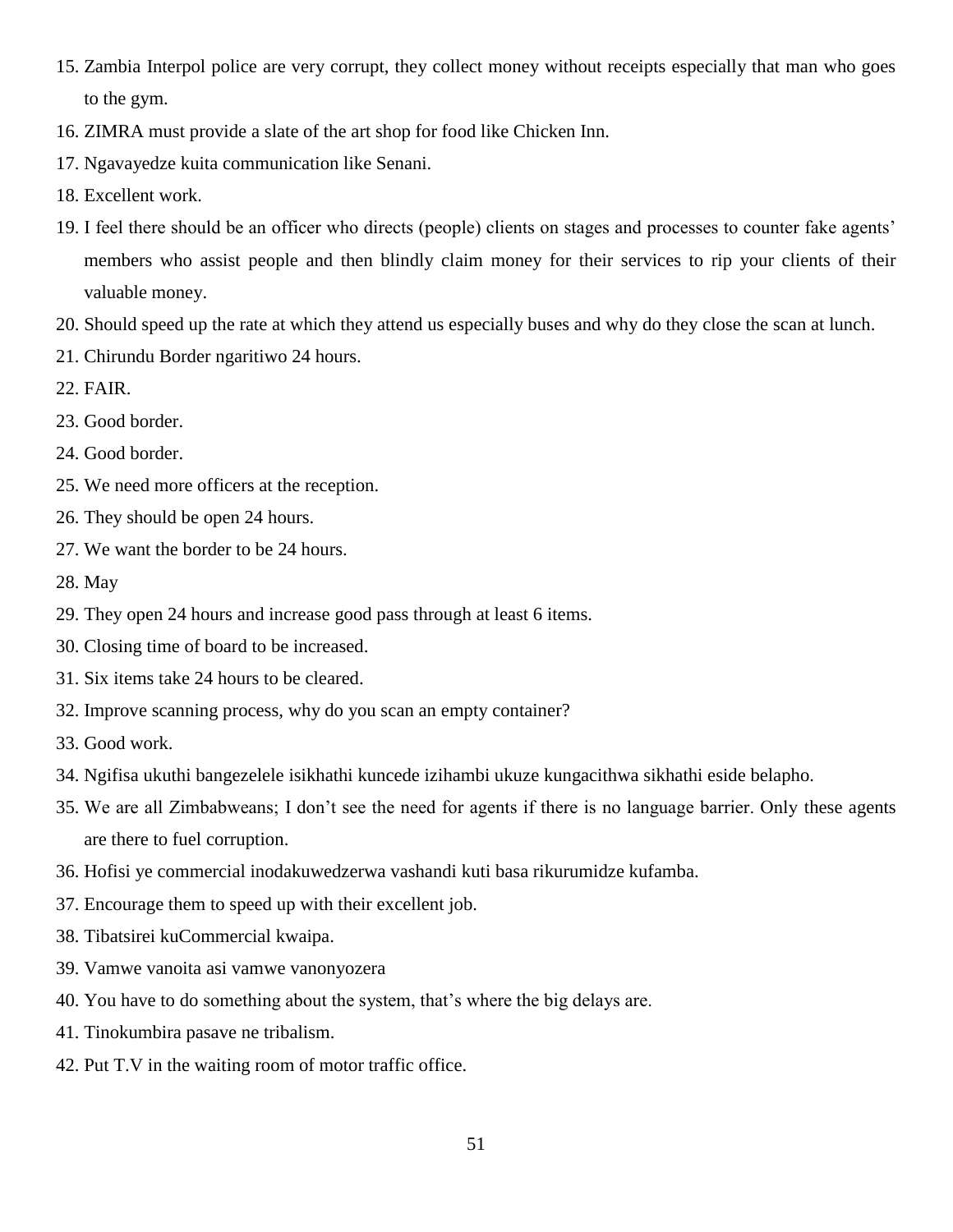- 43. Please scan is very slow in scanning our trucks. We spend almost eight hours in the queue. Please hasten your scanning process.
- 44. Everything is excellent and good but they must penalise those who do not follow the Scanning Queue.
- 45. Employ more manpower to cater for clients during lunch and tea times.
- 46. They must be taught how to treat mostly driver on transit and understanding.
- 47. Clearing agents are being asked to go into the land via Zambia which is very unfair. Commercial office under staffed.
- 48. Agents are not being recommended at Chirundu one stop Border Post.
- 49. Room to improve efficiency.
- 50. The agents of Zambian side need to improve notify people before they give help.
- 51. Some of the officers are just rude.
- 52. I like their good knowledge in their jobs but they must increase.
- 53. It is fairly good, I like everything. Thank you.
- 54. We thank you. Now Tanzanians do not take our passports when we pass.
- 55. Allow us 6 items per person on each item. Thank you.
- 56. The items are too few at least ten items are better.
- 57. Sekunge kana uine CD3 vanodamari uyezwe vanoramba ku server ma runner anoita kuti zvinhu zvifambe nenguva. Too much kuda mari kuma driver two tsuurai Interpol Zambia yenyu too much corruption.
- 58. Kuvandudzwa kwescan kuti ikasike. Panenge mutsetse warebesa ngapaendewo muofficers akati wandei kuti vachovhe basa. Nguva yese yebasa 6.am to 6pmdesk rese rinofanira kushanda, panofanirawo kunge paina officer.
- 59. Keep up the standard.
- 60. Rambai makadaro ne basa renyu. Tatenda.
- 61. Kutiwedzera zvinhu zvatinga buda nazvo.
- 62. Tinoda kuti tikwanise kubuda nezvinhu zvinodarika zvina. Tinotarisira kukasira kubatsirwa kana tasvika paborder. Musaite favour kubhadarisa duty ngazvienzane because maprice akafanana kwatinotenga.
- 63. Reduce their rates so that we can be able to pay duty to a reasonable charge and also increase the number of goods to be allowed to enter on duty free. You should allow at least 6 per item.
- 64. Number yezvinhu ngaiwedzerwe. Border ngarivhurwe 24 hours.
- 65. We want more items instead of four items and we need 24 hour service.
- 66. Ngava kasike kubatsira vanhu nekuti kumira kunenge kworwadza.
- 67. He can communicate freely with clients, advise what is necessary.
- 68. Keep up the good job.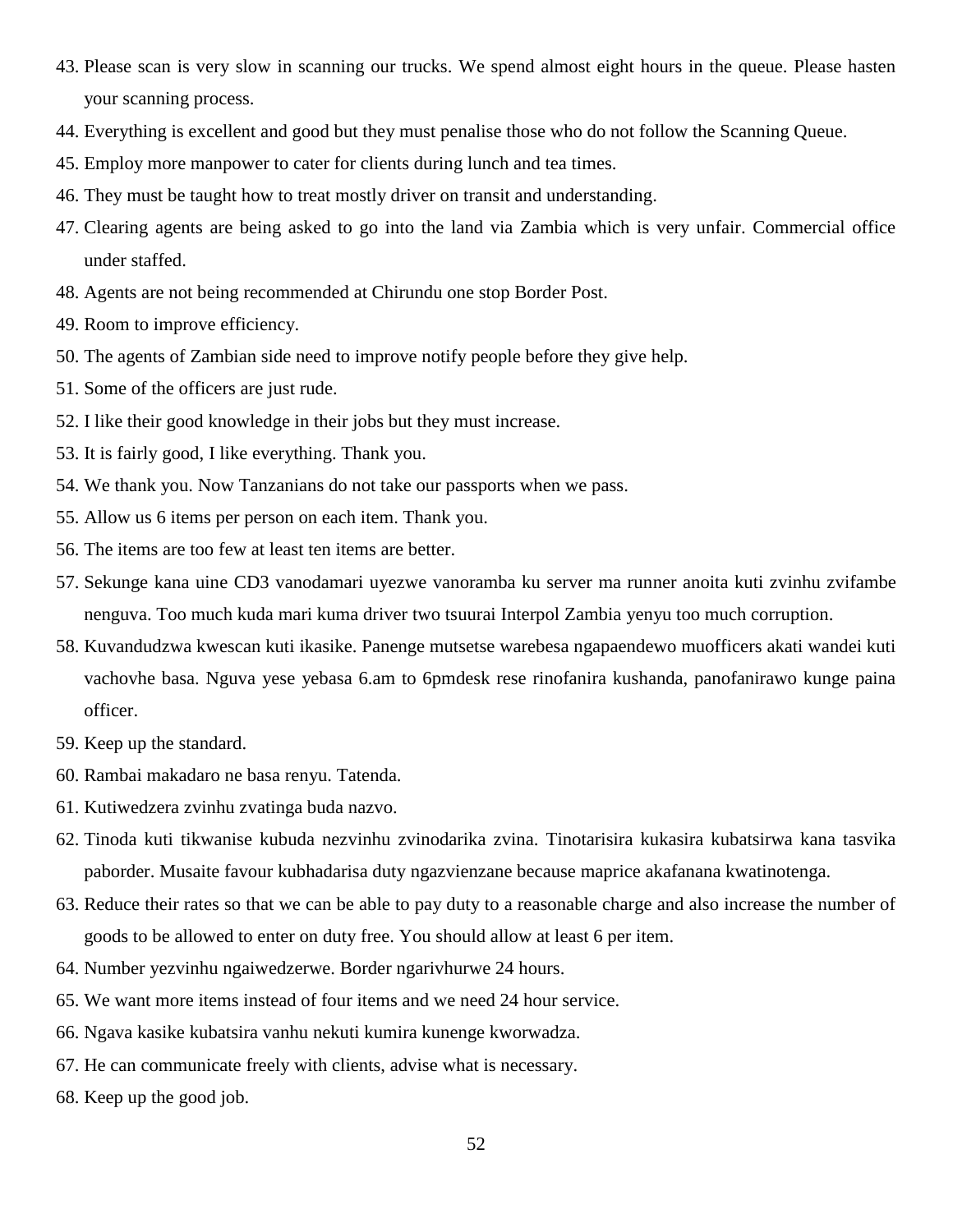- 69. Good work. Keep it up.
- 70. Should open for 24 hour
- 71. Service
- 72. Delivery is good but there are too many processes, you go from one office to the other and its tiresome. Otherwise, thumbs up…
- 73. Keep the good work up.
- 74. The duty on clothing is too high because tinodawo fair duty for us to take care of our families.
- 75. It's all good.

#### **Hwange office**

- 1. We need good chairs at the reception.
- 2. I was served well, with courtesy and experience.
- 3. They serve with patience and give advice to clients.
- 4. Everything was good and they are caring with customers explanations are clear. I wish it will be like always.
- 5. Your staffers are respectful.
- 6. System is very slow.
- 7. Values of vehicles are too high.
- 8. ZIMRA officers differ others are par excellence such as the Hwange officers.
- 9. We appreciate the fact that ZIMRA is efficient all days of the week.
- 10. Sibonga ukuthi langempelaviki liyavula.
- 11. Keep the good work up despite the economic challenges.
- 12. Good.
- 13. Fair.
- 14. Sisebenza kahle labe ZIMRA.
- 15. Siyathe sibe lenkinga le DPC.
- 16. Poor reception, few seats and standing is not so good.

# **Kazungula Border Post**

- 1. Visa processing is very slow.
- 2. Improve on all levels.
- 3. Should improve toilets to a modern standard.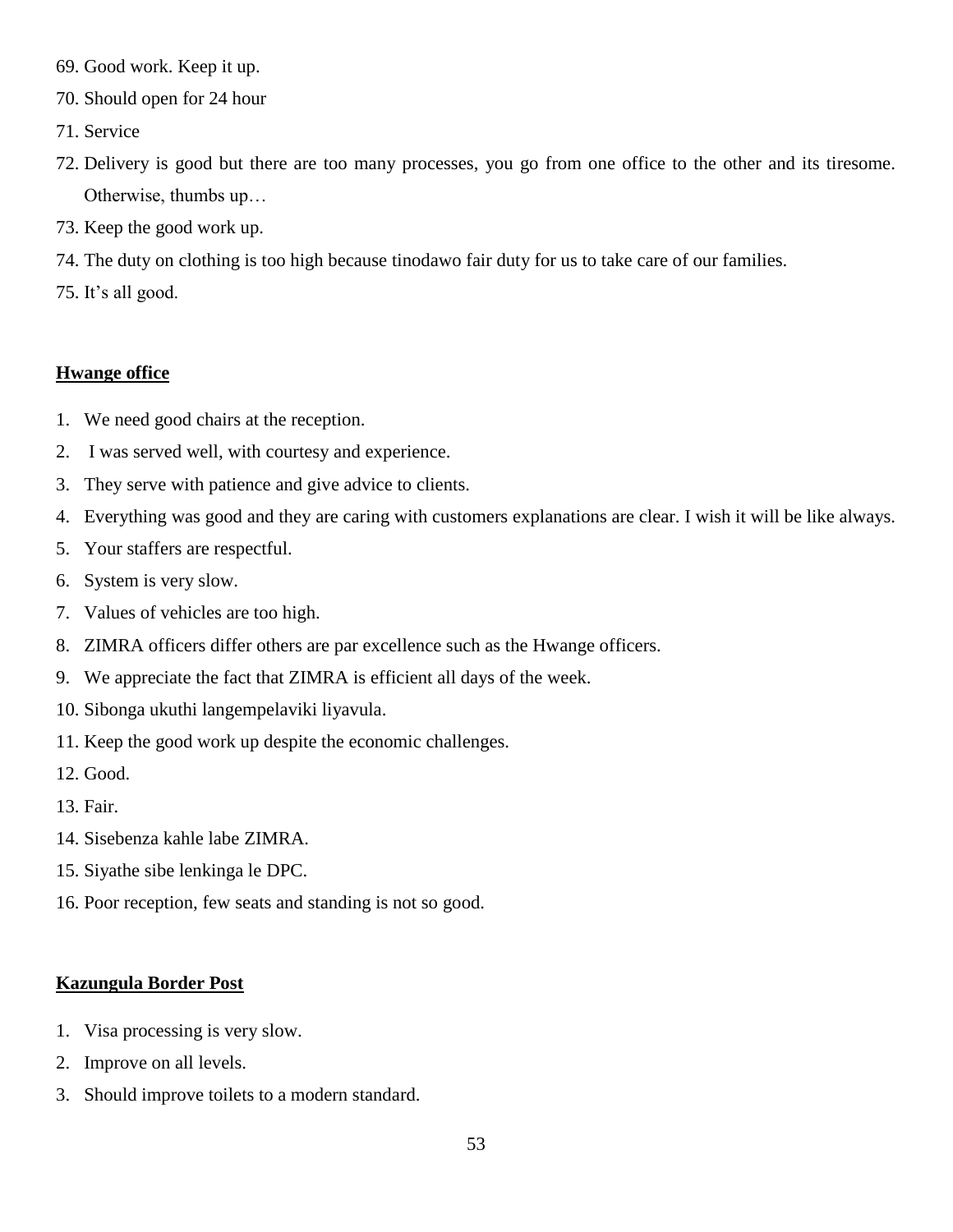- 4. Very good.
- 5. Just in time.
- 6. Transit goods are not supposed to idle one hour because passing through to another country like Botswana is only thirty minutes.
- 7. The service given by ZIMRA employees is excellent. More resources are needed so as to comply with the ISO standard.
- 8. Excellent.
- 9. ZIMRA guys must not think as if they are very special more than others. We are all special and we know what we are doing.
- 10. They try their level best to deliver services.
- 11. If the government can sort up an ecocash form for the public's convenience.
- 12. RIT trucks are now treated as consumption of which transporters diverting trucks to ferry.
- 13. Please do something about commercial exit side delays.
- 14. Please continue with the same spirit.
- 15. Sorry to say this, your services at the Border is being questioned because of immigration; they do not take their jobs seriously. When issuing visas, they take too long thereby condemning the whole Border.
- 16. You are doing well, all
- 17. Your services are good.

# **Pandamatenga**

1. Nice quiet crossing of Border.

# **Victoria Falls**

- 1. Border is too small, no parking space is available.
- 2. Keep up the good work, excellent.
- 3. The service is average.
- 4. Please find a new printer for us.
- 5. Please improve on the capturing of commercial C.C.C.
- 6. Should look in the time of starting of commercial audits.
- 7. Border is too congested.
- 8. Border is new too small no parking space.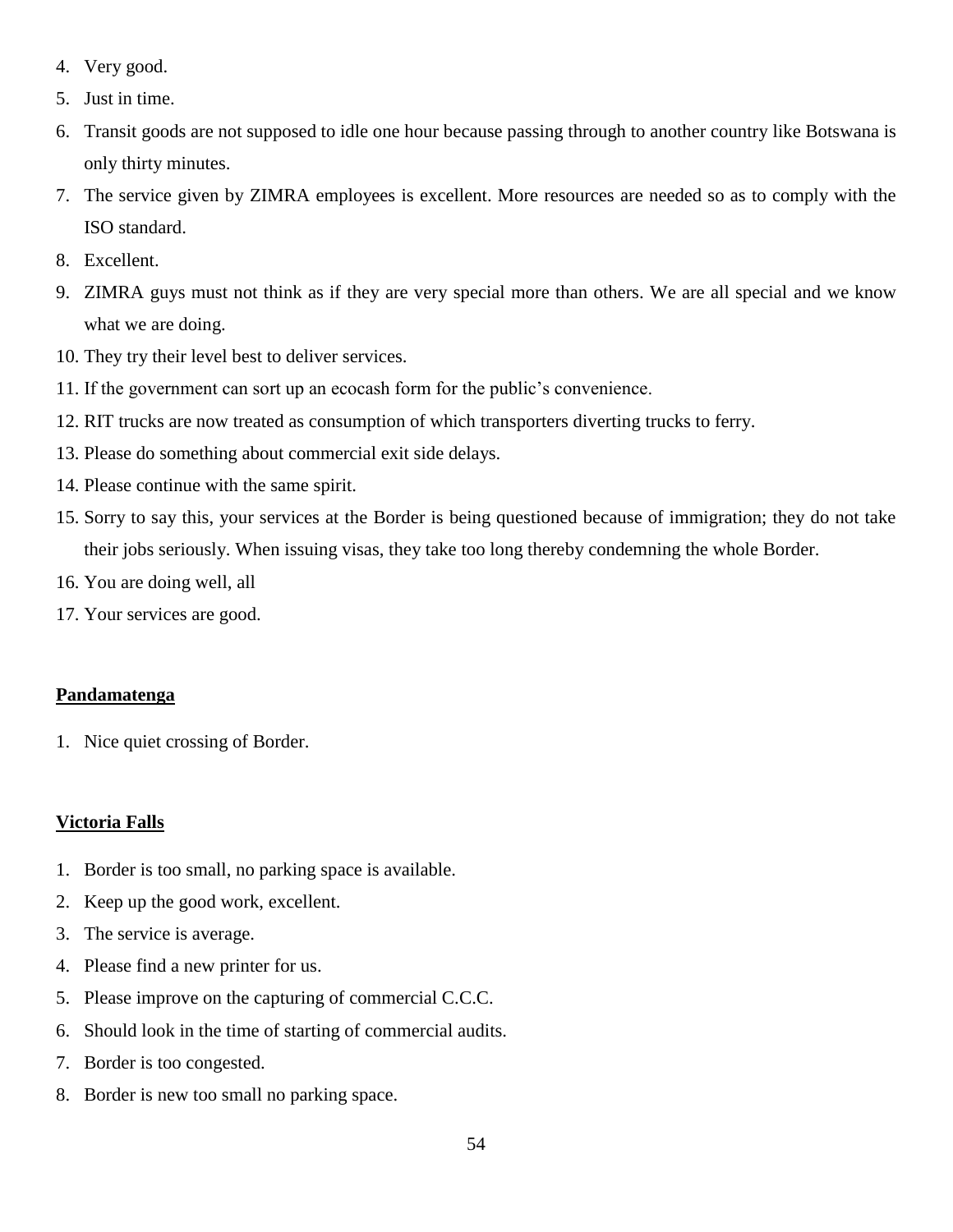- 9. Excellent. You are doing well guys.
- 10. Please improve on your printers.
- 11. Very polite officers.
- 12. The officers are very helpful especially when it comes to paper work.

# **Bindura**

- 1. Effective and efficient officers at our station and polite too.
- 2. Encouraged to please keep up the good service.
- 3. ZIMRA should bring to the attention of its clients any changes that take place as soon as possible like tax bands, dates.
- 4. We always get more information by periodic seminars; we want more seminars with ZIMRA officers.
- 5. Good.
- 6. To me ZIMRA is professional.
- 7. The office is short staffed.
- 8. Many people don't know ZIMRA in rural areas.
- 9. ZIMRA workshops are very informative. Let's have them regularly.
- 10. Please put chairs for visitors.
- 11. Good attitude to clients. Excellent work.
- 12. Keep and maintain your standards.

# **Maitengwe**

- 1. Kabaqhubeke ngendlela abaphatha ngayo abantu.
- 2. Tinotenda namashandiro avonesu zvakanaka.
- 3. Kulamapholisa eyenza I road block after Border "why?"
- 4. Sicela beqhubekele phambili ngesiphatho sabo.
- 5. Nxa bebngaqhubeka kanjalo kuhle.

# **Mphoengs**

- 1. Basiphatha kuhle.
- 2. Treated very well. Did not encounter any problems. Thank you.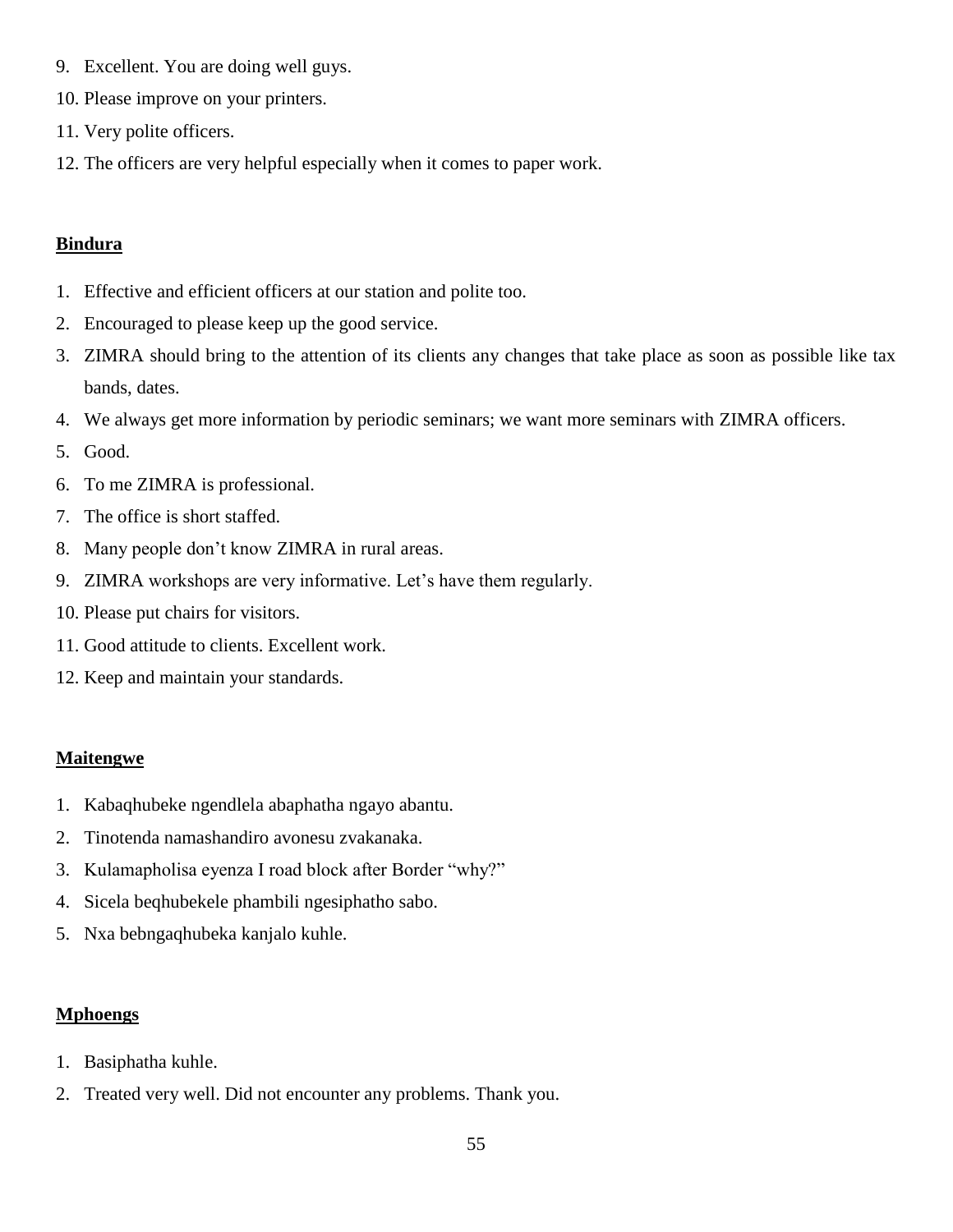- 3. Yebo isicelo yiyikwethuliswa imp;ahla kokukhathala.
- 4. Sicela lehlise I percentage yezinto.
- 5. Hayi ngiyasuthiseka ngosizo engilutholayo.
- 6. I am very much happy with the service by Border. Thanks.
- 7. They work very efficiently and effectively at their work places.
- 8. Very good service. Keep it up.
- 9. It is very fine and fair.
- 10. Liyaphuza bobhoyi.
- 11. Slow.

# **Plumtree Border Post**

- 1. Your computers are very slow and your network is poor.
- 2. Job well done.
- 3. Hlalani linjalo ZIMRA.
- 4. When going out its excellent but when coming in very poor service.
- 5. All they are fairly slow but sure they listen to their clients.
- 6. The only delay is when we are being searched many times in one single area.
- 7. The staff compliment needs to be beefed up.
- 8. Sicela bengakhethi umhlobo womuntu uthi ukhuluma limi luphi?
- 9. You should be transparent.
- 10. When electronic systems are not working why not use manual and write down?
- 11. All seems to be fair.
- 12. Keep on doing that.
- 13. Excellent. Keep on doing the good work.
- 14. Thank you ZIMRA.
- 15. Wish it remains as excellent as it is.
- 16. Delaying attending to entries on Red (Bulawayo).
- 17. There is nee
- 18. To update the website and display vital information like duty estimates and needed documents so that customers will see.
- 19. Not waste time queuing just to ask only to be told that. At least time spent attending customer will be less and thus efficient service delivery.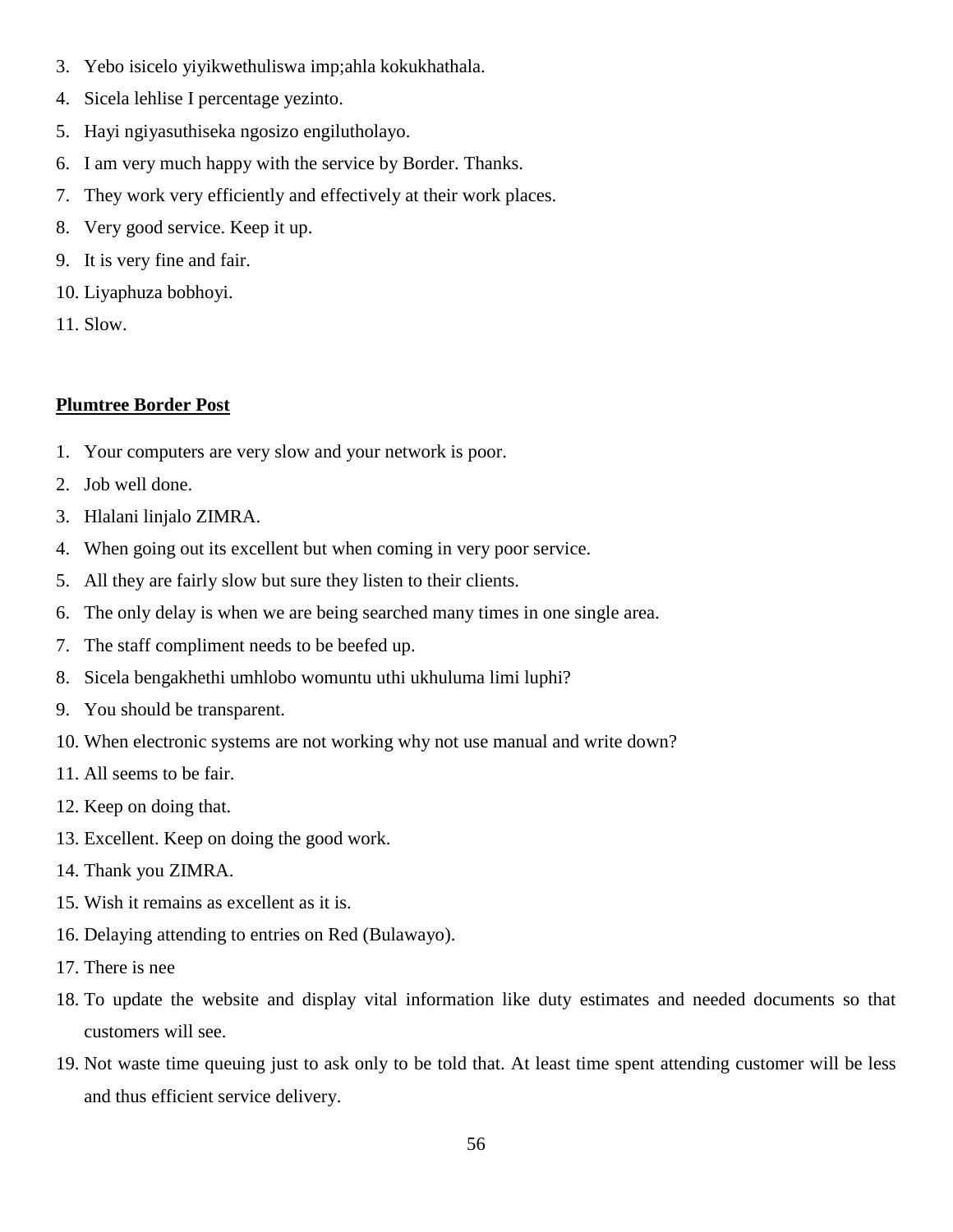20. Sicela ukuphathwa kahle, time taken on calculations is too much.

# **Nyamapanda Customs**

- 1. System sometimes slow and long.
- 2. Keep it up. Good work.
- 3. Keep it up with the good job and service.
- 4. Good job. Keep It up.
- 5. Poor lights at night outside.
- 6. Ngavarambe vakadaro.
- 7. Departures are not stamped on time (Delays).
- 8. Star for good service.
- 9. In commercial office, you must now teach the security guards to only do what they came to do here.
- 10. Can you open your queries lines on weekends specially Sundays?
- 11. Good.
- 12. Very hardworking people despite working in the open.
- 13. The service they offer us on business is good but they improve from there.
- 14. There are serving accordingly.
- 15. Keep up with good work.
- 16. Good service.
- 17. Ngavadzidze matuaro yekune dzimwe nyika kuti vasanetseka kuvabatsira.
- 18. You should continue offering good work to clients.
- 19. Lacks decision making.
- 20. There is a big improvement from the previous years.
- 21. Good work guys. Keep it up.
- 22. Just add more staff at Nyamapanda.
- 23. Improve on network and DPC's performance.
- 24. Put more effort especially on departures and on validations.
- 25. Excellent.
- 26. They are doing a very good job. I can't complain.
- 27. Good.
- 28. I was served very well. Keep it up.
- 29. Good service.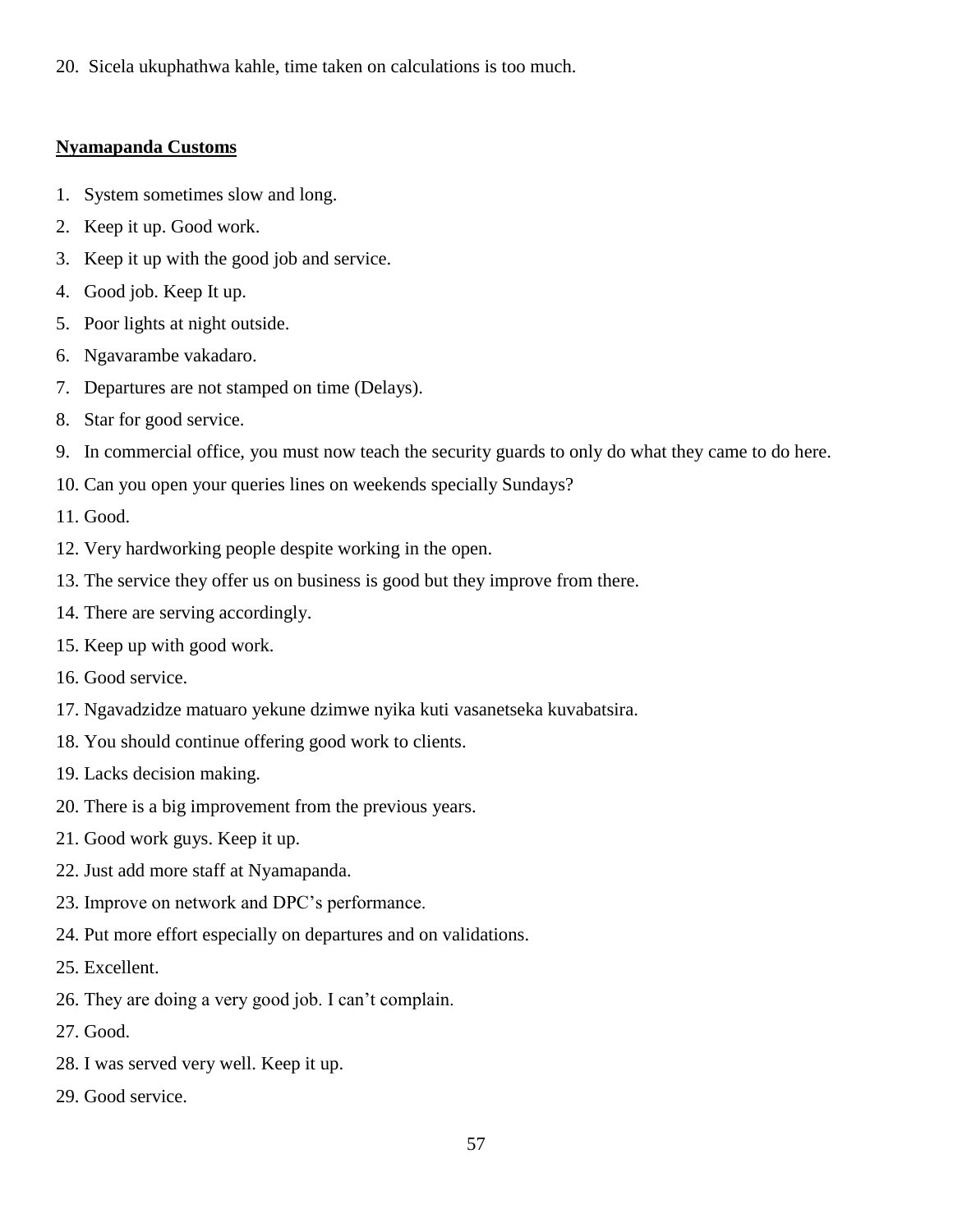- 30. There is much improvement in services.
- 31. Good service at Nyamapanda.
- 32. Good at work.
- 33. I'm
- 34. Extremely happy.
- 35. Good. Lovely. God bless.
- 36. Process often slow when Border post is busy.
- 37. Good.
- 38. Ngavagadzire mashandiro avo.

# **Sango Border post**

- 1. They are just perfect, I truly appreciate their services.
- 2. Keep it up. The services are good.
- 3. They work nicely as time goes on.
- 4. We want toilets.
- 5. Please tivakirewo shed yekuvatira.
- 6. Dambudziko rangu handina mari yakareba saka ZIMRA inoda mari zvichienderana nezvimwe zvatinoda, zvinhu zvacho zvimwe zvakachipa.
- 7. We want shade when it's sunny and raining.
- 8. ZIMRA officers are good.
- 9. Good but money paid is too high as compared to the other Border Posts.
- 10. Bayawazi umsebenzi wabo.
- 11. Only crying for the shed at the loading bay.
- 12. Computers are very very slow.
- 13. Extend working hours.
- 14. Its good excellent.
- 15. Keep it up.
- 16. There are serious with their job they are excellent.
- 17. Ngiyasuthiseka ngakho konke.
- 18. Tinokumbirawo matissue muma toilets.
- 19. Doing good job.
- 20. It is very good.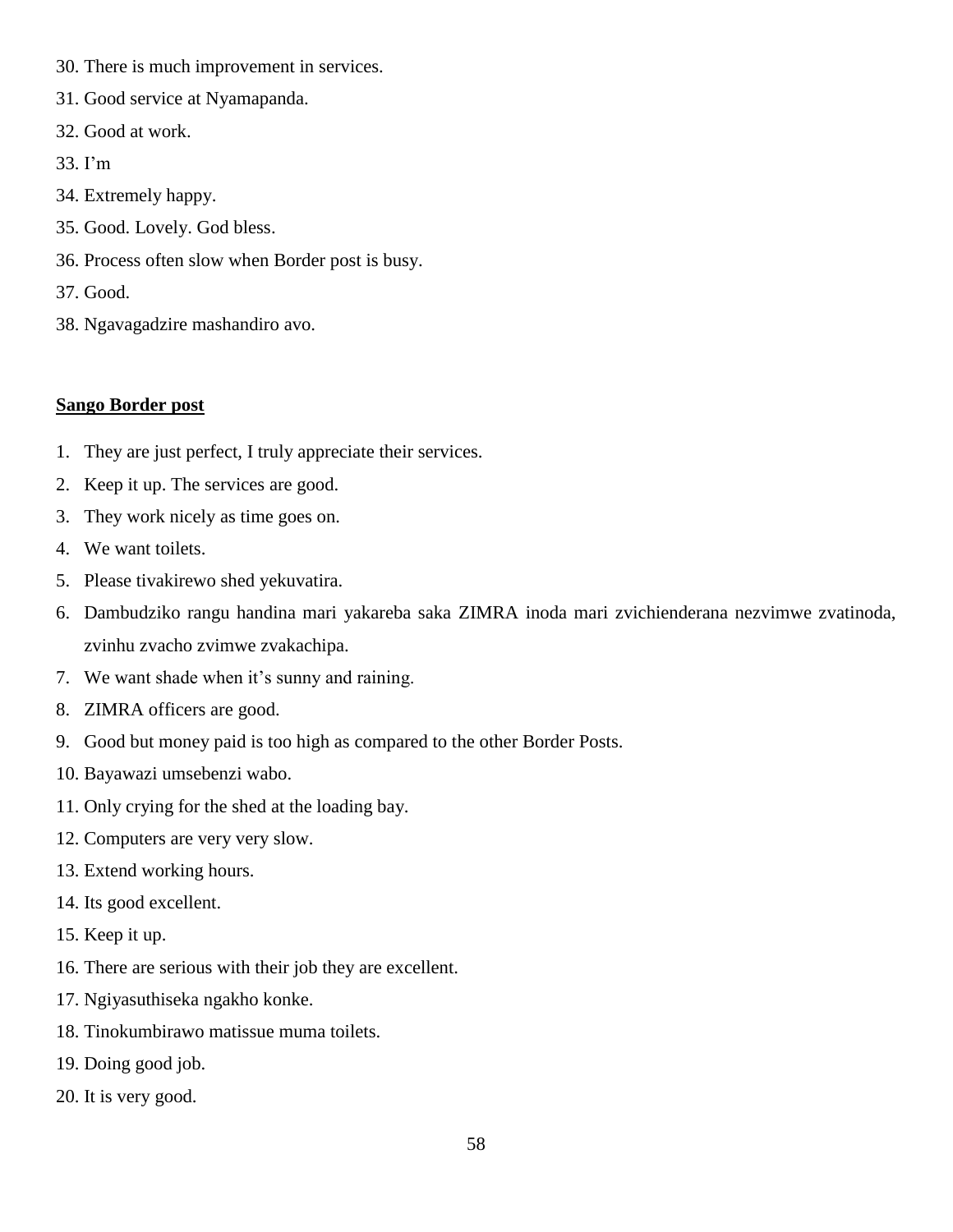- 21. Ndinogutsikana.
- 22. Doing their job nicely and friendly.
- 23. Vanoshanda zvakanaka nenguva.
- 24. Thanks for your well trained staff.
- 25. They are good at work.
- 26. Vanononoka kutarisa zvinhu nenguva zvemanheru.
- 27. Maintain the standard of service you are giving to people.

# **Manica CONDEP**

- 1. Satisfied with the service received.
- 2. To avoid delays in processing documents so as to minimise storage costs.
- 3. ZIMRA at Condeps to assess the papers after P.E so s to avoid delays.
- 4. Overall, ZIMRA officers' knowledge is good and the officers' attitude to clients is excellent.
- 5. Not fair to have physical inspection done always on same known products.
- 6. Everything is in the good.
- 7. Please continue with your excellent works.
- 8. ZIMRA officer are very good.
- 9. Should have informative brochures for clients on procedures to follow.
- 10. We recommend that you continuously. Revisit service delivery for continuous improvement.
- 11. Zvinofadza.
- 12. Good service received.
- 13. Good, cheerful helpful people.
- 14. Reduce time on processing of Red entries by processing them at Port of entry. That will cut costs.
- 15. Time of rotation is to short.

# **Gwanda Office**

- 1. Good work, keep it up.
- 2. Excellent work and dedication.
- 3. Since Gwanda is the provincial capital for Matebeleland South, we appreciate if ZIMRA could open daily in Gwanda.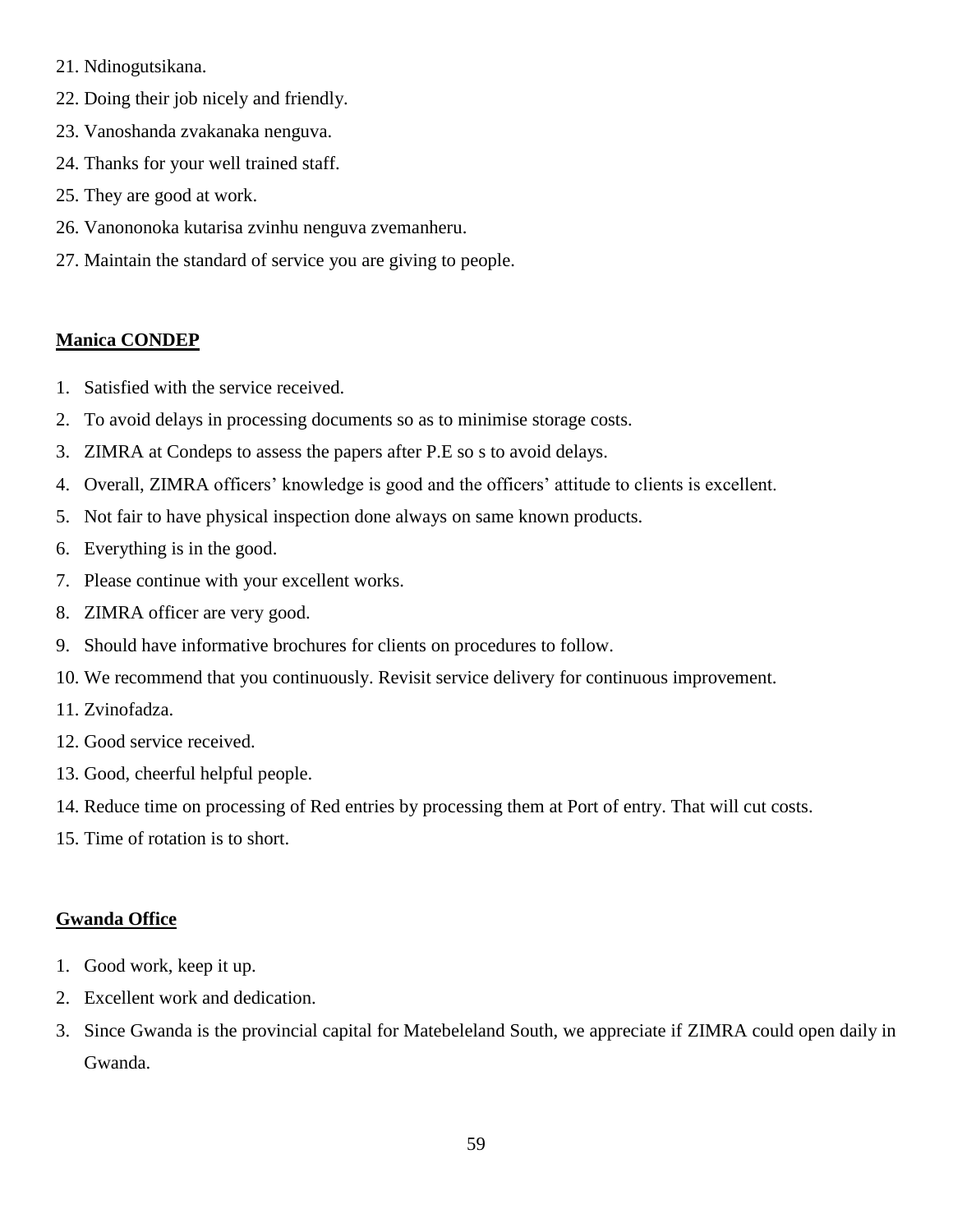#### **Kariba Domestic Taxes**

- 1. Kuramba vachingotsanangurira vanhu kuti vanzwisise zvizere.
- 2. You should do follow ups on our flea market. I hope you will always come to us so as we want to know more.
- 3. Kuramba tichidzidziswa kuti tizive.
- 4. It's good to have more workshops for new so that they do understand all the tax issues.
- 5. Ndatenda workshop iyi, ndadzidza zvakawanda.
- 6. We are asking you to reduce your penalty fees.
- 7. Ndinotenda nema workshops anoitwa ne ZIMRA.
- 8. Rambai muchitisanganisa nguva zhinji tizive zvizhinji.
- 9. Dzidziso yemitemo nemashandiro enyu ngawande.
- 10. We appreciate you for knowledge you gave us.
- 11. ZIMRA inofanira kushanda nevanhu zvakaenzana.
- 12. Incentivise the business partners. More awareness and workshops.
- 13. All I can say is keep on with
- 14. You're excellent as your motto you are here to serve.
- 15. Good public relations.
- 16. No queue means good service. It means professionals are at work.

#### **Kariba Border**

- 1. Can we be advised of your auction country-wide?
- 2. Keep up the good and excellent service.
- 3. Thank you.
- 4. Service delivery needs improvement.
- 5. Should add serving points to avoid delays. Staffs are commended.
- 6. That's good and I am happy about that but try to be faster than that.
- 7. We need cash back facilities.
- 8. Kariba Customs is offering good service and they're committed.
- 9. All is well.
- 10. Please can we use original value of the goods as per invoice?
- 11. They should be formal and professional when dealing with the public.
- 12. They are understanding officers and advise correctly.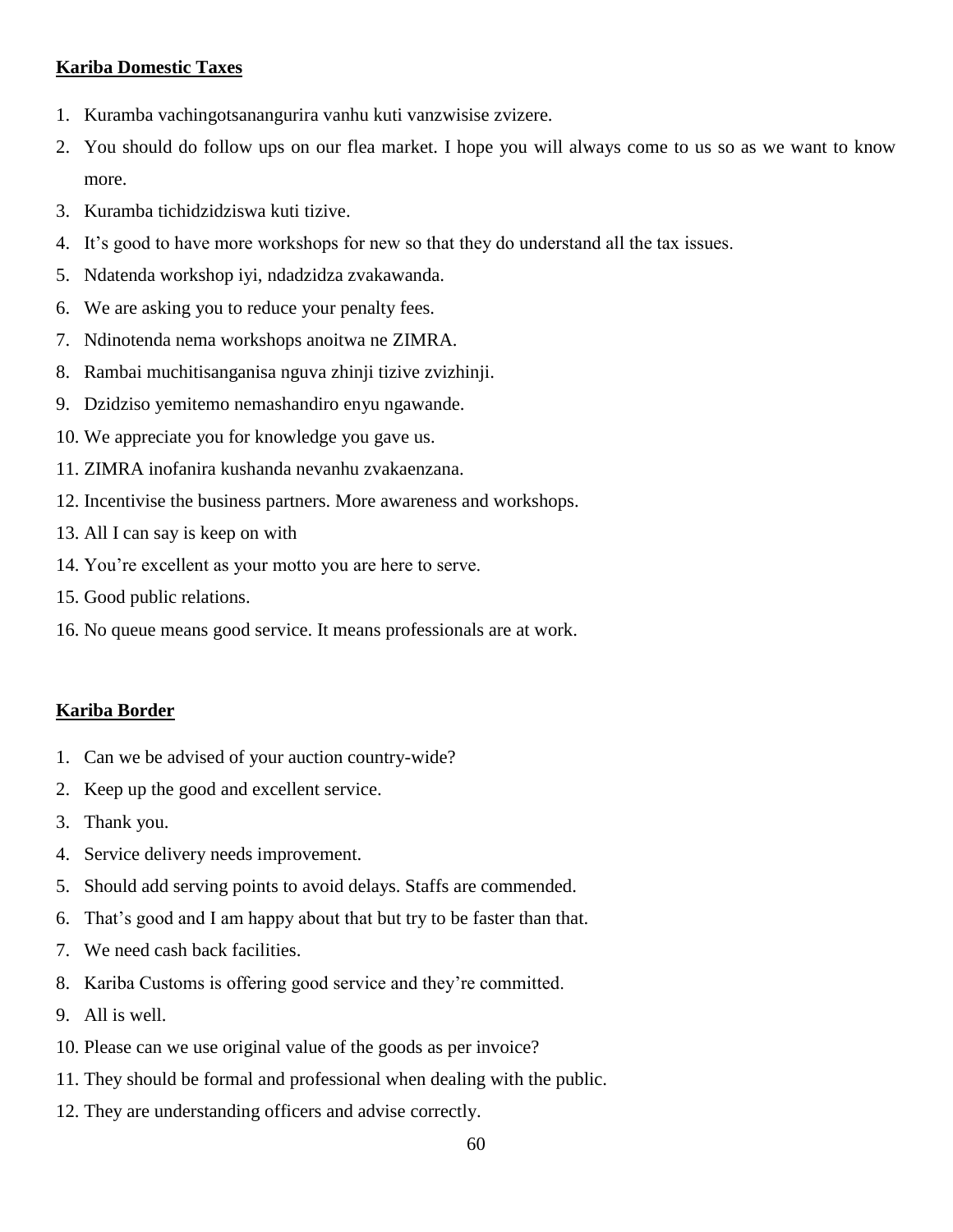- 13. You have to reduce declaration charges.
- 14. Vanoziva basa.
- 15. Tichiva nekutenda kana zvikaramba zvakadaro.
- 16. Rambai makadaro nekushanda nevanhu zvakanaka.
- 17. Kariba ZIMRA officers are different from the rest very helpful.
- 18. There is need for giving all information to clients at other Posts like Beitbridge.

# **Zvishavane**

- 1. I'm satisfied with the service. I'm grateful for your support.
- 2. Officers are competent and give clients good reception.
- 3. Satisfactory.
- 4. Happy with the service, keep it up.
- 5. Excellent service is provided by the officers.
- 6. Officials to have/ conduct more seminars to educate clients on ZIMRA requirements.
- 7. Excellent, keep it up Zvishavane.
- 8. Keep up the standard of service delivery.
- 9. The service delivery is excellent.
- 10. Good on some delivery.
- 11. The service is excellent. Keep up the good work.
- 12. Satisfactory.
- 13. Fair.
- 14. Service at the first point of contact is really welcoming.

# **Masvingo Domestic Taxes**

- 1. Can do better on: service time and attitude to clients.
- 2. Some people often jump queues thereby complicating situation of the reception that needs to be looked at.
- 3. To engage in workshops pertaining the forms those are distributed at the reception.
- 4. Everything is good.
- 5. Thanks for
- 6. Giving us the knowledge on how to run the business all the time.
- 7. Notice for should be circulated within a reasonable time-span.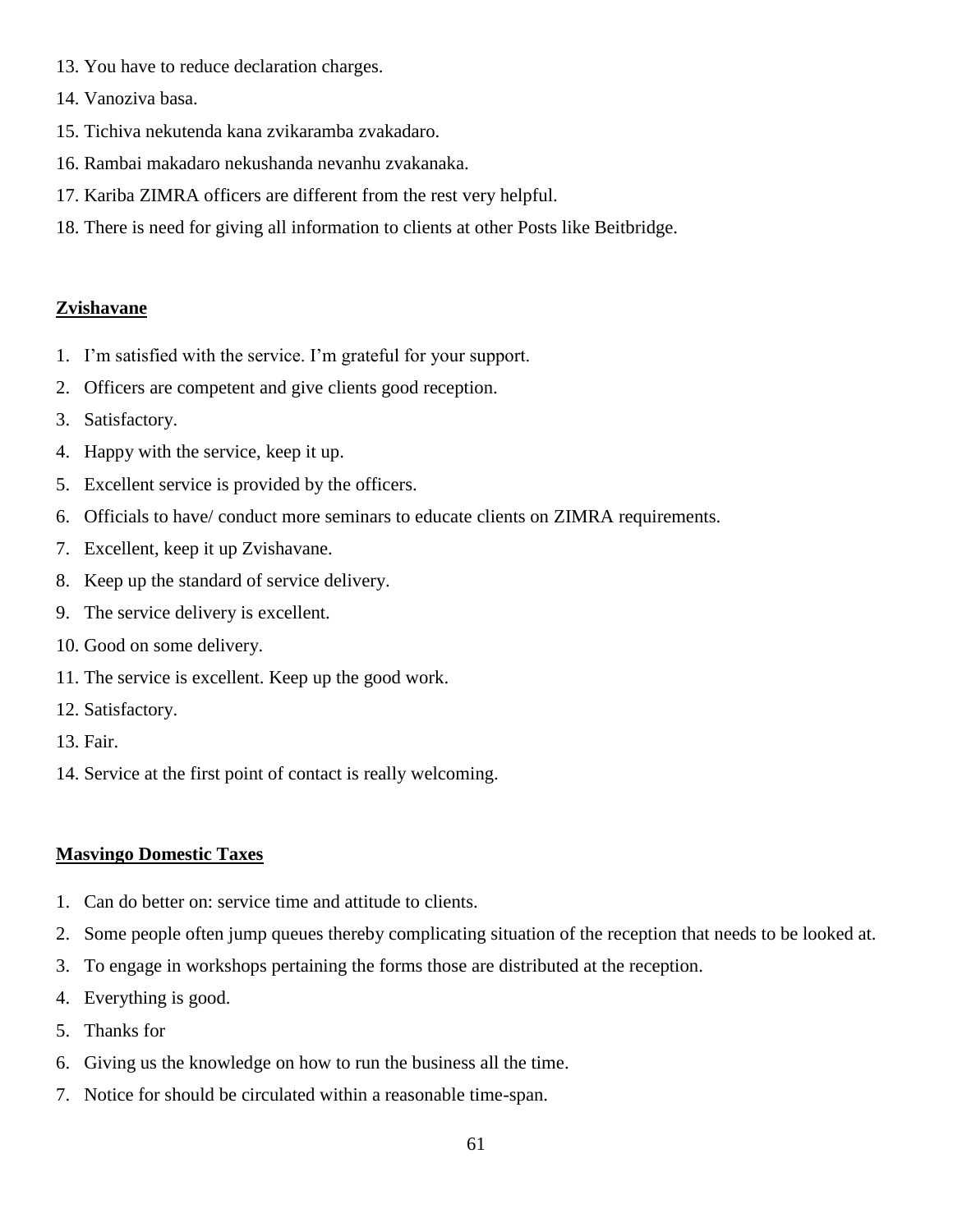- 8. Should improve on record keeping.
- 9. Let officers keep up the good work and service delivery they are doing.
- 10. Received fair treatment.
- 11. Sometimes we do not get forms.
- 12. Good service.
- 13. Improve your service delivery.
- 14. It's cold, we need coffee and biscuits.
- 15. Happy with the service delivery.
- 16. Do not receive ZIMRA information emails as used to like what is in Herald.
- 17. Actually we are happy with your service.
- 18. I think they should educate clients on how to go about ZIMRA issues than to penalize them.
- 19. Tidzidzisei zvakazara pa tax, nekuti tikangonzwa kuti ZIMRA, takutorowa ne hana kuti zvakutombofamba sei.
- 20. Zvese zvirikuita ngavarambe vakadaro.
- 21. ZIMRA should improve the way you handle those companies that comply with rules.
- 22. ZIMRA officers should improve their clients care, they don't treat us fairly.
- 23. Excellent staff.
- 24. ZIMRA must conduct more client-awareness workshops.
- 25. Need to maintain this high standard.
- 26. Occasionally inefficient.
- 27. Filling systems should as well improve as we are continuously asked to the same thing by your office.
- 28. Siyabonga
- 29. Keep it up.
- 30. Change your dvd's regularly.

# **Masvingo Customs**

- 1. Everything is well organised.
- 2. Keep it up.
- 3. Tinotenda ne basa rawo.
- 4. As I hate indicate service delivery is good and fast depending on the nature and amount of job being done.
- 5. Keep it up for the good work being done.
- 6. ZIMRA officials know their job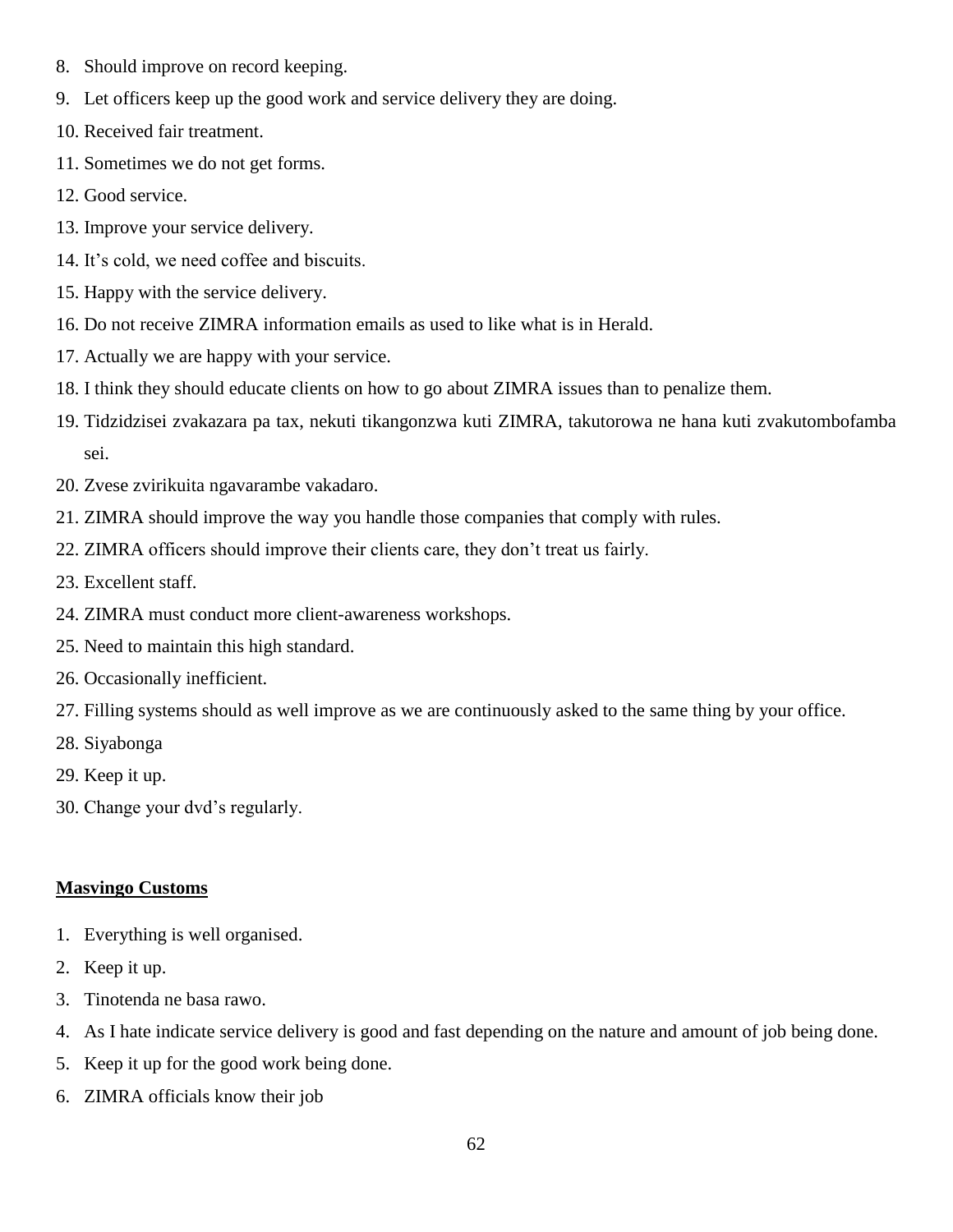- 7. We need forms like this at border posts that are where we are having poor service like Kariba Post.
- 8. We have been attended to efficiently at the above offices.
- 9. Some copies should be done internally, have photocopies in the VR office for easy access.
- 10. I was very pleased with their service.
- 11. I had a great time doing business with you.
- 12. Well attended.
- 13. Actually ZIMRA is offering a good service, there's need to all possible methods of communication to clients to avoid delays.
- 14. Can disseminate to other districts for efficiency to curb crowding and overload.
- 15. Good receptions.
- 16. Friendly staff.
- 17. I believe the team at the office, exceptionally well.
- 18. Professional presentation by staff.
- 19. I am happy with work at the office.
- 20. The staffs are very friendly.
- 21. Improve on communicating with clients.
- 22. The service is just good. Keep up the good work.
- 23. Procedures should be explained from reception.

# **Head Office reception**

- 1. Information about ZIMRA should be found everywhere.
- 2. We spent a month try to get confirmation letter from Beitbridge since we lost importation documents.
- 3. If more information could be flighted through radio and television.
- 4. Good service.
- 5. Please can you change staffs at the reception.
- 6. I think we need new sofas at the reception, preferably leather.
- 7. Keep up the excellent, efficient and effective conduct with clients.

# **Chinhoyi Customs**

- 1. Increase information.
- 2. Availability.